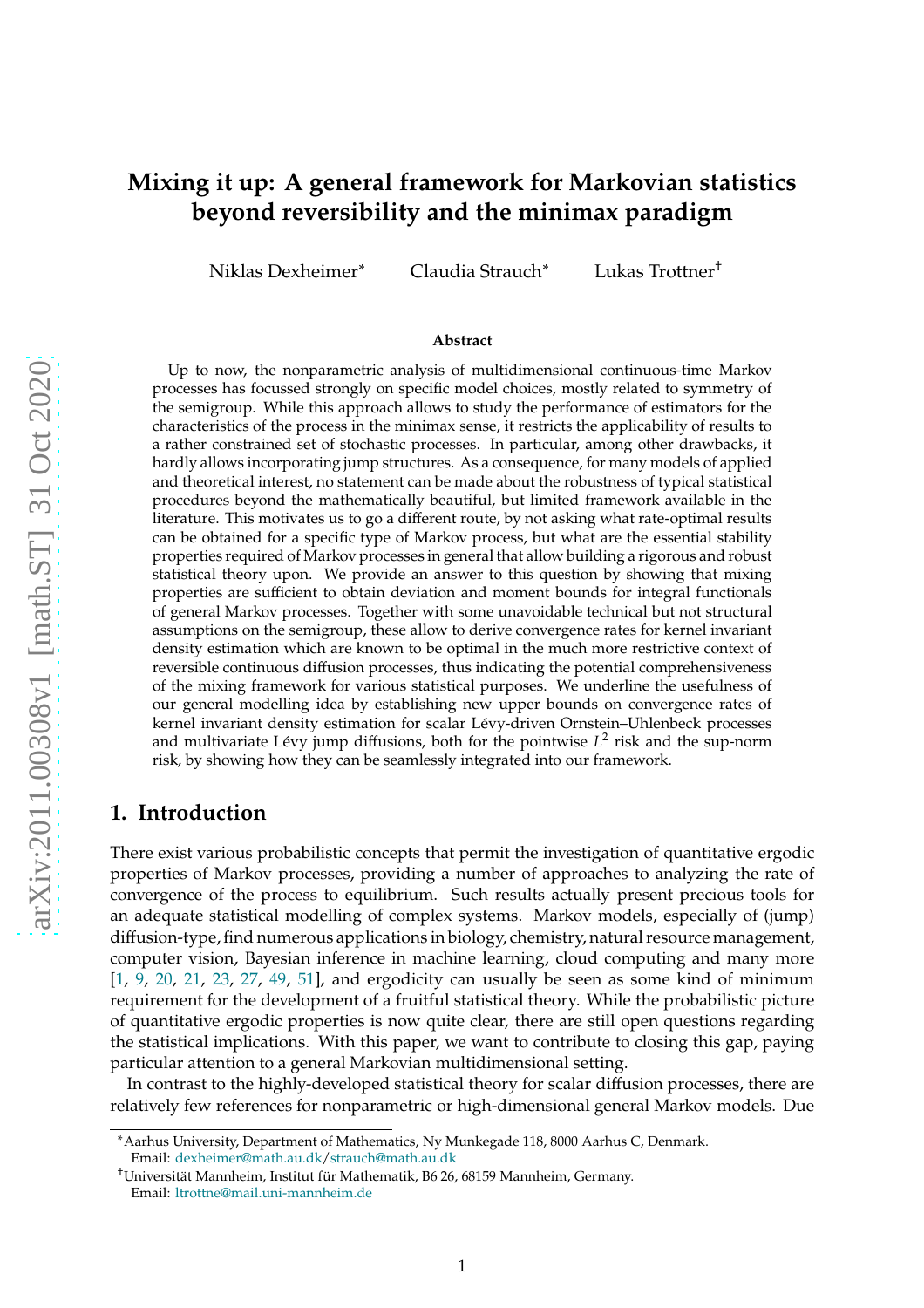to the complexity of such models, it is natural to base the statistical analysis in this context on a continuous observation scheme (i.e., one assumes that a complete trajectory of the process is available). A substantial point of reference for a thorough statistical analysis of ergodic multivariate diffusion processes is provided by the article [\[14](#page-39-1)] where the fundamental question of asymptotic statistical equivalence is investigated. Apart from its principal central statement, the work also nicely demonstrates the implications of probabilistic properties of processes on quantitative statistical results. Specifically, heat kernel bounds and the spectral gap inequality are used to prove tight variance bounds for integral functionals which in turn provide fast convergence rates for the specific problem of invariant density estimation. Similar techniques can be used for the in-depth analysis of other statistical questions such as (adaptive) estimation of the drift vector of an ergodic diffusion (cf. [\[48](#page-41-2)], [\[47](#page-41-3)]). The results in [\[14](#page-39-1), [47](#page-41-3), [48](#page-41-2)] are developed for diffusion processes with drift of gradient-type and unit diffusion matrix. While in this specific case the reversibility assumption is directly verified, the condition of symmetry of the process presents a significant constraint, in particular for solutions of SDEs with jump noise.

More recently, a Bayesian approach to drift estimation of multivariate diffusion processes is undertaken in [\[40](#page-41-4)] by employing PDE techniques to a penalized likelihood estimator. This opens up an excitingly different viewpoint on the statistical handling of multivariate diffusion processes and avoids the need for reversibility, but effectively restricts the setting to assumed periodicity of the drift coefficient. While this assumption (similar to reversibility) can certainly be justified for specific applications, the approach does not yet provide an answer to the question of how to conduct a statistical analysis of multidimensional Markov processes without strong structural constraints on the coefficients. From a different perspective, the current preprint [\[2\]](#page-39-2) yields the remarkable observation that quantitatively similar statistical results as in the reversible diffusion case can also be proven for jump diffusions with Lévy-driven jump part, without the need to rely on a reversible or periodic setting, by focusing on assumptions on the characteristics of the process which guarantee exponential ergodicity as the driving force of the statistical approach.

However, to the best of our knowledge, previous statistical work has almost exclusively concentrated on concrete questions of estimation or statistical inference. By way of contrast, we focus on the statistical modelling itself, resulting in questions such as: What are the essential conditions for a general Markov process which allow for an adequate statistical analysis? To what extent does the analysis based on a spectral gap in [\[14\]](#page-39-1), for example, differ from the analysis under mixture assumptions in [\[2\]](#page-39-2)?

Throughout, we suppose that  $(\mathbf{X}, (\mathbb{P}^x)_{x \in \mathbb{R}^d})$  is a Borel right Markov process with state space  $(\mathbb{R}^d, \mathcal{B}(\mathbb{R}^d))$  and semigroup  $(P_t)_{t\geq0}$  defined by

$$
P_t(x, B) := \mathbb{P}^x(X_t \in B), \quad x \in \mathbb{R}^d, B \in \mathcal{B}(\mathbb{R}^d),
$$

see Definition 8.1 in [\[45](#page-41-5)] for an exact characterization. Without going into distracting technical details, it is relevant for our purposes that Borel right Markov processes are possibly the most general class of time-continuous Markov processes having the strong Markov property that allows building a fruitful and rigorous theory upon. This class of Markov processes includes the more specific class of standard processes, which form the basis of the classical textbook [\[7](#page-39-3)], and even more specifically Feller processes, i.e., Markov processes with a strongly continuous semigroup mapping  $\mathcal{C}_0(\mathbb{R}^d)$ , the space of continuous functions on  $\mathbb{R}^d$  vanishing at infinity, onto itself. Under regularity assumptions on the coefficients, the exemplary class of (jump) diffusion processes that we study in detail later on belongs to the class of Feller processes and hence falls into our general probabilistic regime. Moreover, Borel right Markov processes are the object of stability analysis of time-continuous Markov processes pioneered by Meyn and Tweedie in the 1990s [\[19](#page-39-4), [36](#page-41-6), [38,](#page-41-7) [39\]](#page-41-8), in which the long-time behavior is quantitatively associated with Lyapunov drift criteria. This approach is central to our probabilistic modelling. We therefore work, as a minimal requirement for stability, in an ergodic setting for **X** throughout the article. That is, the following assumption is in place: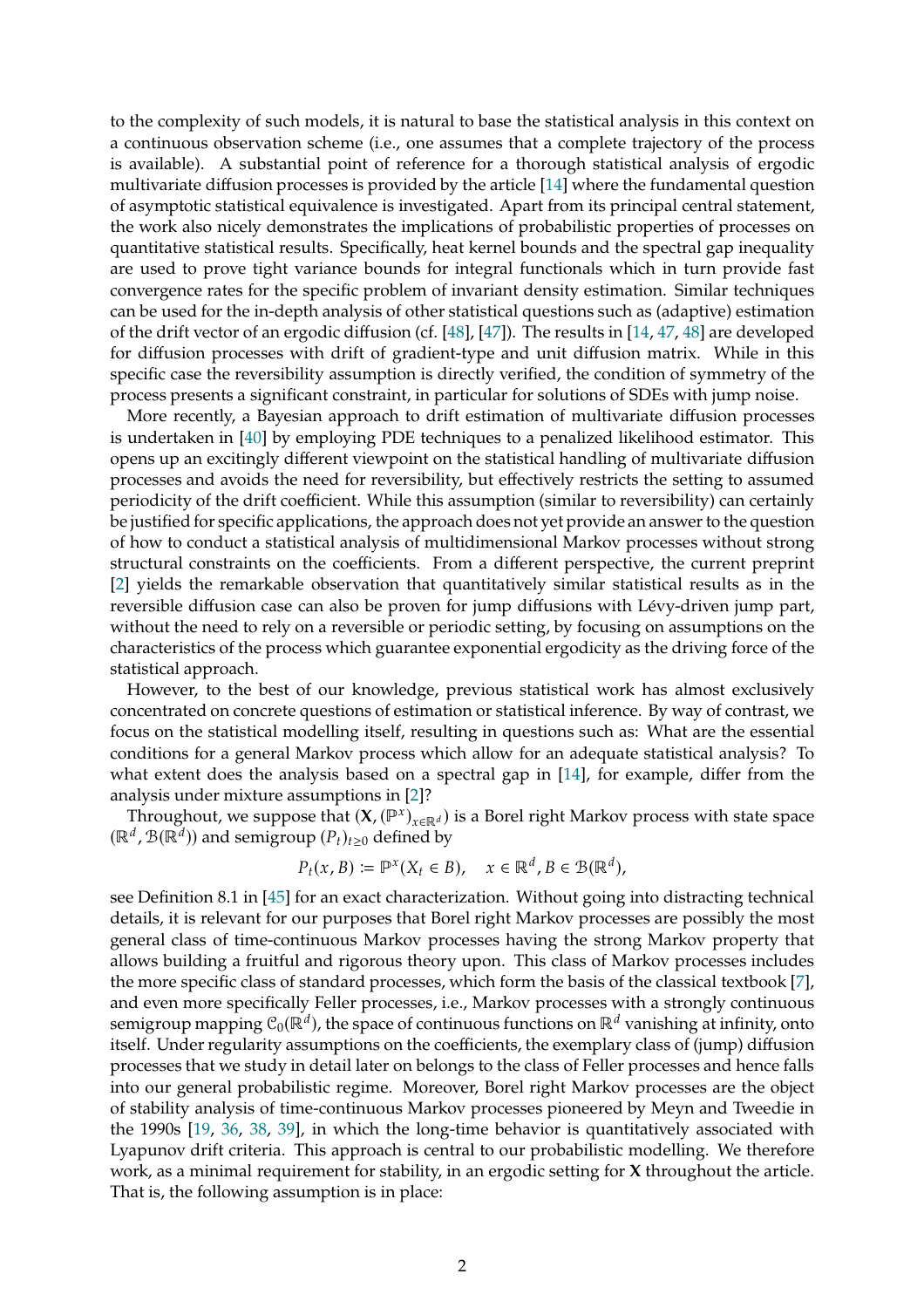<span id="page-2-0"></span>( $\triangleleft 0$ ) The marginal laws of **X** are absolutely continuous, i.e., for any  $t > 0$  and  $x \in \mathbb{R}^d$ , there exists a measurable function  $p_t: \mathbb{R}^d \times \mathbb{R}^d \to \mathbb{R}_+$  such that

$$
P_t(x, B) = \int_B p_t(x, y) \, dy, \quad B \in \mathcal{B}(\mathbb{R}^d),
$$

and, moreover,  $X$  admits a unique absolutely continuous invariant probability measure  $\mu$ , i.e., there exists a density  $\rho: \mathbb{R}^d \to \mathbb{R}_+$  such that  $d\mu = \rho d\lambda$  and

$$
\mathbb{P}^{\mu}(B) \coloneqq \int_{\mathbb{R}^d} P_t(x, B) \,\mu(\mathrm{d}x) = \int_{\mathbb{R}^d} \int_B p_t(x, y) \rho(x) \,\mathrm{d}y \,\mathrm{d}x = \int_B \rho(x) \,\mathrm{d}x = \mu(B)
$$

for any Borel set B.

We abbreviate  $\mathbb{P}^{\mu} = \mathbb{P}$ ,  $\mathbb{E}^{\mu} = \mathbb{E}$  and denote  $\mu(g) = \int g d\mu$  for  $g \in L^{1}(\mu)$ . Note that in ( $\mathcal{A}0$ ) existence of a density  $\rho$  of the invariant distribution  $\mu$  is not an additional requirement on **X**, but is guaranteed by the Radon–Nikodym theorem thanks to the definition of invariance and the existence of densities for the transition operators.

Turning away from Lyapunov criteria for general ergodic Markov processes, the long-time behavior of Markovian semigroups is also known to be linked to functional inequalities. The most familiar setting is the  $L^2$  framework with its equivalence between the corresponding Poincaré inequalities and exponential decay of the Markovian semigroup. The relation between both approaches in terms of quantifying ergodic properties of Markov processes is studied in [\[4\]](#page-39-5).

We want to understand the interaction between the probabilistic concepts and *statistical* properties. In order to obtain a clear picture and benchmark results that are not distorted by discretization errors, we consider a statistical framework including the standing assumption that a continuous observation of a trajectory of **X** is available. For the analysis of statistical methods (e.g., for estimating the characteristics of **X**), variance bounds and deviation inequalities are of central importance. Section [2](#page-4-0) focuses on the analysis of the variance of integral functionals of the form  $\int_0^t f(X_s) ds$  for the ergodic process  $\mathbf{X} = (X_s)_{0 \leq s \leq t}$ . We introduce sets of general assumptions on transition and invariant density which allow to prove tight variance bounds (cf. Propositions [2.1](#page-5-0) and [2.4\)](#page-7-0). The conditions are of theoretical nature and reflect the basic structure of processes which permit the desired statistical analysis.

In Section [3,](#page-7-1) which lies at the heart of the paper, we show that the exponential  $\beta$ -mixing property — which is satisfied for a wide range of Markov processes appearing in applied and theoretical probability theory — is sufficient to establish Bernstein-type deviation inequalities and bounds on the moments of suprema of empirical processes associated to integral functionals of **X**. More precisely, for countable classes  $\mathcal{G}$  of bounded measurable functions  $g$ , we establish an upper bound on

$$
\left(\mathbb{E}\big[\sup_{g\in\mathcal{G}}\big|\frac{1}{T}\int_0^T g(X_s)\,\mathrm{d} s-\int g\,\mathrm{d}\mu\big|^p\big]\right)^{1/p},\quad p\geq 1,
$$

(cf. Theorem [3.2\)](#page-9-0) stated in terms of entropy integrals related to  $\mathcal G$  and the variance of the integral functionals. For the special case of  $|S| = 1$ , our result entails a convergence rate of  $1/\sqrt{T}$  for the  $L^p$ -version of von Neumann's ergodic theorem $^1$  $^1$  for the class of exponentially  $\beta$ -mixing Markov processes which, to the best of our knowledge, has not been discussed in the literature thus far. The results of this section hold for  $\beta$ -mixing Borel right processes on general state spaces without any assumptions on the existence of transition densities, i.e., Assumption  $(\mathcal{A}0)$  $(\mathcal{A}0)$  is diminished to stationarity which further increases the applicability of our findings for future investigations.

<span id="page-2-1"></span><sup>&</sup>lt;sup>1</sup>With good reason, we do not refer to this result as Birkhoff's ergodic theorem, see [\[57\]](#page-42-0).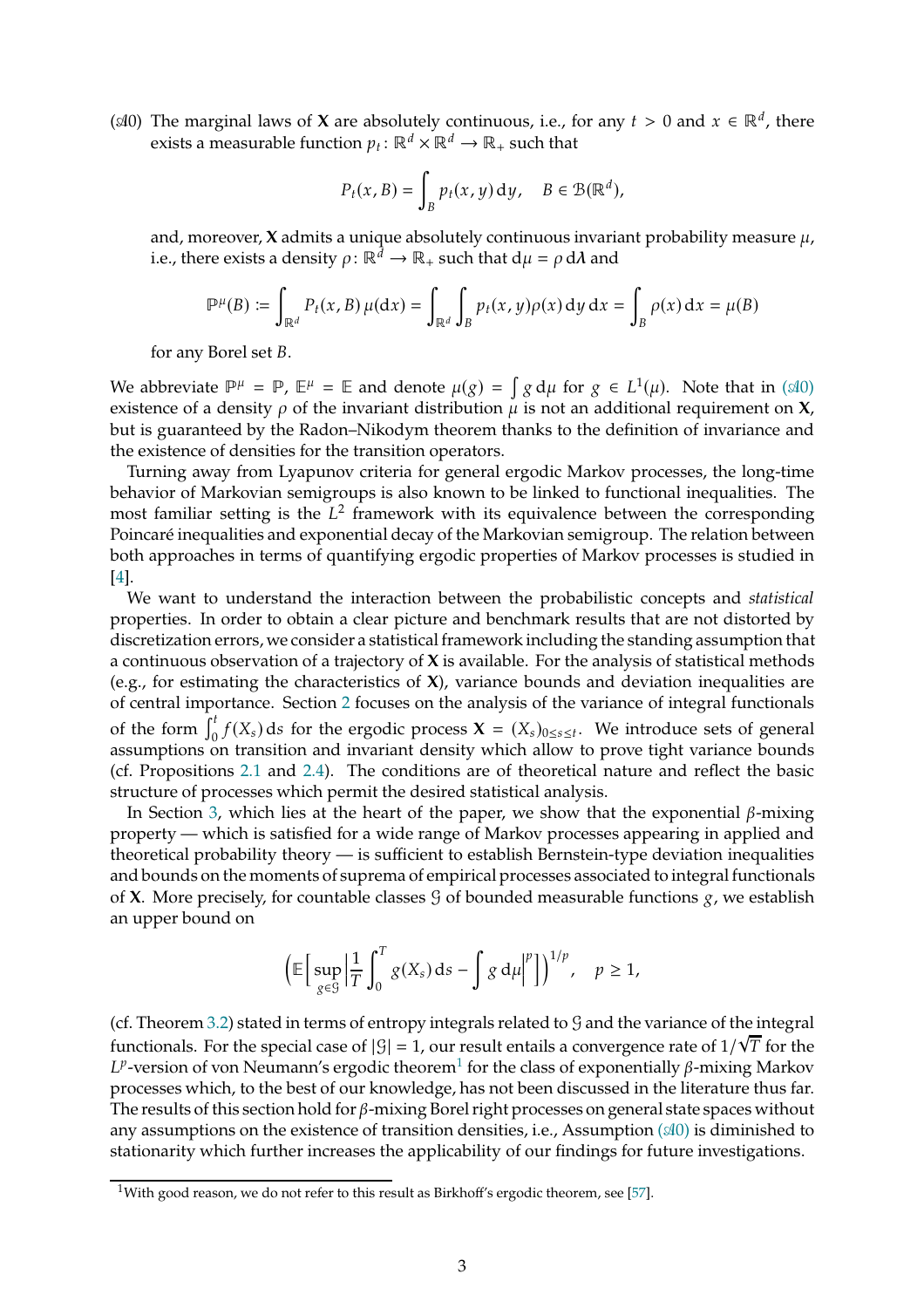Our modelling via  $\beta$ -mixing, which emerges naturally from the Meyn and Tweedie approach to stochastic stability of Markov processes, is in sharp contrast to the established approach via functional inequalities. We make no essential assumptions on the probabilistic structure of the process but instead focus on ergodicity as the central aspect and minimum requirement for a rich statistical analysis. As opposed to this, the functional inequalities approach restricts the potential investigation objects to Markov processes with a very specific, albeit beautiful, reversible generator structure. While this structure does in fact imply the stability results we need for our investigation (cf. Remark 4.4(b)), they are not used in the corresponding literature since reversibility opens the door to very powerful but also very model-specific tools with which statistical analysis can be carried out to full satisfaction. To underline this, we also show in Section [3](#page-7-1) that in case of reversible diffusion processes (the prime example of the aforementioned class of symmetric Markov processes) related results on suprema of empirical processes are directly obtainable from the established theory.

As a concrete statistical application, kernel estimation of the invariant density of exponentially  $\beta$ -mixing **X** is carried out in Section [4.](#page-10-0) The analysis is based on our deviation results in Section [3](#page-7-1) and the fine variance analysis of integral functionals of **X**in Section [2,](#page-4-0) needed to give quantitative meaning to our deviation bounds. We demonstrate that our relaxed modelling approach has enough power to obtain convergence rates known to be optimal in the reversible diffusion setup, thus indicating robustness of our setting for statistical purposes.

At this point, it already becomes apparent that refraining from making structural assumptions on the Markov process does not come without a price from a statistical perspective, since achieving the optimal convergence rates with respect to the sup-norm risk requires a restriction of the smoothness of the assumed underlying Hölder class (cf. Theorem [4.3\)](#page-12-0) which is not present in case of invariant density estimation of reversible diffusion processes (cf. Theorem 3.4 in [\[46](#page-41-9)]). At the same time, we show that this restriction is not needed for obtaining the optimal rates for the pointwise  $L^2$  risk (see Corollary [4.1\)](#page-11-0). Thus, for the technically more involved question of sup-norm risk estimation, a limitation — not present for pointwise estimation — of kernel density estimation comes to light. This can hardly be removed since we already use the strongest coupling argument possible in the  $\beta$ -mixing regime, and the additional chaining arguments we rely upon are known to provide tight estimates.

Although this price is rather minor, our discussion of more explicit examples of processes in Section [5](#page-12-1) highlights this fundamental observation. Here, we investigate multidimensional SDEs with Lévy-driven jump part, i.e., Markov processes associated to the solution of

<span id="page-3-0"></span>
$$
dX_t = b(X_t) dt + \sigma(X_t) dW_t + \gamma(X_{t-}) dZ_t, \quad X_0 = x \in \mathbb{R}^d,
$$
 (1.1)

where  $W$  is  $d$ -dimensional Brownian motion and  $Z$  is a pure jump Lévy process independent of W. This class of processes incorporates continuous diffusions and hence results on statistical estimation of reversible diffusion processes based on the approach via functional inequalities can be recovered from our general framework under assumptions on boundedness of the drift  $b$  (which is in fact not needed in the elegant but restrictive reversible frame). In Section  $5.1$ , we focus on the case  $d = 1$  by investigating general Lévy-driven Ornstein–Uhlenbeck processes. The transition to  $d \ge 2$  is made in Section [5.2](#page-15-0) by considering solutions **X** to [\(1.1\)](#page-3-0) under appropriate assumptions on the coefficients  $b$ ,  $\sigma$ ,  $\gamma$  and the jump measure associated to Z that allow to apply our statistical results from Section [4](#page-10-0) to invariant density estimation for **X**.

Our conclusions for the Ornstein–Uhlenbeck process in dimension  $d = 1$  are completely novel, whereas results on the pointwise  $L^2$  risk for invariant density estimation of Lévy-driven SDEs appear in [\[2](#page-39-2)] under more restrictive assumptions that do not allow to incorporate the continuous diffusion case into the setup. Our findings on the estimation rates in the much more involved case of sup-norm risk estimation for jump diffusions are however also new and follow as a direct consequence of our general results of the previous sections once the exponential  $\beta$ -mixing property is established under the given set of assumptions.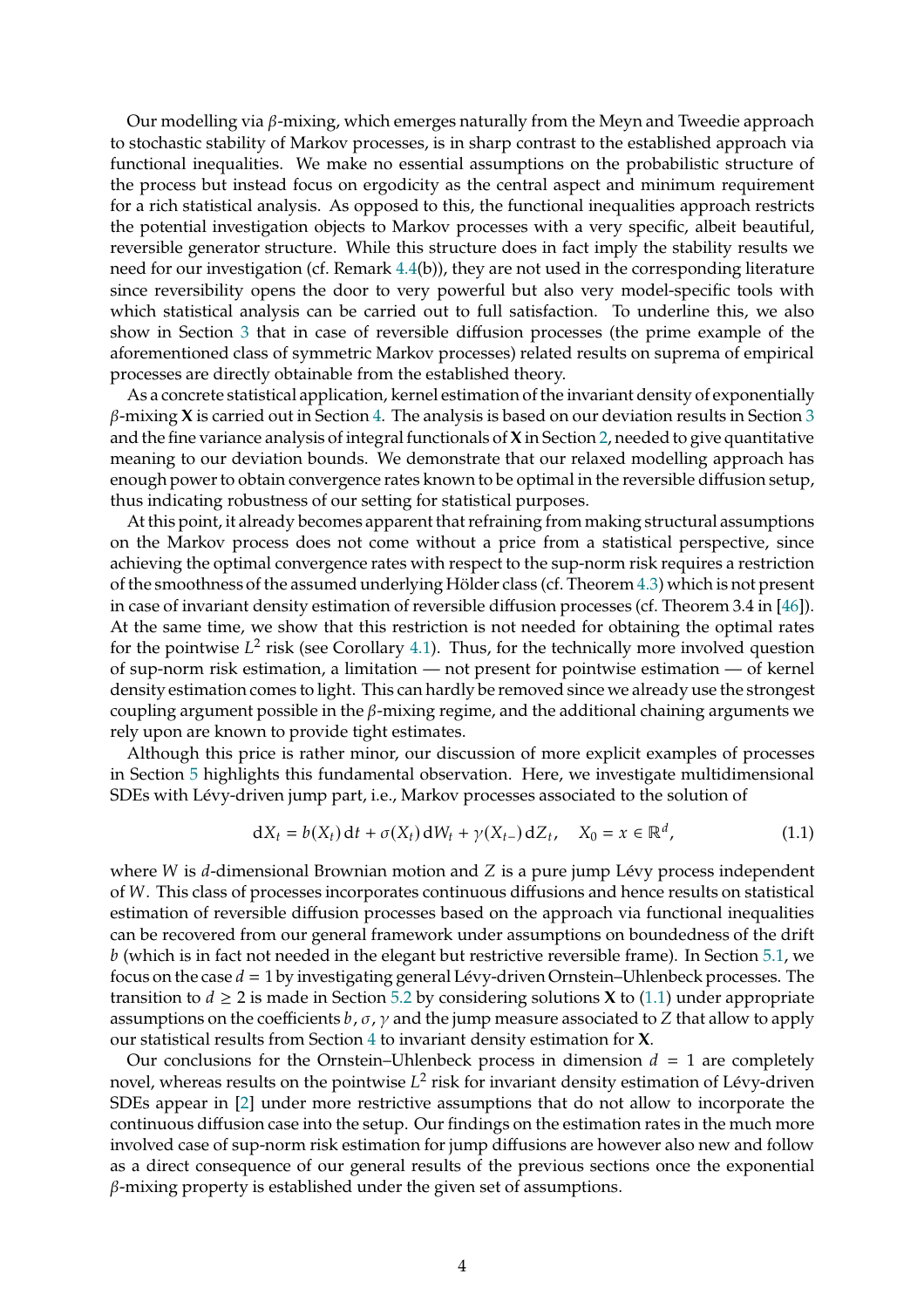While the restrictions on the coefficients certainly appear natural when additional complexity by discontinuities of the sample paths are introduced in the model, the same cannot be said for the special case of a trivial jump part, for which we know (at least for drifts in potential form) that the same results can be achieved under relaxed assumptions by consulting specialized techniques. Thus, the additional degree of freedom coming from our general modelling approach is matched by the need for slightly more stringent assumptions in applications and therefore emphasizes the trade-off between generality of basic probabilistic modelling and globality of results within the chosen framework. However, from a practical point of view, it is evident that the applicability of our results to a very broad class of Markov processes compared to the functional inequalities approach — which hardly allows to incorporate jumps at all — is far reaching. In particular, our discussion of uniform risk bounds paves the way for establishing adaptive procedures for statistical estimation of general Markov processes and drift estimation of SDEs with non-trivial jump structure.

In the following sections, we concentrate on guiding the reader through our framework and the accompanied mathematical results. All proofs are deferred to the appendices after Section [5,](#page-12-1) with more specific references on their exact location at the relevant passages of the main text.

# <span id="page-4-0"></span>**2. Basic framework and variance analysis of integral functionals of general Markov processes**

This first section focuses on the analysis of the variance of integral functionals of the form  $\int_0^t$  $\int_{0}^{t} f(X_s) ds$  for the ergodic process  $\mathbf{X} = (X_s)_{0 \leq s \leq t}$  under different sets of general assumptions on **X** that will carry us through the rest of the article. Such variance bounds are indispensable tools for statistical applications since (as we will see in Section [3\)](#page-7-1) the variance of integral functionals naturally appears in associated deviation inequalities and related moment bounds and thus requires tight estimates. All proofs for this section can be found in Appendix [A.2.](#page-19-0)

#### **2.1. Variance analysis under assumptions on transition and invariant density**

Recall the definition of Assumption  $(\mathcal{A}0)$  $(\mathcal{A}0)$  from the introduction. We start by working under the following set of additional assumptions:

( $\mathcal{A}$ 1) In case  $d = 1$ , there exists a non-negative, measurable function  $\alpha : (0, 1] \rightarrow \mathbb{R}_+$  such that, for any  $t \in (0, 1]$ ,

<span id="page-4-3"></span>
$$
\sup_{x,y \in \mathbb{R}} p_t(x,y) \le \alpha(t) \quad \text{and} \quad \int_{0+}^1 \alpha(t) \, \mathrm{d}t = c_1 < \infty,\tag{2.1}
$$

and, in case  $d \ge 2$ , there exists  $c_2 > 0$  such that the following on-diagonal heat kernel estimate holds true:

<span id="page-4-1"></span>
$$
\forall t \in (0,1]: \quad \sup_{x,y \in \mathbb{R}^d} p_t(x,y) \le c_2 t^{-d/2}.
$$
 (2.2)

( $\alpha$ 2) For any compact set  $S \subset \mathbb{R}^d$ , there exists a non-negative, measurable function  $r_S: (0, \infty) \to$  $\mathbb{R}_+$  such that

<span id="page-4-2"></span>
$$
\forall t > 0: \quad \sup_{x,y \in \mathcal{S}} |p_t(x,y) - \rho(y)| \le r_{\mathcal{S}}(t) \quad \text{with } r_{\mathcal{S}}(t) \to 0 \text{ fulfilling } \int_1^\infty r_{\mathcal{S}}(t) \, \mathrm{d}t = c_{\mathcal{S}} < \infty. \tag{2.3}
$$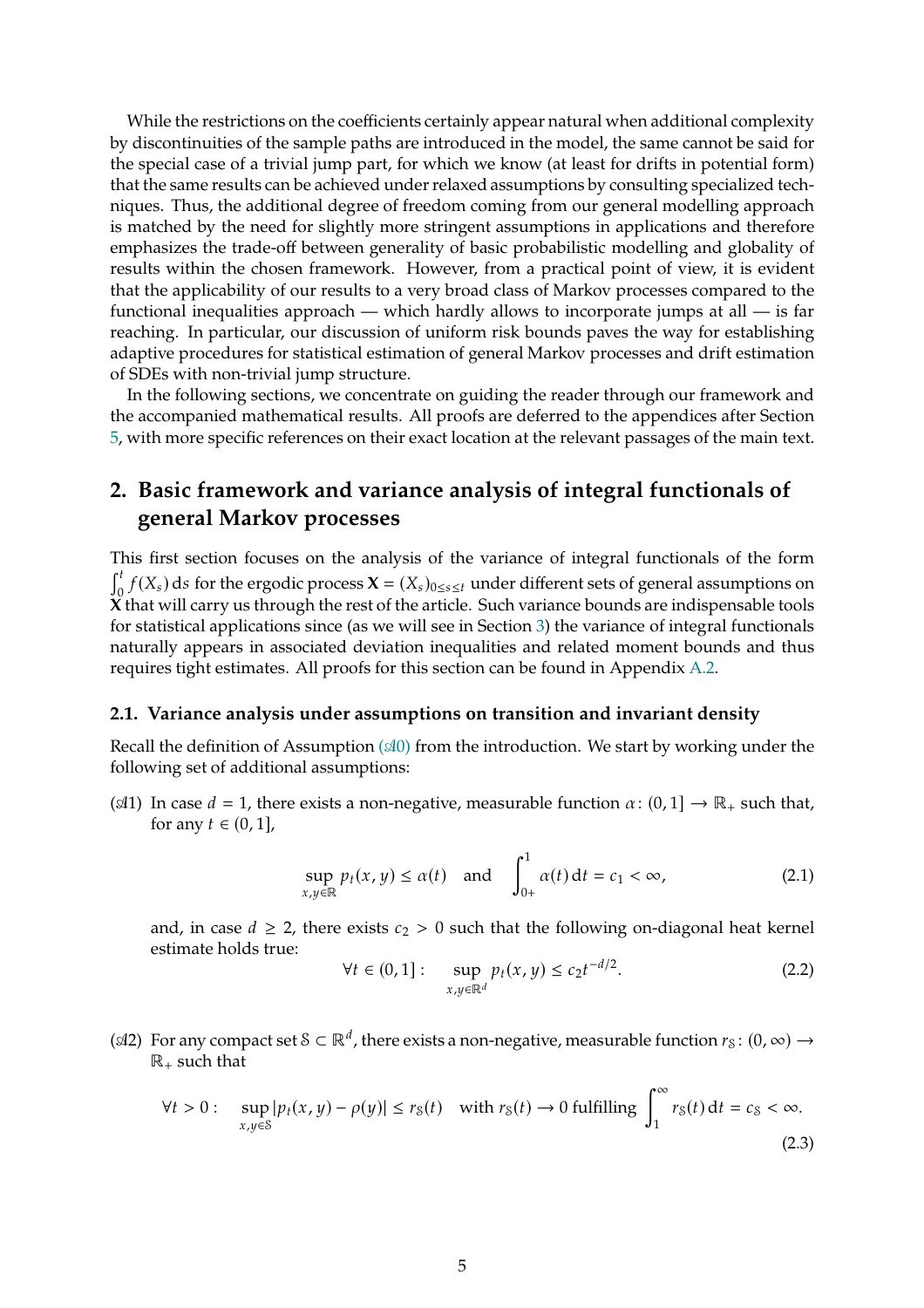An essential aspect of the statistical analysis of stochastic processes is the influence of the dimension of the underlying process. It is known that certain phenomena (as compared, e.g., to estimation based on i.i.d. observations) occur in the one-dimensional case. However, these phenomena can usually only be detected by means of specific techniques that take advantage of the unique probabilistic characteristics of scalar processes such as local time for one-dimensional diffusion processes. A "standardized" statistical framework which covers all dimensions with similar conditions cannot capture these phenomena.

Our assumptions may therefore be understood as an attempt to find general conditions that make no reference to dimension or process specific phenomena,yet yield variance bounds which are tight enough to allow proving optimal convergence rates for nonparametric procedures.

Also note that the transition density bounds formulated in  $(\mathcal{A}1)$  $(\mathcal{A}1)$  are exceptionally weak. E.g., [\[2\]](#page-39-2) construct their assumptions on the coefficients and the jump measure of a  $d$ -dimensional Lévy-driven jump diffusion to guarantee a heat kernel-type estimate of the form

<span id="page-5-1"></span>
$$
p_t(x, y) \lesssim t^{-d/2} e^{-\lambda \frac{||y - x||^2}{t}} + \frac{t}{|\sqrt{t} + ||y - x|||^{d + \alpha}}, \quad x, y \in \mathbb{R}^d, t \in (0, T],
$$
 (2.4)

for the estimation horizon  $T > 0$ , where  $\alpha \in (0, 2)$  is the self-similarity index of a strictly  $\alpha$ stable Lévy process whose Lévy measure is assumed to dominate the Lévy measure governing the jumps of the SDE. Clearly, this condition is much stronger than what we require and is fitted to the concrete probabilistic setting. The reason for this specific choice becomes apparent from Corollary [5.5](#page-16-0) in Section [5.2,](#page-15-0) but our approach reveals that  $(\mathcal{A}1)$  $(\mathcal{A}1)$  is sufficient to obtain tight variance bounds in a general setting.

Concerning the specific set of assumptions  $(\mathcal{A}0)$ - $(\mathcal{A}2)$ , it will be shown in Section [5.1](#page-13-0) that they are satisfied, e.g., for a large class of Lévy-driven Ornstein–Uhlenbeck processes. Let us now give the variance bounds implied in our framework.

<span id="page-5-0"></span>**Proposition 2.1.** Let f be a bounded function with compact support S fulfilling  $\lambda(S) < 1$ . Suppose that  $($  $\triangle$ [1\)](#page-4-1) *and*  $($  $\triangle$ [2\)](#page-4-2) *are satisfied. Then, there exists a constant*  $C_s > 0$ *, depending on* S *only if*  $r_s$  *depends on*  $\delta$ *, such that, for any*  $T > 0$ *,* 

<span id="page-5-4"></span>
$$
\text{Var}\left(\int_0^T f(X_t) \, \mathrm{d}t\right) \leq C_S T \|f\|_{\infty}^2 \lambda(S) \mu(S) \psi_d^2(\lambda(S)), \quad \text{with } \psi_d(x) := \begin{cases} 1, & d = 1, \\ \sqrt{1 + \log(1/x)}, & d = 2, \\ x^{\frac{1}{d} - \frac{1}{2}}, & d \geq 3, \\ x^{\frac{1}{d} - \frac{1}{2}}, & d \geq 3, \end{cases}
$$
(2.5)

*where the variance is taken with respect to* ℙ*.*

<span id="page-5-5"></span>*Remark* 2.2 (comparison to spectral gap approach). Let f be a bounded function with compact support S of Lebesgue measure  $\lambda(S) < 1$ , and denote by  $f_c := f - \int f d\mu$  its centered version. Assuming stationarity and symmetry of the process **X**, the proof of Proposition 1 in [\[14\]](#page-39-1) starts from the representation

$$
\text{Var}\left(\int_0^T f(X_s) \, ds\right) \ = \ 2 \int_0^T (T-u) \mathbb{E}\left[f_c(X_0)f_c(X_u)\right] \, \mathrm{d}u \ \leq \ 2T \int_0^T \langle f_c, P_u f_c \rangle \, \mathrm{d}u.
$$

Fix  $D \in (0, T]$ . Heat kernel bounds of the form [\(2.4\)](#page-5-1) yield an upper bound on the integral from 0 to *D*, in dimension  $d = 1$  specified as

<span id="page-5-2"></span>
$$
\int_0^D \langle f_c, P_u f_c \rangle \, \mathrm{d}u \ \lesssim \ \mu(\mathcal{S}) \lambda(\mathcal{S}) \| f \|_{\infty}^2 \left( 2D + \frac{2}{3 - \alpha} D^{\frac{3 - \alpha}{2}} \right). \tag{2.6}
$$

For controlling the remaining part of the integral, [\[14](#page-39-1)] use the spectral gap inequality,

<span id="page-5-3"></span>
$$
\exists \omega > 0 \text{ s.t. } \left\| P_t f - \int f \, \mathrm{d}\mu \right\|_{L^2(\mu)} \le \, \mathrm{e}^{-t\omega} \|f\|_{L^2(\mu)}.\tag{2.7}
$$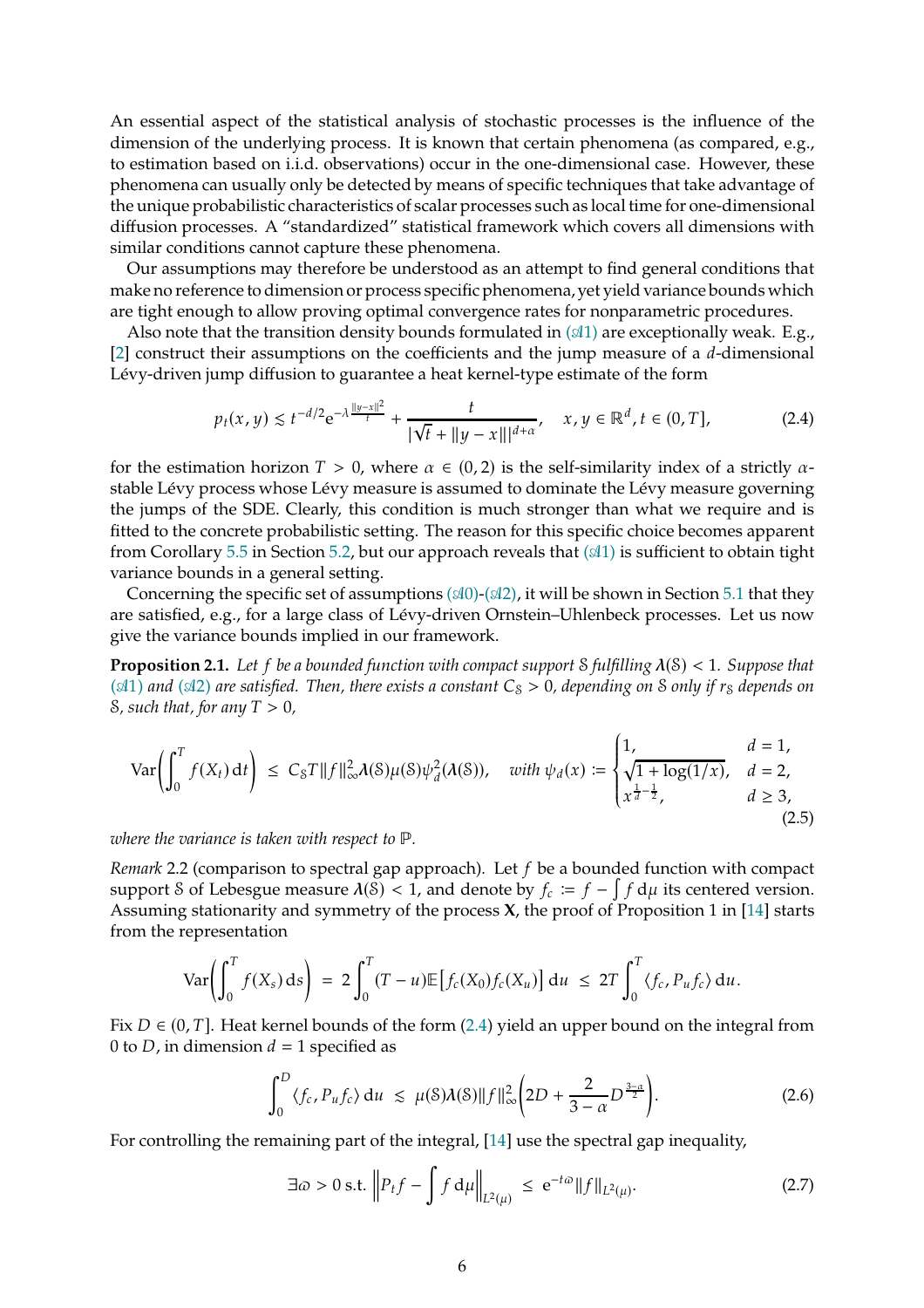Consequently, one obtains

<span id="page-6-0"></span>
$$
\int_{D}^{T} \langle f_c, P_u f_c \rangle u \le \int_{D}^{T} \|f_c\|_{L^2(\mu)} \|P_u f_c\|_{L^2(\mu)} du \le \|f\|_{L^2(\mu)}^2 \int_{D}^{T} e^{-u\omega} du \le \frac{1}{\omega} e^{-\omega D} \mu(\delta) \|f\|_{\infty}^2. (2.8)
$$

In order to derive variance bounds of order  $T\lambda(S)\mu(S)$ , one needs to balance the upper bounds [\(2.6\)](#page-5-2) and [\(2.8\)](#page-6-0) by choosing D in a suitable way. Precisely, for  $D := -\omega^{-1} \log(\lambda(S)) \vee 1$ , [\(2.6\)](#page-5-2) and [\(2.8\)](#page-6-0) then imply that

$$
\text{Var}\bigg(\int_0^T f(X_s) \, ds\bigg) \, \lesssim \, \mu(\mathcal{S})\lambda(\mathcal{S})\Big(\log(\lambda(\mathcal{S})) + (\log(\lambda(\mathcal{S})))^{\frac{3-\alpha}{2}} + 1\Big) \|f\|_{\infty}^2.
$$

Note that the *uniform* control of the supremum in [\(2.3\)](#page-4-2) immediately allows to derive bounds of the required order. Consequently, it is not necessary to balance both error estimates carefully and to introduce a bound of integration depending on the support. Such an approach, however, is crucial for utilizing the exponential decay in [\(2.7\)](#page-5-3).

In absence of rigorous formulas for the transition density and the invariant density of the Markov process, or at least expressions for quantitatively associated objects such as characteristic functions, assumptions  $(\mathcal{A}1)$  $(\mathcal{A}1)$  and  $(\mathcal{A}2)$  $(\mathcal{A}2)$  are of a rather theoretical nature and hard to verify for many processes. To get a feeling for the comprehensiveness of the transition density convergence assumption  $(\mathcal{A}2)$ , we therefore also investigate under which additional — more usual and often easily verifiable — conditions [\(2.3\)](#page-4-2) implies exponential  $\beta$ -mixing of the ergodic Markov process **X**. Recall that the ergodic Markov process **X**, started in its invariant distribution  $\mu$ , is said to be  $\beta$ -mixing if

$$
\beta(t) := \int_{\mathbb{R}^d} ||P_t(x,\cdot) - \mu(\cdot)||_{TV} \mu(dx) \underset{t \to \infty}{\longrightarrow} 0,
$$

where, for a signed measure  $\nu$  on  $(\mathbb{R}^d, \mathcal{B}(\mathbb{R}^d))$ ,

$$
\|v\|_{\text{TV}} := \sup_{\|f\|_{\infty} \le 1} |v(f)|
$$

denotes its total variation norm. If there exist constants  $\kappa$ ,  $c_{\kappa} > 0$  such that  $\beta(t) \leq c_{\kappa} e^{-\kappa t}$  for any  $t > 0$ , then **X** is said to be *exponentially*  $\beta$ -mixing. This property will be formulated as assumption  $(\mathcal{A}\beta)$  below and will be the essential condition on which we will base our statistical analysis. It is therefore critical for us to understand when processes falling into the regime  $(\mathcal{A}1)$ - $(\mathcal{A}2)$  $(\mathcal{A}2)$  are  $\beta$ -mixing and thus subsequent results required for nonparametric procedures apply. Appendix [A.1](#page-17-0) is devoted to discussing stability properties of Markov processes satisfying  $(\mathcal{A}2)$  $(\mathcal{A}2)$ that guarantee an exponential  $\beta$ -mixing behavior of the process. Our main findings, taking also account of the developments in Section [2.2,](#page-7-3) are summarized in Figure [2.1.](#page-6-1)



<span id="page-6-1"></span>Figure 2.1: Overview of interplay between variance bound results and assumptions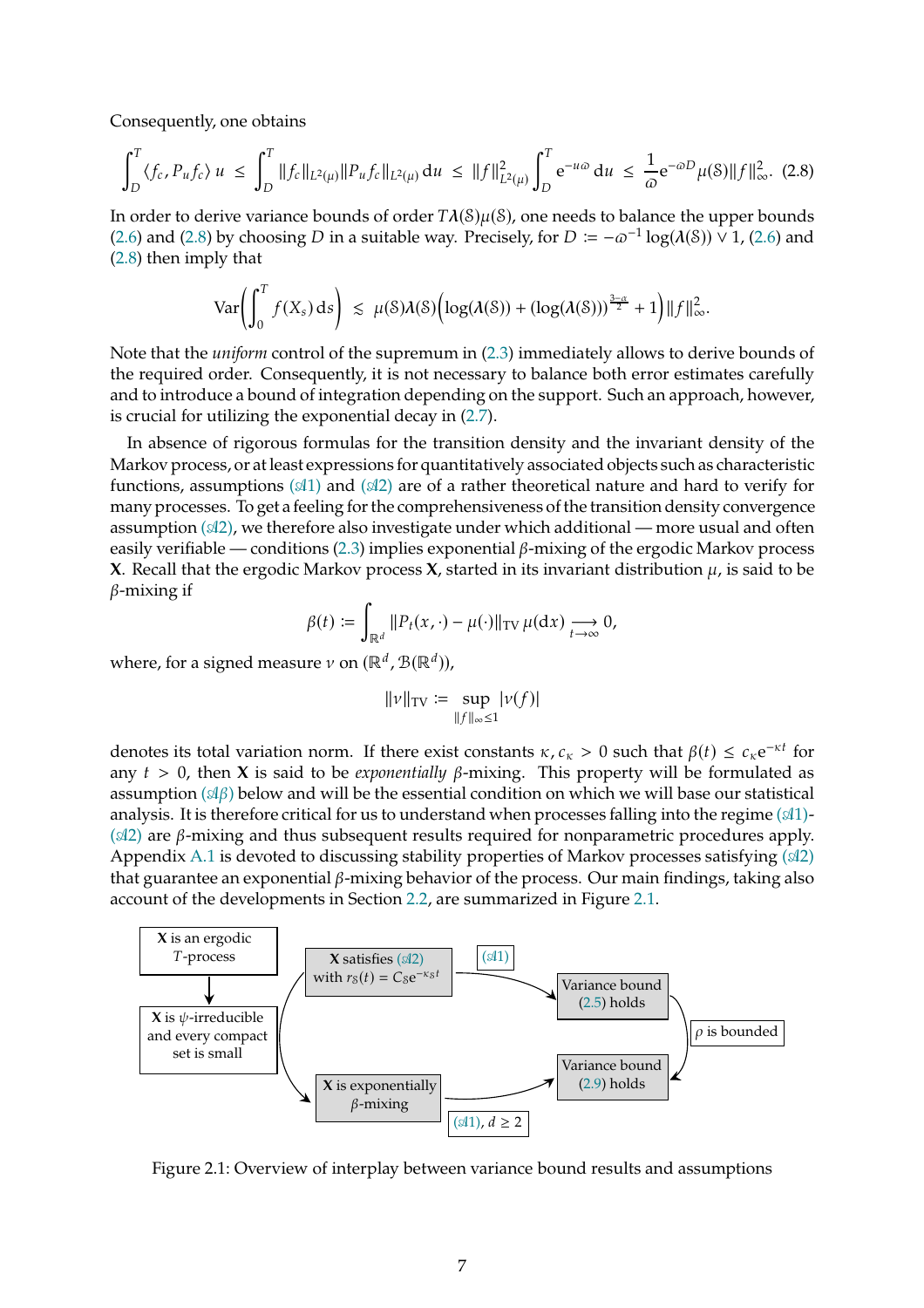#### <span id="page-7-3"></span>**2.2. Variance analysis under**  $\beta$ **-mixing**

In this subsection, we specify our study to multidimensional stochastic processes by restricting the analysis to dimension  $d \geq 2$ . While we further assume that the on-diagonal heat kernel bound on the transition density [\(2.2\)](#page-4-1) from  $(A1)$  $(A1)$  still holds, we drop the transition density rate assumption  $(\mathcal{A}2)$  $(\mathcal{A}2)$  and instead impose exponential  $\beta$ -mixing of **X**. Note that this is implied by  $(\mathcal{A}2)$  $(\mathcal{A}2)$  under suitable technical conditions on **X** (see Figure [2.1](#page-6-1) and Propositions [A.1](#page-17-1) and [A.2](#page-19-1) in Section [A.1\)](#page-17-0).

<span id="page-7-2"></span>( $\alpha\beta$ ) The process **X** started in the invariant measure  $\mu$  is exponentially  $\beta$ -mixing, i.e., there exist constants  $c_{\kappa}$ ,  $\kappa > 0$ , such that

$$
\int \|P_t(x,\cdot) - \mu(\cdot)\|_{TV} \mu(\mathrm{d}x) \ \leq \ c_{\kappa} \mathrm{e}^{-\kappa t}, \quad t \geq 0,
$$

where  $\|\cdot\|_{TV}$  denotes the total variation norm.

Let us emphasize that in presence of the heat kernel bound  $(\mathcal{A}1)$ , Lemma [2.3](#page-7-5) below shows that Assumption (𝒜[0\)](#page-2-0) is strengthened to the existence of a *bounded* invariant density since the transition density of any skeleton chain is uniformly bounded. That is, the following assumption is in place.

<span id="page-7-6"></span>( $\mathcal{A}0+$ ) Assumption ( $\mathcal{A}0$ ) holds and the invariant density has a bounded version  $\rho$ , i.e.,  $\|\rho\|_{\infty}<\infty$ .

<span id="page-7-5"></span>**Lemma 2.3.** *Assume that* **X** *has an invariant distribution*  $\mu$  *and that there is some*  $\Delta > 0$  *such that the transition density*  $p_{\Delta}$  *exists and*  $\sup_{x,y\in\mathbb{R}^d} p_{\Delta}(x,y) \leq c$  *for some constant*  $c > 0$ *. Then,*  $\mu$  *admits a bounded density.*

The next result gives a tight variance bound on the integral  $\int_0^T f(X_t) dt$  under  $\beta$ -mixing. Its effectiveness for the nonparametric analysis of general Markov processes will be demonstrated in Section [4.](#page-10-0) Note in particular that, using boundedness of  $\rho$  under ( $\mathcal{A}0$ ) and ( $\mathcal{A}1$ ), the same rate can be obtained under ( $\mathcal{A}2$ ) from Proposition [2.1.](#page-5-0) Recall the definition of  $\psi_d$ : (0, e)  $\rightarrow \mathbb{R}_+$ in [\(2.5\)](#page-5-4).

<span id="page-7-0"></span>**Proposition 2.4.** *Grant assumptions*  $(\mathcal{A}1)$  $(\mathcal{A}1)$  *and*  $(\mathcal{A}\beta)$ *, and let*  $f$  *be a bounded function with compact support S fulfilling*  $\lambda$ (S) < 1*. Then, for any*  $d \geq 2$ *, there exists a constant*  $C > 0$  *not depending on*  $f$ *such that, for any*  $T > 0$ *,* 

<span id="page-7-4"></span>
$$
\text{Var}\left(\int_0^T f(X_t) \, \mathrm{d}t\right) \le C T \|f\|_{\infty}^2 \|\rho\|_{\infty} \lambda^2(\mathcal{S}) \psi_d^2(\lambda(\mathcal{S})).\tag{2.9}
$$

# <span id="page-7-1"></span>**3. Deviation inequalities**

Bernstein-type deviation inequalities for integral functionals of **X** are the subject of this section. Due to its crucial importance for many probabilistic and statistical applications – such as the derivation of limit theorems or upper bound statements for nonparametric estimation procedures –, there exists a very comprehensive literature on this topic (see Section 1.1 of [\[24](#page-40-4)] for an overview). Both a Lyapunov function method and a functional inequalities approach can be used for deriving results on the concentration behaviour of additive functionals of **X**. [\[10\]](#page-39-6) establish non-asymptotic deviation bounds for

$$
\mathbf{P}\bigg(\bigg|\int_0^t f(X_s) \, \mathrm{d} s - \int f \, \mathrm{d} \mu\bigg| \ge r\bigg), \qquad f \in L^1(\mu),
$$

using different moment assumptions for f and regularity conditions for  $\mu$ , "regularity" referring to the condition that  $\mu$  may satisfy various functional inequalities (F-Sobolev, generalized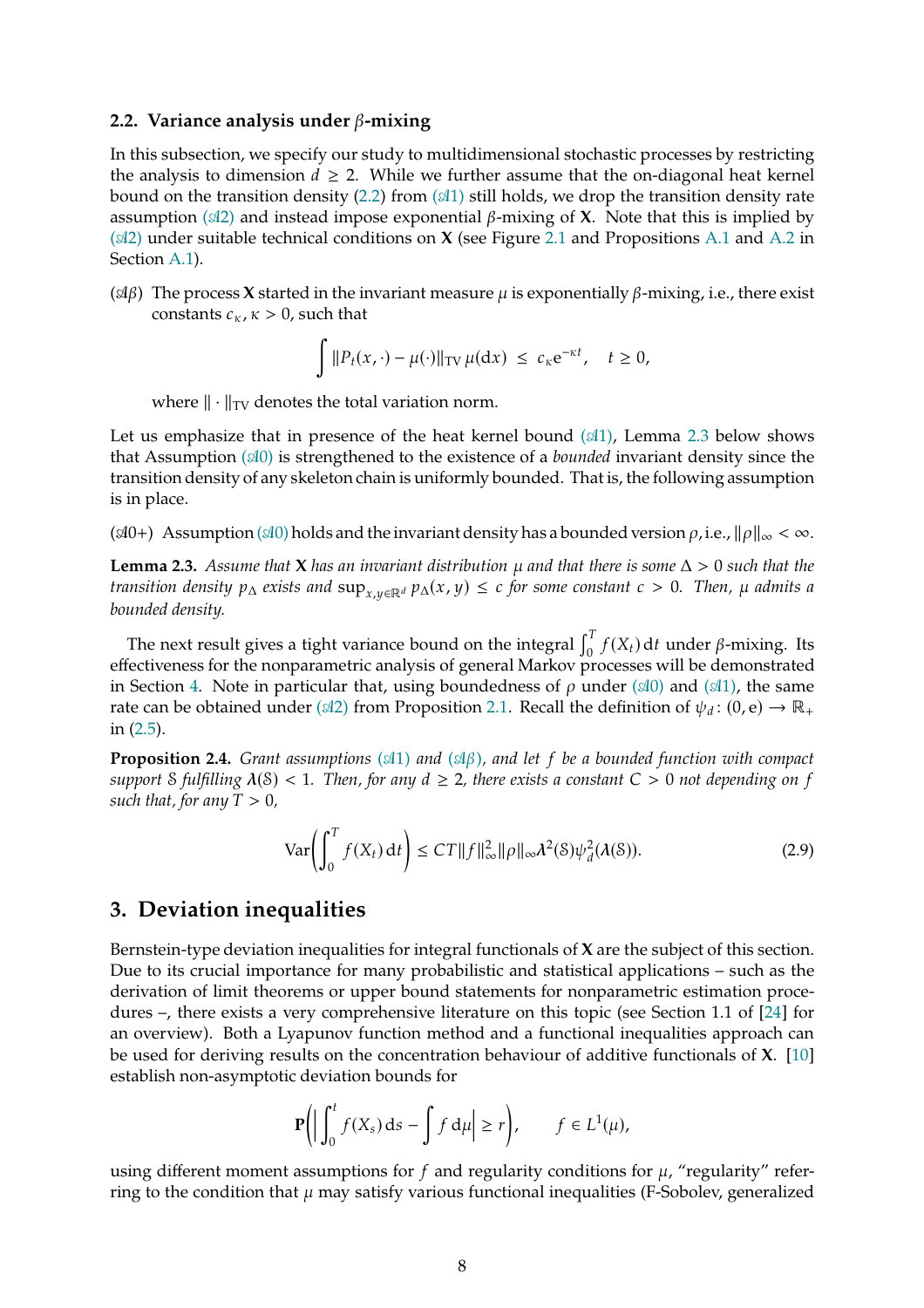Poincaré, etc.). In a symmetric Markovian setting and assuming a spectral gap, [\[31\]](#page-40-5) uses Kato's perturbation theory for proving Bernstein-type concentration inequalities for empirical means of the form  $\int_0^t f(X_s) ds$ , the upper bound depending on the asymptotic variance of f. Amongst other methods, [\[24](#page-40-4)] exploit both a Lyapunov function method and a functional inequalities approach for extending Lezaud's result to inequalities for possibly unbounded  $f$ . Going beyond the symmetric case, Lyapunov-type conditions can also be used for verifying exponential mixing properties, paving the way to generalizing concentration results based on independent observations to the dependent case.

#### **3.1. Results under**  $\beta$ **-mixing**

Our main focus in this subsection is on deriving corresponding inequalities and (in Section [4\)](#page-10-0) proving their efficiency in a concrete statistical application, using merely the previously introduced assumptions (in particular, the exponential  $\beta$ -mixing property), and without introducing any additional conditions on the process. We emphasize that for this section no assumption on the existence of transition or invariant densities is needed, but that we only work within an ergodic  $\beta$ -mixing framework. Moreover, the results hold for exponentially  $\beta$ -mixing Markov processes with arbitrary Borel state space  $\mathfrak X$ , not necessarily equal to ℝ<sup>d</sup>. Our first result is an upper bound on the tail probability for integral functionals associated with one fixed function.

<span id="page-8-0"></span>**Lemma 3.1.** *Suppose that* **X** *is exponentially*  $\beta$ *-mixing, and let*  $g$  *be a bounded measurable function fulfilling*  $\mu(g) = 0$ . *Then, for any t*, *u* > 0, and  $m_t \in (0, \frac{t}{4})$  $\frac{t}{4}$ , there exists  $\tau \in [m_t, 2m_t]$  such that

$$
\mathbb{P}\left(\frac{1}{\sqrt{t}}\int_0^t g(X_s) ds > u\right)
$$
  
\n
$$
\leq 2 \exp\left(-\frac{u^2}{32\left(\text{Var}\left(\frac{1}{\sqrt{\tau}}\int_0^{\tau} g(X_s) ds\right) + 2u \|g\|_{\infty} \frac{m_t}{\sqrt{t}}\right)}\right) + \frac{t}{m_t} c_{\kappa} e^{-\kappa m_t} \mathbf{1}_{(0,4\sqrt{t}\|g\|_{\infty})}(u).
$$

The first term appearing in the upper bound justifies the assignment of the inequality to the Bernstein family, whereas the second term is due to the exponential  $\beta$ -mixing property. The main idea of the proof is splitting the integral into blocks of length  $m_t$ , construct an independent Berbee coupling based on the  $\beta$ -mixing property as described in Viennet [\[52\]](#page-42-1), and then make use of Bernstein's inequality for i.i.d. random variables for the coupled integral blocks.

We proceed by extending Lemma [3.1](#page-8-0) to a uniform version which holds for suprema of the form

$$
\sup_{g \in \mathcal{G}} |\mathbb{G}_t(g)|, \quad \text{ for } \mathbb{G}_t(g) \coloneqq \frac{1}{\sqrt{t}} \int_0^t g(X_s) \, ds, \ g \in L_0^1(\mu),
$$

where the supremum is taken over entire (possibly infinite-dimensional) function classes  $\mathcal{G} \subset$  $L^1_0$  $_{0}^{1}(\mu)$ . Such results are indispensable tools, e.g., for the analysis of nonparametric adaptive estimation procedures and for applications in statistical learning theory. Similarly to [\[5\]](#page-39-7) and [\[16](#page-39-8)], we apply the generic chaining device for the derivation of our result. However, our final moment bound on the supremum of the process  $\mathbb{G}_t$  is stated in terms of entropy integrals of the indexing function class G. In many applications, the corresponding assumption is straightforward to verify. For any given  $\varepsilon > 0$ , denote by  $\mathcal{N}(\varepsilon, \mathcal{G}, d)$  the covering number of  $\mathcal{G},$ i.e., the smallest number of balls of *d*-radius  $\varepsilon$  needed to cover  $\mathcal{G}$ . Furthermore, given  $f$ ,  $g \in \mathcal{G}$ , let

$$
d_{\infty}(f,g) \coloneqq \|f - g\|_{\infty}, \quad d_{\mathbb{G},t}^2(f,g) \coloneqq \sigma_t^2(f - g), \text{ where } \sigma_t^2(f) \coloneqq \text{Var}\bigg(\frac{1}{\sqrt{t}}\int_0^t f(X_s)\,ds\bigg).
$$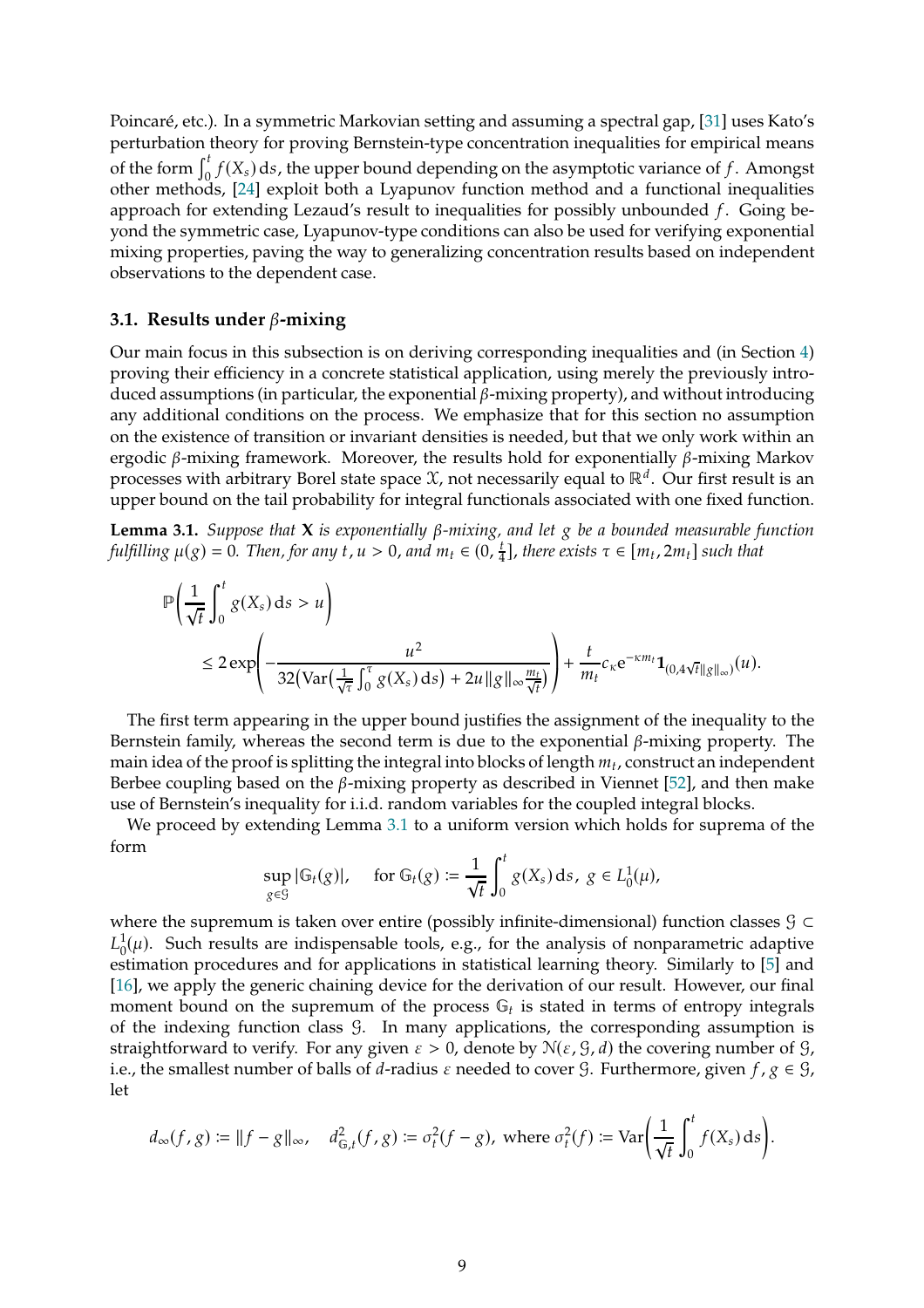<span id="page-9-0"></span>**Theorem 3.2.** Suppose that **X** is exponentially  $\beta$ -mixing. Let  $\beta$  be a countable class of bounded real*valued functions with*  $\mu(g) = 0$  *and let*  $m_t \in (0, t/4]$ *. Then, there exist*  $\tau \in [m_t, 2m_t]$  *and constants*  $\widetilde{C}_1$ ,  $\widetilde{C}_2 > 0$  such that, for any  $1 \leq p < \infty$ ,

<span id="page-9-1"></span>
$$
\left(\mathbb{E}\left[\sup_{g\in\mathcal{G}}|\mathbb{G}_{t}(g)|^{p}\right]\right)^{1/p} \leq \widetilde{C}_{1}\int_{0}^{\infty}\log N(u,\mathcal{G},\frac{2m_{t}}{\sqrt{t}}d_{\infty}) du + \widetilde{C}_{2}\int_{0}^{\infty}\sqrt{\log N(u,\mathcal{G},d_{\mathbb{G},\tau})} du +4\sup_{g\in\mathcal{G}}\left(\frac{2m_{t}}{\sqrt{t}}\|g\|_{\infty}\widetilde{c}_{1}p+\|g\|_{\mathbb{G},\tau}\widetilde{c}_{2}\sqrt{p}+\frac{1}{2}\|g\|_{\infty}c_{\kappa}\sqrt{t}e^{-\frac{\kappa m_{t}}{p}}\right),
$$
\n(3.1)

*for positive constants*  $\widetilde{c}_1$ ,  $\widetilde{c}_2$  *defined in* [\(B.3\)](#page-24-0). In particular, letting  $\Xi(p, \mathcal{G}, m_t, \tau)$  denote the rhs of [\(3.1\)](#page-9-1), *we have the uniform deviation inequality*

<span id="page-9-2"></span>
$$
\mathbb{P}\Big(\sup_{g\in\mathcal{G}}|\mathbb{G}_t(g)|\geq e\Xi(u,\mathcal{G},m_t,\tau)\Big)\leq e^{-u},\quad u\geq 1.\tag{3.2}
$$

As before, the natural approach for bounding the moments of  $\sup_{g \in \mathcal{G}} |G_t(g)|$  is to exploit the mixing properties, allowing the chaining procedure to be applied to independent blocks. The chaining procedure is then driven by the mixed tail behavior of the integral blocks, which becomes apparent from Lemma [3.1.](#page-8-0) The extension of Lemma [3.1](#page-8-0) to a uniform deviation inequality in [\(3.2\)](#page-9-2) is essentially a consequence of Markov's inequality and the uniform moment bounds [\(3.1\)](#page-9-1). The proofs of Lemma [3.1](#page-8-0) and Theorem [3.2](#page-9-0) are given in Appendix [B.](#page-22-0) In Section [4,](#page-10-0) Theorem [3.2](#page-9-0) will be applied to a countable class  $\mathcal G$  of real-valued functions such that there exist constants  $e^2 < A < \infty$  and  $v \ge 2$  such that, for any probability measure **Q**,

<span id="page-9-4"></span>
$$
\forall \varepsilon \in (0,1), \quad \mathcal{N}\big(\varepsilon, \mathcal{G}, \|\cdot\|_{L^2(\mathbf{Q})}\big) \le (\mathbf{A}/\varepsilon)^v, \tag{3.3}
$$

which allows controlling the entropy integral with respect to the distance  $d_{\mathbb{G},\tau}$  based on the variance analysis from Section [2.](#page-4-0)

Under exponential  $\beta$ -mixing, a version of von Neumann's ergodic theorem for time-continuous Markov processes ensures that, for  $g \in L^p(\mu)$ ,

$$
\frac{1}{T}\int_0^T g(X_s) \, ds \underset{t\to\infty}{\longrightarrow} \mu(g), \quad \text{in } L^p(\mathbb{P}).
$$

Indeed,  $\beta$ -mixing implies strong mixing of the natural filtration  $(\mathcal{F}_t)_{t\geq0}$  of **X** and hence for any shift invariant set  $\Lambda \in \mathcal{F}_{\infty}$  (i.e.,  $\Lambda \circ \theta_t = \Lambda$  for all  $t \geq 0$ , where  $(\theta_t)_{t>0}$  is the family of shift operators for **X**), we have

$$
|\mathbb{P}(\Lambda) - \mathbb{P}(\Lambda)^2| = |\mathbb{P}(\Lambda \cap \Lambda \circ \theta_t) - \mathbb{P}(\Lambda)\mathbb{P}(\Lambda \circ \theta_t)| \underset{t \to \infty}{\longrightarrow} 0,
$$

implying  $\mathbb{P}(\Lambda) \in \{0,1\}$ , i.e., the set of shift invariant sets J is P-trivial. Theorem 3.2 now entails that the speed of convergence in the ergodic theorem for exponentially  $\beta$ -mixing Markov processes is  $1/\sqrt{T}$ .

<span id="page-9-3"></span>**Theorem 3.3.** *Suppose that* **X** *is exponentially*  $\beta$ *-mixing. Then, there exists a constant*  $C > 0$  *such that, for any*  $T > 0$ ,  $1 \leq p < \infty$  *and any bounded, measurable function*  $g$ ,

$$
\left\|\frac{1}{T}\int_0^T g(X_t)\,\mathrm{d} t-\mu(g)\right\|_{L^p(\mathbb{P})}\leq C p\|g\|_\infty\frac{1}{\sqrt{T}}.
$$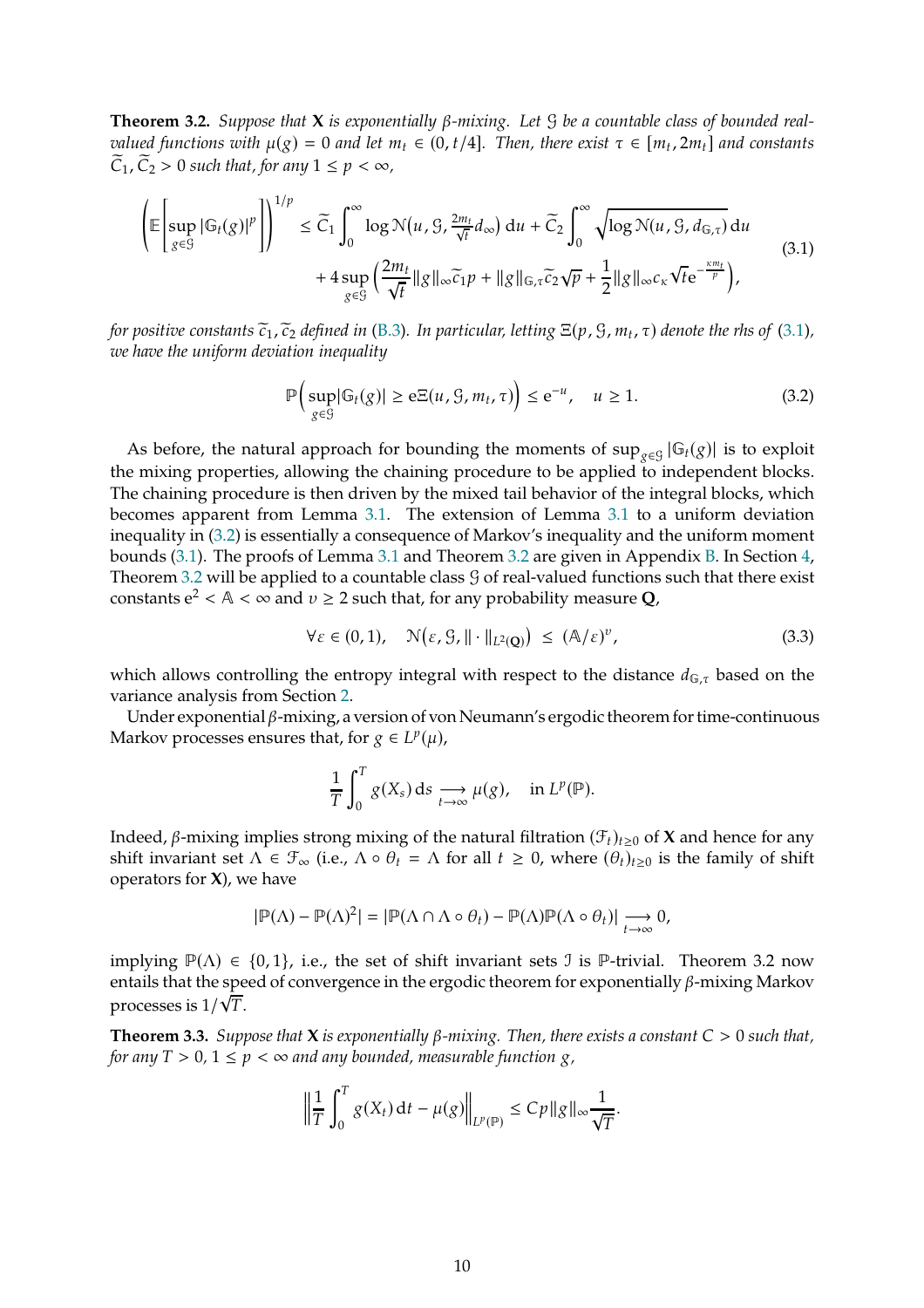#### **3.2. The reversible diffusion case**

Since the assumption that the generator of a Markov semigroup is self-adjoint constitutes a strong constraint on the process **X**, we did not impose any reversibility assumptions up to now. However, for diffusion processes which are given as a solution of an SDE of the form

<span id="page-10-1"></span>
$$
dX_t = b(X_t) dt + \sigma(X_t) dW_t, \quad t \ge 0,
$$
\n(3.4)

the condition that its associated semigroup  $(P_t)_{t\geq0}$  is symmetric can be formulated (and verified) explicitly. Let  $L$  be the associated infinitesimal generator. To allow for a straightforward comparison with our previous general (possibly non-reversible) framework, we now consider the special case of SDEs [\(3.4\)](#page-10-1) under the following set of assumptions:

- <span id="page-10-2"></span>( $C(4)$ )  $\sigma$  is bounded, and  $b$  and  $\sigma$  are locally Lipschitz.
- ( $C$ 2) The diffusion matrix  $a = \sigma \sigma^{\top}$  is uniformly elliptic, and there exist  $0 < q < 1, r > 0$  and M such that, for all  $||x|| \ge M$ ,  $\langle b(x), x \rangle \le -r ||x||^{1-q}$ .
- ( $\mathcal{C}(3)$ ) The semigroup  $(P_t)_{t\geq 0}$  is symmetric.
- ( $\mathcal{C}_4$ ) **X** satisfies the Poincaré inequality with constant  $c_p$ , i.e., for every  $f \in \text{dom}(L)$ ,

<span id="page-10-3"></span>
$$
\int f^2 d\mu - \left(\int f d\mu\right)^2 \le -c_P \int f L f d\mu. \tag{3.5}
$$

<span id="page-10-4"></span>**Proposition 3.4.** *Let (* $\mathcal{C}_1$ )-*(* $\mathcal{C}_4$ *) hold. Then,* (3.4*) admits a pathwise unique strong solution,* ( $\mathcal{A}0$ *) holds and, for any countable class G of real-valued centered functions*  $g : \mathbb{R}^d \to \mathbb{R}$ *, there exist positive*  $constants C_1, C_2$  such that, for any  $p \ge 1$ ,

$$
\left(\mathbb{E}\left[\sup_{g\in\mathcal{G}}|\mathbb{G}_{t}(g)|^{p}\right]\right)^{1/p} \leq \bar{C}_{1}\int_{0}^{\infty}\log\mathcal{N}(u,\mathcal{G},\frac{1}{\sqrt{t}}d_{\infty}) du + \bar{C}_{2}\int_{0}^{\infty}\sqrt{\log\mathcal{N}(u,\mathcal{G},d_{\mathbb{G},t})} du
$$

$$
+ 4\sup_{g\in\mathcal{G}}\left(\frac{1}{\sqrt{t}}\|g\|_{\infty}\widetilde{c}_{1}p + \|g\|_{\mathbb{G},t}\widetilde{c}_{2}\sqrt{p}\right).
$$

*In addition, for any bounded*  $f: \mathbb{R}^d \to \mathbb{R}$ ,  $d \geq 2$ , with compact support S fulfilling  $\lambda(\mathcal{S}) < 1$ , the *variance bound* [\(2.9\)](#page-7-4) *holds.*

From a statistical perspective, the Poincaré assumption  $(\mathscr{C}_4)$  $(\mathscr{C}_4)$  is slightly problematic: While it is presumably fulfilled in many cases, it is difficult to verify in general. In fact, the most transparent conditions are found in the specific case of unit diffusion part  $\sigma \equiv \mathbb{I}_{d \times d}$  (cf. Section 4.3 in [\[4](#page-39-5)]), which, however, constitutes a further restriction of the model to diffusions with drift of gradient-type.

## <span id="page-10-0"></span>**4. Statistical application: Nonparametric invariant density estimation**

In this section, we demonstrate the effectiveness of our previous results and probabilistic tools in a concrete statistical application. Exemplarily, we consider the question of invariant density estimation for Borel right Markov processes, introduced and discussed in Section [2.](#page-4-0) We deliberately focus on this specific estimation problem. On the one hand, the knowledge of the invariant density is not only a question of its own interest, but is also needed, among other things, for the implementation of drift estimation procedures or for data-driven methods of stochastic control. Furthermore, this specific estimation problem can be regarded as an acid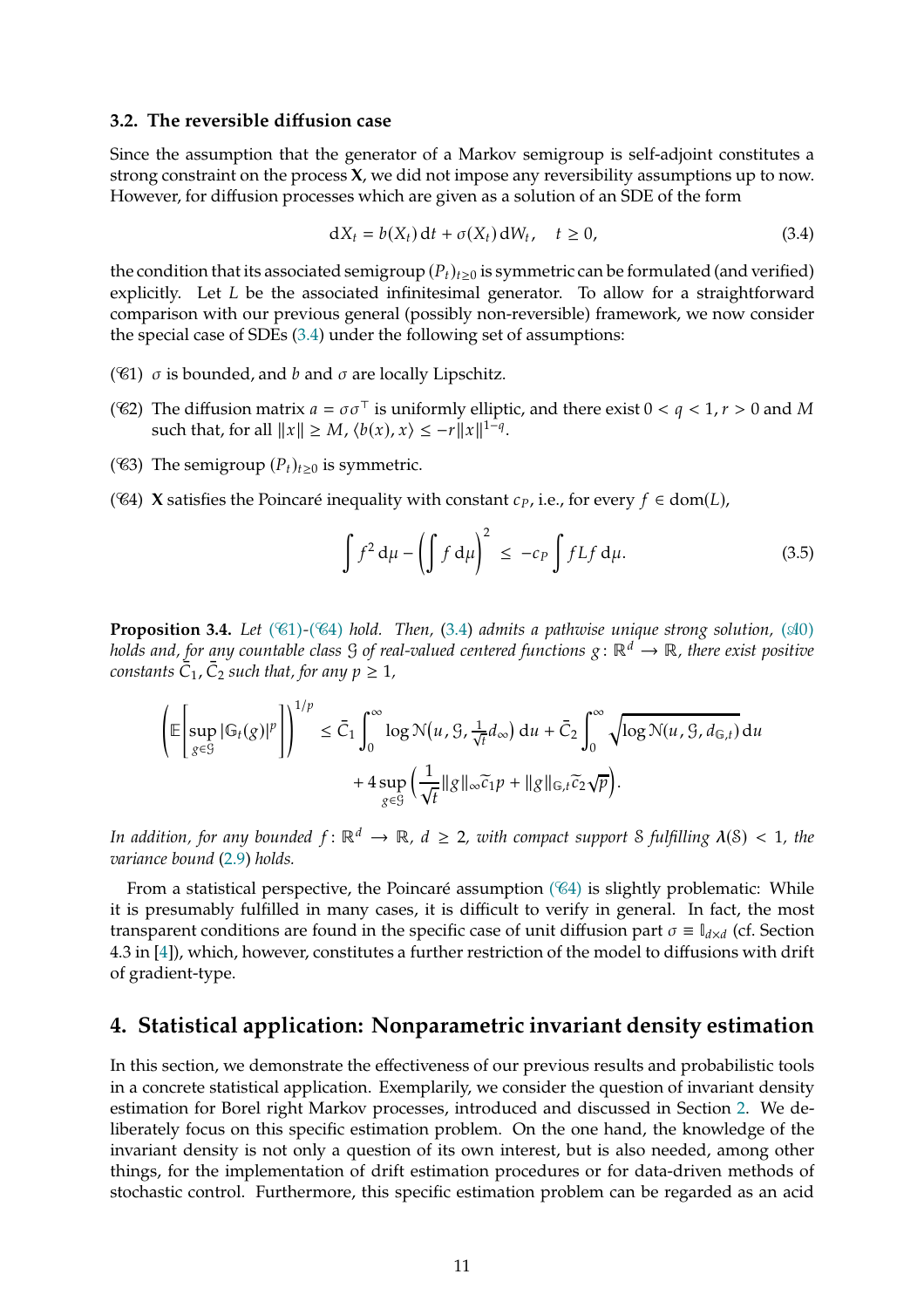test for the quality of the statistical analysis: It is known that the invariant density of (possibly multidimensional) diffusion processes can be estimated with a faster convergence rate than is feasible in the classical i.i.d. context. However, these superior convergence rates can only be verified with sufficiently tight estimates in the proof of the upper bound.

Denote by  $\Sigma$  the class of Borel right Markov processes **X** such that assumptions ( $\mathcal{A}0$ ) and ( $\mathcal{A}1$ ) hold (and hence ( $\mathcal{A}0+$ ) is in place, i.e., the invariant density  $\rho$  is bounded). Moreover, for dimension  $d \ge 2$ , it is assumed that  $(\mathcal{A}\beta)$  is in place and, in dimension  $d = 1$ , every compact set of **X** is small and ( $\mathcal{A}2$ ) is satisfied with exponential rate independent of *S*, i.e.,  $r_S(t) = Ce^{-\varrho t}$  for some constants C,  $\varrho$  independent of S. For any multi-index  $\alpha \in \mathbb{N}^d$  and  $x \in \mathbb{R}^d$ , set  $|\alpha| = \sum_{i=1}^d \alpha_i$ and  $x^{\alpha} = \prod_{i=1}^{d} x_i^{\alpha_i}$  $\mathbb{Z}_i^{a_i}$ . For  $\| \beta \|$  denoting the largest integer *strictly* smaller than  $\beta$  and

$$
f^{(\alpha)} \coloneqq \frac{\partial^{|\alpha|} f}{\partial x_1^{\alpha_1} \dots \partial x_d^{\alpha_d}},
$$

introduce the Hölder class on an open domain  $D \subset \mathbb{R}^d$ 

$$
\mathcal{H}_D(\beta, L) = \Big\{ f \in \mathcal{C}^{\|\beta\|}(D, \mathbb{R}) : \sup_{x \in D} |f(x)| \le L, \max_{|\alpha| = \|\beta\|} \sup_{x, y \in D, x \ne y} \frac{|f^{(\alpha)}(x) - f^{(\alpha)}(y)|}{|x - y|^{\alpha - \|\alpha\|}} \le L \Big\}.
$$

For the estimation problem of the invariant density  $\rho$  on a domain  $D$  of a Markov process  $X \in \Sigma$ with  $\rho|_D \in \mathcal{H}_D(\beta, L)$ , we choose some smooth, Lipschitz continuous kernel function  $K: \mathbb{R}^d \to \mathbb{R}$ of order  $\|\beta\|$  with compact support S such that  $\lambda(S) = 1$ . Recall that K is said to be of order  $\ell \in \mathbb{N}$  if for any  $\alpha \in \mathbb{N}^d$  with  $|\alpha| \leq \ell$ ,  $x \mapsto x^{\alpha}K(x)$  is integrable and moreover

$$
\int_{\mathbb{R}^d} K(x) dx = 1, \quad \int_{\mathbb{R}^d} K(x) x^{\alpha} dx = 0, \quad \alpha \in \mathbb{N}^d, |\alpha| \in \{1, \ldots, \ell\}.
$$

A natural kernel estimator for the invariant density based on the observation  $(X_s)_{0\leq s\leq T}$  is given by

<span id="page-11-2"></span>
$$
\widehat{\rho}_{h,T}(x) = \frac{1}{T} \int_0^T K_h(x - X_s) \, \mathrm{d} s, \quad x \in \mathbb{R}^d,
$$
\n
$$
(4.1)
$$

where  $K_h(\cdot) := h^{-d} K(\cdot/h)$  for  $h > 0$ . Depending on the concrete application, one might be interested in quantifying the accuracy of estimators in terms of different risk measures. For stating our statistical results, we introduce

<span id="page-11-1"></span>
$$
\Phi_d(T) := \begin{cases}\n1/\sqrt{T}, & d = 1 \\
\sqrt{\log T/T}, & d = 2 \\
T^{-\beta/(2\beta + d - 2)}, & d \ge 3\n\end{cases} \text{ and } \Psi_d(T) := \begin{cases}\n\sqrt{\log T/T}, & d = 1 \\
\log T/\sqrt{T}, & d = 2 \\
(\log T/T)^{\beta/(2\beta + d - 2)}, & d \ge 3\n\end{cases}
$$
\n(4.2)

Our findings from Section [2](#page-4-0) immediately imply an upper bound on the classical mean squared error at some fixed point  $x \in \mathbb{R}^d$ . All proofs of this section are given in Appendix [C.](#page-26-0)

<span id="page-11-0"></span>**Corollary 4.1.** *Suppose that*  $X \in \Sigma$ *. For*  $x \in \mathbb{R}^d$  *such that there exists an open neighborhood*  $D \subset \mathbb{R}^d$ *of x* such that  $\rho|_D \in \mathcal{H}_D(\beta, L)$ ,  $\beta > 0$ , it holds

$$
\mathbb{E}\left[\left(\widehat{\rho}_{h,T}(x)-\rho(x)\right)^2\right] \in \mathcal{O}\left(\Phi_d^2(T)\right), \quad \text{ if } h=h(T) \sim \begin{cases} T^{-1/(2\beta)}, & d\leq 2, \\ T^{-1/(2\beta+d-2)}, & d\geq 3. \end{cases}
$$

*Remark* 4.2. The  $\beta$ -dependent choice of h for  $d \leq 2$  is just a consequence of non-restrictiveness of our assumptions on  $\beta$ . The bias of the estimator is of order  $h^{\beta}$  and hence for  $\beta \in (0, 1)$ our bandwidth choice is needed to balance out bias and variance for the pointwise  $L^2$  risk. Restricting to the case  $\beta \geq 1$ , we may choose  $h = h(T) \sim T^{-1/2}$  independently of the Hölder index to achieve the same rates for dimensions  $d \leq 2$ .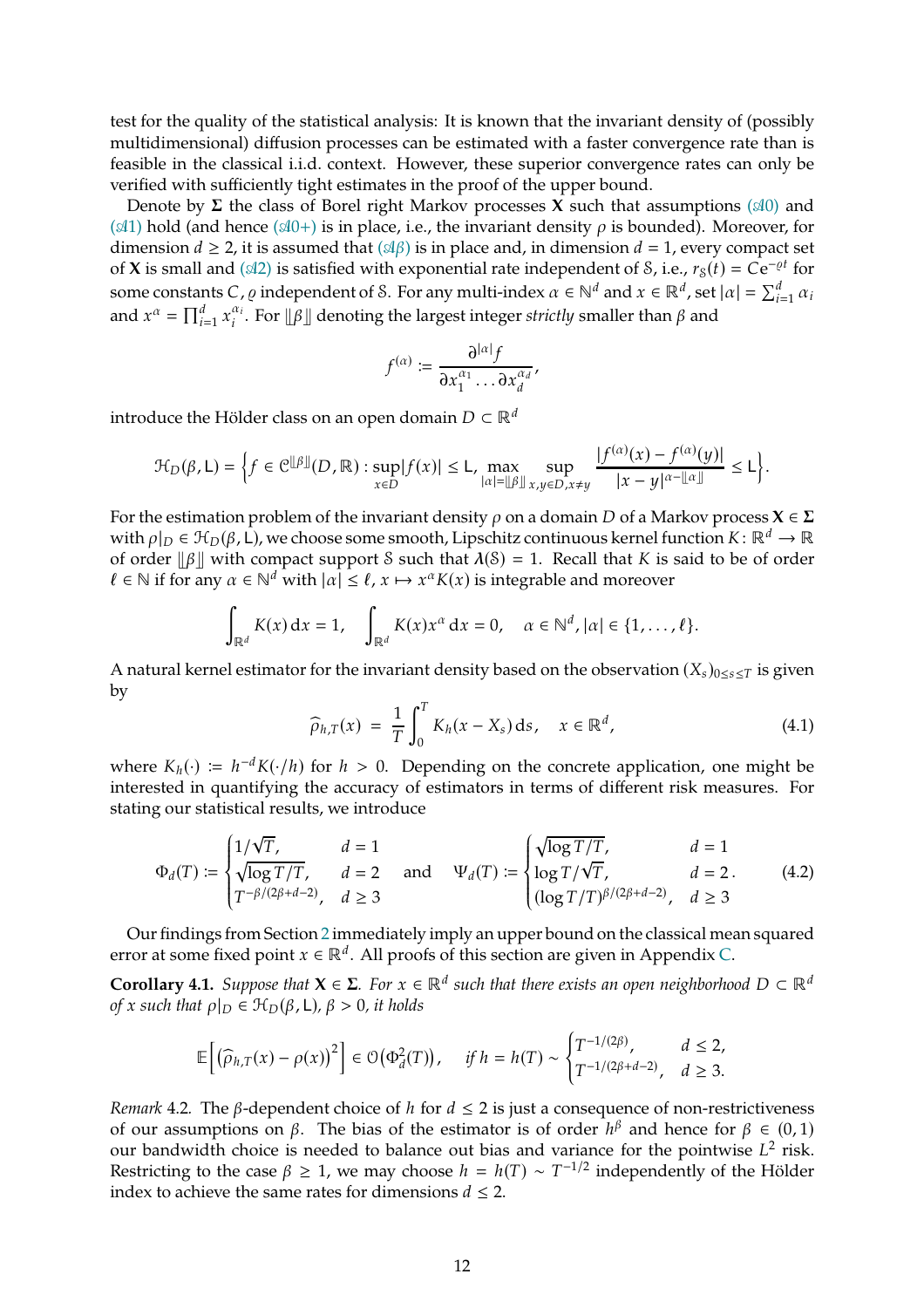Letting  $\|\cdot\|_{L^{\infty}(D)}$  denote the restriction of the sup-norm to a domain  $D \subset \mathbb{R}^d$ , we obtain the following rates for the sup-norm risk

$$
\mathcal{R}_{\infty}^{(p)}(\widehat{\rho}_{h,T},\rho;D) \coloneqq \left(\mathbb{E}\left[\left\|\widehat{\rho}_{h,T}-\rho\right\|_{L^{\infty}(D)}^p\right]\right)^{1/p}, \quad p \geq 1.
$$

<span id="page-12-0"></span>**Theorem 4.3.** *Suppose that*  $X \in \Sigma$ *. Let*  $D \subset \mathbb{R}^d$  *be open and bounded. Suppose that*  $\rho|_D \in \mathcal{H}_D(\beta, L)$ *with*  $\beta > 1$  *for*  $d = 1$  *and*  $\beta > 2$  *for*  $d \ge 2$ *. Then, for any*  $p \ge 1$ *,* 

$$
\mathcal{R}_{\infty}^{(p)}\big(\widehat{\rho}_{h,T},\rho;D\big)\in \mathcal{O}\big(\Psi_d(T)\big),\quad \textit{ if } h=h(T)\sim \begin{cases} \log^2T/\sqrt{T},& d=1,\\ \log T/T^{1/4},& d=2,\\ (\log T/T)^{1/(2\beta+d-2)},& d\geq 3, \end{cases}
$$

- *Remark* 4.4*.* (a) The convergence rates introduced in [\(4.2\)](#page-11-1) clearly reflect the fact that the invariant density of stochastic processes can be estimated faster than in the classical context of nonparametric density estimation based on i.i.d. observations. While this is well-known for ergodic continuous diffusion processes (see [\[14](#page-39-1), [46](#page-41-9)]), we will show in the following section that the result is fulfilled for a much larger class of stochastic processes.
	- (b) The log-factor occurring in the definition of  $\Psi_d(\cdot)$  represents the common price to be paid when switching from the pointwise error control to bounding the sup-norm risk. For  $d \geq 3$ , it is actually possible to verify optimality of  $\hat{\rho}_{h,T}$  in the minimax sense. This is done by complementing the upper bound in Theorem [4.3](#page-12-0) with a corresponding lower bound as it can be obtained by mimicking the proof of Theorem 3.6 in Strauch [\[46](#page-41-9)]. The hypotheses considered there fulfill  $(\mathfrak{A}0+)$  by construction and  $(\mathfrak{A}1)$  $(\mathfrak{A}1)$  by equation (C.9) in the proof. Furthermore, since the associated generators of the hypotheses fulfill a Poincaré inequality,  $(\mathfrak{A}\beta)$  holds (see, e.g., Theorem 1.3 and the consecutive paragraph in [\[4](#page-39-5)]).
	- (c) The conditions on the Hölder index  $\beta$  stated in Theorem [4.3](#page-12-0) are due to two different reasons: On the one hand, in dimension  $d \leq 2$ , we chose a bandwidth not depending on  $\beta$  which, remarkably, still achieves the optimal balance between bias and stochastic error. By choosing a bandwidth dependent on  $\beta$  (as in Corollary [4.1\)](#page-11-0), restrictions on  $\beta$  could be avoided. However, for the implementation of estimators it is advantageous to be able to choose a bandwidth independent of the typically unknown smoothness  $\beta$ . On the other hand, in dimension  $d \geq 3$ , the assumption on  $\beta$  is an unavoidable effect of the coupling method used for proving Theorem [3.2,](#page-9-0) which forms the basis of the proof of Theorem [4.3.](#page-12-0) The coupling error leaves us no other choice but to select the interval block length  $m<sub>T</sub>$  in the decomposition of [\(4.1\)](#page-11-2) of order log T, which forces  $\beta > 2$  to balance out bias and stochastic error of the estimator. The restriction on  $\beta$  in this case can therefore be considered as a price that must be paid for the generality of our  $\beta$ -mixing assumption. For applications to more restrictive classes of processes included in our framework, assumptions on  $\beta$  can be removed by consulting techniques more specific to the particular process instead of relying on the very general approach induced by Berbee's coupling method. Indeed, as demonstrated in Proposition [3.4,](#page-10-4) the term appearing due to the  $\beta$ -mixing property in the upper bound of Theorem [3.2](#page-9-0) can be avoided for reversible diffusions whenever a Poincaré inequality holds. This explains why putting restrictions on the Hölder smoothness is not needed for obtaining optimal rates for kernel density estimation in this concrete case.

## <span id="page-12-1"></span>**5. Examples**

Our previous results rely on the very general conditions  $(\mathcal{A}0)$  $(\mathcal{A}0)$  and  $(\mathcal{A}1)$  $(\mathcal{A}1)$  as well as assumptions related to the speed of convergence to the invariant distribution,  $(\mathcal{A}2)$  $(\mathcal{A}2)$  and  $(\mathcal{A}\beta)$ . For statistical purposes, however, it is essential to derive results under conditions on the coefficients of the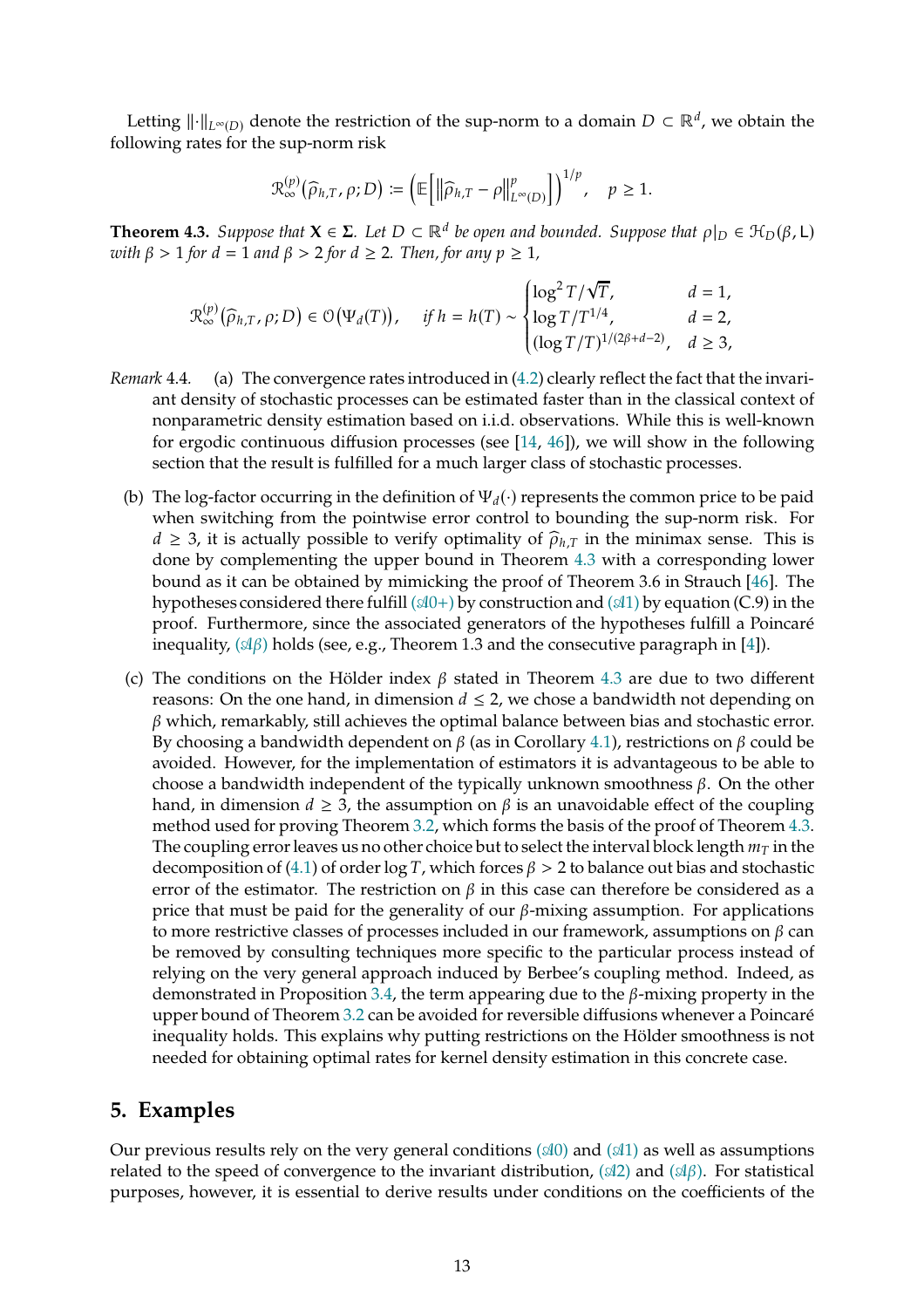underlying process as easily verifiable as possible. For this reason, this section is devoted to investigating specific classes of jump diffusion processes and explicit conditions on their underlying characteristics such that the above assumptions are satisfied and hence statistical conclusions can be drawn from our general theory.

#### <span id="page-13-0"></span>**5.1. Lévy-driven Ornstein–Uhlenbeck processes**

As a first example, we discuss the Lévy-driven Ornstein–Uhlenbeck process as a specific representative of Lévy-driven jump diffusion in dimension  $d = 1$  which satisfies assumptions  $($  $\mathcal{A}0$ )- $($  $\mathcal{A}2)$ . Finding an appropriate example of a Lévy-driven jump diffusion with non-trivial jump structure is difficult in light of non-availability of analytic expressions for the invariant density in general, which is part of our motivation to discuss this object statistically. However, in case of a Lévy-driven Ornstein–Uhlenbeck process  $X = (X_t)_{t>0}$ , that is, X is a solution to the SDE

<span id="page-13-1"></span>
$$
dX_t = -bX_t dt + dZ_t, \quad t \ge 0,
$$
\n
$$
(5.1)
$$

where  $b > 0$  and  $Z = (Z_t)_{t>0}$  is a Lévy process with characteristic triplet  $(a, \varsigma, \nu)$ , we know that an absolutely continuous invariant distribution exists if and only if

<span id="page-13-4"></span>
$$
\int_{|x|>2} \log(|x|)\nu(\mathrm{d}x) < \infty. \tag{5.2}
$$

In this case, we have at least formulas for the Fourier transform of both the invariant distribution  $\mu$  and the law of  $X_t$  available, given by

$$
\{\mathcal{F}\mu\}(u) = \exp\left(\int_0^\infty \psi(e^{-bs}u) \, ds\right), \quad u \in \mathbb{R},
$$

and

$$
\varphi_{X_t}^x(u) = \exp\left(\mathrm{i}e^{-bt}xu + \int_0^t \psi\big(e^{-bs}u\big)\,\mathrm{d} s\right), \quad u, x \in \mathbb{R}, t > 0,
$$

respectively. Here, we denoted by  $\psi$  the characteristic exponent of Z and by  $\varphi^x_\chi$  $\mathbf{x}_{\mathcal{X}_t}^{\mathcal{X}}$  the characteristic function of  $X_t$  under  $\mathbb{P}^x$ , where  $(\mathbb{P}^x)_{x \in \mathbb{R}}$  is a family of probability measures such that **X** starts in x under  $\mathbb{P}^x$  and is Markov with respect to  $(\mathbb{P}^x)_{x \in \mathbb{R}}$ . We refer to the monograph of Sato [\[43](#page-41-10)], Lemma 17.1, Theorem 17.5 and Theorem 17.11 for the above results.

Suppose that  $\varsigma > 0$ . Theorem 3.1 in Masuda [\[35](#page-40-6)] then guarantees that **X** is Feller (even strong Feller) and thus Borel right. Moreover, denote by  $(p_t)_{t>0}$  the transition density of **X** which is bounded and smooth with bounded derivatives by Theorem 3.2 in [\[35](#page-40-6)], implying that **X** satisfies our fundamental assumption  $(\mathcal{A}0)$  $(\mathcal{A}0)$  and even  $(\mathcal{A}0+)$ . We are now ready to show that the OU process also fulfills our assumptions  $(\mathcal{A}1)$  $(\mathcal{A}1)$  and  $(\mathcal{A}2)$ , provided that the underlying Lévy process has non-trivial Gaussian part and the first moment of  $Z_1$  exists. The proof is given in Appendix [D.1.](#page-29-0)

<span id="page-13-2"></span>**Proposition 5.1.** *Suppose that*  $\zeta > 0$ *. Then,* 

$$
\sup_{x,y\in\mathbb{R}} p_t(x,y) \le \frac{\sqrt{b}}{\sqrt{\pi \varsigma^2 (1 - e^{-2bt})}} =: \alpha(t), \quad t > 0,
$$

*with*

<span id="page-13-3"></span> $\int_0^1$  $\alpha(t) dt < \infty.$ ∫  $|x|>1$  $|x| \nu(\mathrm{d}x) < \infty,$  (5.3)

*If, moreover,*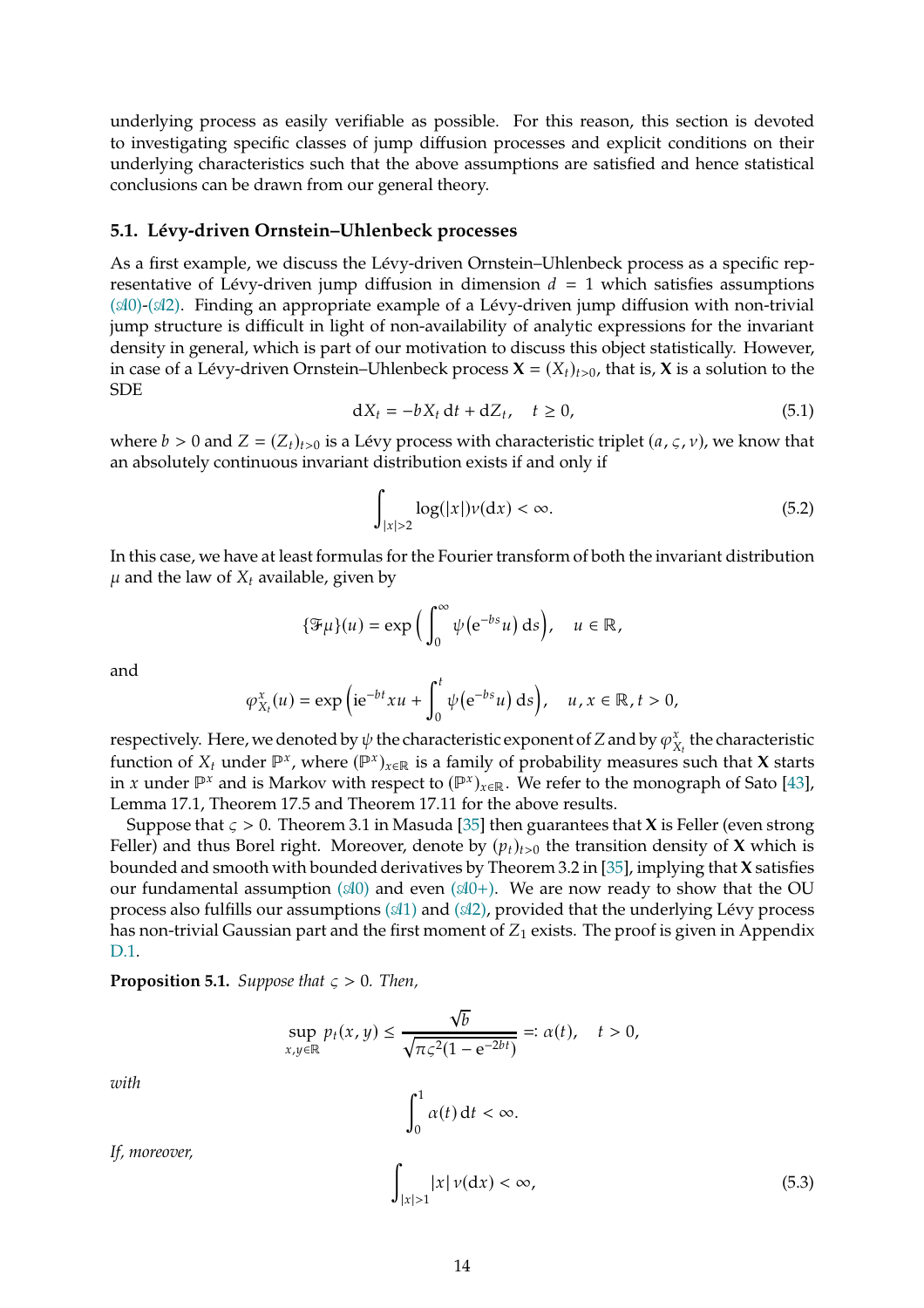*then, for a compact set* <sup>S</sup> <sup>⊂</sup> <sup>ℝ</sup>*, the function*

$$
r_S(t) = \frac{2b \sup_{x \in S} |x|}{\pi \zeta^2} e^{-bt} + \frac{1}{2\pi} \int_{\mathbb{R}} |\{\mathcal{F}\mu\}(u)| \cdot \left|1 - \exp\left(-\int_t^{\infty} \psi(e^{-bs}u) \, ds\right)\right| du, \quad t > 0,
$$

*satisfies*  $\lim_{t\to\infty} r_S(t) = 0$ ,  $\int_1^{\infty}$  $\int_1^{\infty} r_{{\rm S}}(t) \, {\rm d}t < \infty$  and

$$
\sup_{x\in\mathcal{S},y\in\mathbb{R}}|p_t(x,y)-\rho(y)|\leq r_{\mathcal{S}}(t),\quad t>0.
$$

*In particular, the OU process solving* [\(5.1\)](#page-13-1) *satisfies assumptions* ( $\mathcal{A}1$ ) *and* ( $\mathcal{A}2$ ).

Although this result does not quite give  $X \in \Sigma$ , with  $\Sigma$  being defined as in Section [4,](#page-10-0) consulting the proof of Proposition [2.1,](#page-5-0) it still allows us to find a variance bound of the form

<span id="page-14-0"></span>
$$
\text{Var}\Big(\int_0^T f(X_s) \, ds\Big) \le C T \|f\|_{\infty}^2 \big(1 \vee \sup_{x \in \mathcal{S}} |x| \big) \lambda^2(\mathcal{S}),\tag{5.4}
$$

for bounded functions f with compact support S such that  $\lambda(S) < 1$ . Let  $\alpha$  be the Blumenthal– Getoor index of  $Z$ , i.e.,

$$
\alpha := \inf \left\{ p \geq 0 : \int_{|x| \leq 1} |x|^p \, \nu(\mathrm{d}x) < \infty \right\} \in [0, 2].
$$

It follows from Theorem 4.3 in [\[35\]](#page-40-6) that the exponential  $\beta$ -mixing property of Lévy-driven OU processes is guaranteed if, for some  $p \in (\alpha, 2]$ ,

<span id="page-14-1"></span>
$$
\int_{|x|>1} |x|^p \nu(\mathrm{d}x) < \infty,\tag{5.5}
$$

or, equivalently, the  $p$ -th moment of  $Z_1$  is finite (if actually the infimum can be exchanged for a minimum in the definition of the Blumenthal–Getoor index for a given Lévy process Z, then the choice  $p = \alpha$  is sufficient). Note moreover that  $\mu$  admits a  $\mathcal{C}_b^{\infty}(\mathbb{R})$  density  $\rho$  provided that  $\varsigma > 0$ , which follows from analogous arguments to the ones given in the proof of Theorem 3.2 in [\[35](#page-40-6)], and thus  $\rho \in \mathcal{H}_{\mathbb{R}}(\beta, L)$  for any  $\beta > 0$  and an appropriate choice of  $L > 0$ . Equipped with the variance bound [\(5.4\)](#page-14-0), it can thus be shown in complete analogy to the proofs of Section [4](#page-10-0) that, under the assumptions of Proposition [5.1](#page-13-2) with the additional requirement that [\(5.5\)](#page-14-1) holds, the invariant density  $\rho$  of  $X$  can be estimated via the standard kernel estimator with the optimal rates given in [\(4.2\)](#page-11-1).

**Corollary 5.2.** *Let*  $D \subset \mathbb{R}^d$  *be open and bounded and assume that*  $\varsigma > 0$  *and, for some*  $p \in (\alpha, 2]$ *,* 

$$
\int_{|x|>1} |x|^{\alpha \vee p} \nu(\mathrm{d}x) < \infty
$$

*holds. Then, for the choice*  $h = h(T) \sim \log^2 T / \sqrt{T}$ , the sup-norm risk of the kernel estimator defined in [\(4.1\)](#page-11-2) *is of order*

$$
\mathbb{E}\left[\left\|\widehat{\rho}_{h,T}-\rho\right\|_{L^{\infty}(D)}^p\right]^{1/p}\in \mathcal{O}\left(\sqrt{\log T/T}\right),\,
$$

 $f$ or any  $p \ge 1$ *. Moreover, for any*  $x \in \mathbb{R}$ *, choosing*  $h = h(T) \sim 1/\sqrt{T}$ *, we have the pointwise*  $L^2$  risk *estimate* h i

$$
\mathbb{E}\left[\left(\widehat{\rho}_{h,T}(x)-\rho(x)\right)^2\right]\in\mathcal{O}(1/T).
$$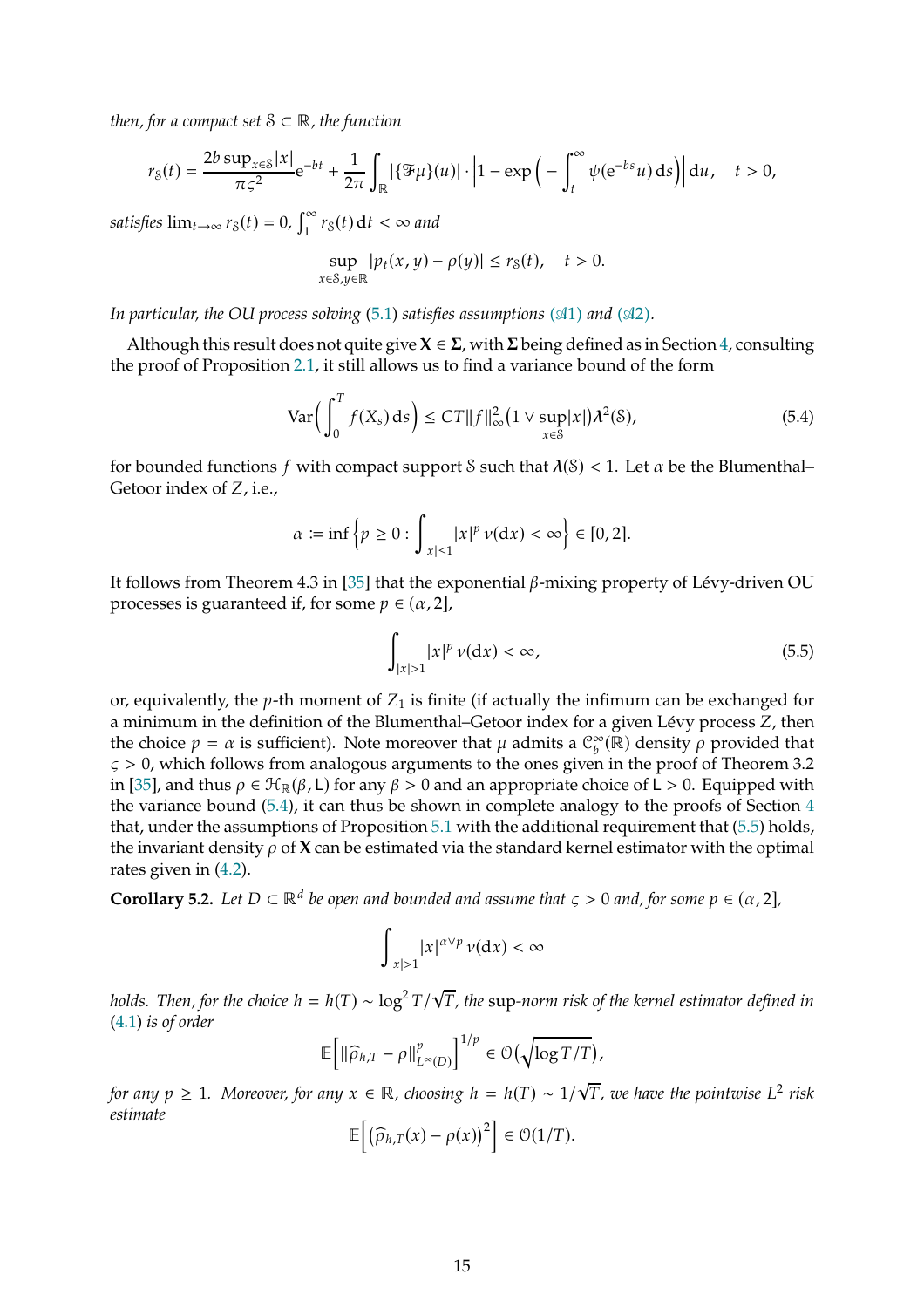#### <span id="page-15-0"></span>**5.2. Non-reversible Lévy-driven jump diffusion processes**

In the following, we restrict ourselves to the case  $d \geq 2$ . The goal of this section is to show that solutions of the SDE

$$
X_{t} = X_{0} + \int_{0}^{t} b(X_{s}) ds + \int_{0}^{t} \sigma(X_{s}) dW_{s} + \int_{0}^{t} \int_{\mathbb{R}^{d}} \gamma(X_{s-}) z \, \widetilde{N}(ds, dz)
$$
 (5.6)

<span id="page-15-1"></span>satisfy assumptions ( $\mathcal{A}(0)$ , ( $\mathcal{A}(1)$  $\mathcal{A}(1)$ ) and ( $\mathcal{A}(\beta)$ ) which then allows using Theorem [4.3](#page-12-0) to bound the sup-norm risk of the kernel invariant density estimator. Here,  $\sigma \colon \mathbb{R}^d \to \mathbb{R}^{d \times d}$ ,  $\gamma \colon \mathbb{R}^d \to$  $\mathbb{R}^{\bar{d} \times d}$ ,  $b: \mathbb{R}^d \to \mathbb{R}^d$ , W denotes an  $\mathbb{R}^d$ -valued Brownian motion, N is a Poisson random measure on  $[0, \infty) \times \mathbb{R}^d \setminus \{0\}$  with intensity measure  $\mu(ds, dz) = ds \otimes \nu(dz)$ , and  $\widetilde{N}$  denotes the compensated Poisson random measure. Furthermore, we assume that  $\nu$  is a Lévy measure and that N, W and  $X_0$  are independent. Note that, if  $\gamma(x)z \in L^1(\mathbb{R}^d \setminus \{B_1\}, \nu)$  for all  $x \in \mathbb{R}^d$ , [\(5.6\)](#page-15-1) is equivalent to

$$
X_t = X_0 + \int_0^t b^*(X_s) ds + \int_0^t \sigma(X_s) dW_s
$$
  
+ 
$$
\int_0^t \int_{\|z\| \le 1} \gamma(X_{s-}) z \, \widetilde{N}(ds, dz) + \int_0^t \int_{|z| > 1} \gamma(X_{s-}) z \, N(ds, dz),
$$
 (5.7)

<span id="page-15-4"></span>with

$$
b^*(x) := b(x) - \int_{\|z\| > 1} \gamma(x) z \, \nu(dz)
$$

<span id="page-15-2"></span>and  $B_1 \coloneqq \{z \in \mathbb{R}^d : ||z|| \leq 1\}$ . We assume the following.

( $\sharp$ 1) The functions  $b, \gamma, \sigma$  are globally Lipschitz continuous, and there exists a constant  $c \geq 1$ such that

$$
c^{-1} \mathbb{I}_{d \times d} \le \sigma(x) \sigma(x)^T \le c \mathbb{I}_{d \times d}, \quad \forall x \in \mathbb{R}^d,
$$

where  $\mathbb{I}_{d \times d}$  denotes the  $d \times d$  identity matrix. Additionally, the functions b and  $\gamma$  are bounded.

<span id="page-15-5"></span>( $\sharp$ 2)  $\nu$  is absolutely continuous with respect to the Lebesgue measure and, for an  $\alpha \in (0, 2)$ , the function  $\|\gamma(x)z\|^{d+\alpha}v(z)$  is bounded and measurable, where by abuse of notation we denoted the density of  $\nu$  also by  $\nu$ . Furthermore, if  $\alpha = 1$ ,

$$
\int_{r<\|\gamma(x)z\|\leq R} \gamma(x)z\,\nu(\mathrm{d}z)=0
$$

holds for any  $0 < r < R < \infty$ ,  $x \in \mathbb{R}^d$ .

<span id="page-15-3"></span>( $\text{\$3)}$ ) There exist  $c_1$ ,  $c_2 > 0$  such that

$$
\langle x, b(x) \rangle \le -c_1 ||x||, \quad \forall x : ||x|| \ge c_2,
$$

and  $\eta_0 > 0$  such that

$$
\int_{\mathbb{R}^d} \|z\|^2 \mathrm{e}^{\eta_0 \|z\|} \nu(\mathrm{d} z) < \infty.
$$

*Remark* 5.3*.* In [\[2\]](#page-39-2), the authors also investigate invariant density estimation for jump diffusions and use a similar approach for formulating requirements on the diffusion coefficients which imply their respective heat kernel bound and mixture assumptions. The conditions however are more restrictive and, in particular, the case of continuous diffusions cannot be handled within their framework since it requires  $supp(v) = \mathbb{R}^d$  and  $det(y(x)) > c$  for some constant  $c > 0$  and all  $x \in \mathbb{R}^d$ .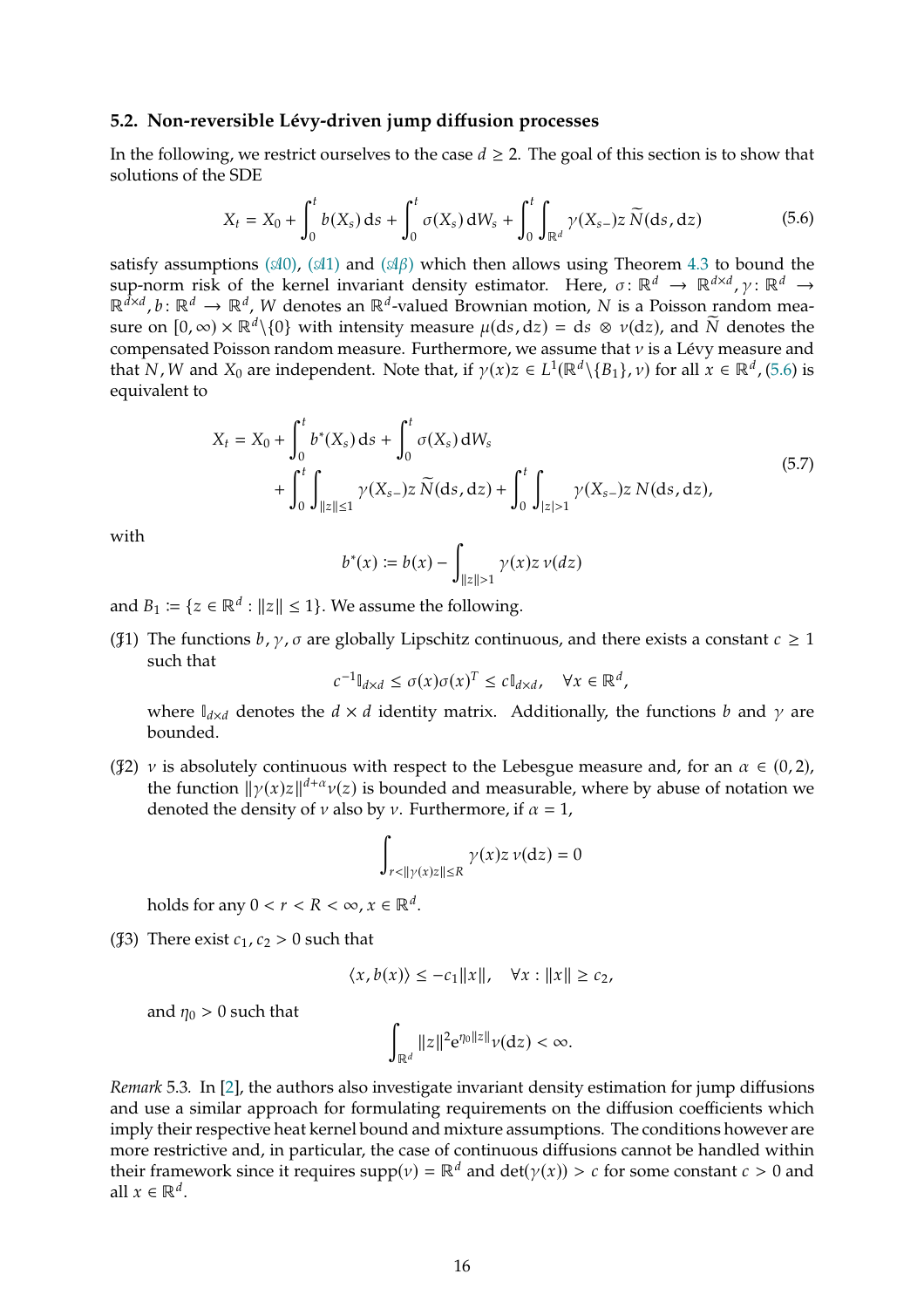Note that ( $\mathcal{J}_1$ ) and ( $\mathcal{J}_3$ ) directly imply  $\gamma(x)z \in L^1(\mathbb{R}^d \setminus \{B_1\}, \nu)$ , so [\(5.6\)](#page-15-1) and [\(5.7\)](#page-15-4) are equivalent. The subsequent lemma shows that, under the given assumptions, there exists a pathwise unique strong solution for [\(5.6\)](#page-15-1) and that the conditions of Corollary 1.5 of [\[11](#page-39-9)] hold, implying the heat kernel bound [\(5.8\)](#page-16-1). All proofs can be found in Appendix [D.2.](#page-33-0)

<span id="page-16-2"></span>**Lemma 5.4.** *Let (*𝒥*[1\),](#page-15-2) (*𝒥*[2\)](#page-15-5) and (*𝒥*[3\)](#page-15-3) hold. Then* [\(5.6\)](#page-15-1) *admits a càdlàg, non-explosive, pathwise unique, strong solution possessing the strong Markov property and the assumptions of Corollary 1.5 of [\[11](#page-39-9)] hold.* 

Let **X** be the unique solution of [\(5.6\)](#page-15-1) described in Lemma [5.4.](#page-16-2)

<span id="page-16-0"></span>**Corollary 5.5.** *Let* ( $\{1\}$ *),* ( $\{2\}$  *and* ( $\{3\}$ *) hold. Then, transition densities*  $(p_t)_{t>0}$  *exist and there are constants*  $C, \lambda > 1$  *such that the solution* **X** *of* [\(5.6\)](#page-15-1) *satisfies the following heat kernel estimate for all*  $x, y \in \mathbb{R}^d, 0 < t \leq 1$ ,

<span id="page-16-1"></span>
$$
C^{-1}(t^{-d/2}\exp(-\lambda||x-y||^2/t) + (\inf_{x \in \mathbb{R}^d} \exp(\max(x,z))t(||x-y|| + t^{1/2})^{-d-\alpha})
$$
  
\n
$$
\leq p_t(x,y) \leq C(t^{-d/2}\exp(-||x-y||^2/(\lambda t)) + ||\kappa_\alpha||_\infty t(||x-y|| + t^{1/2})^{-d-\alpha}),
$$
\n(5.8)

*where*  $\kappa_{\alpha}(x, z) = ||\gamma(x)z||^{d+\alpha} \nu(z)$ . In particular, assumption ( $\triangleleft 1$ ) is satisfied.

Now our goal is to show that the solution **X** of  $(5.6)$  fulfills the fundamental assumption ( $\mathcal{A}0+$ ) and the mixing property ( $\mathcal{A}\beta$ ). First, observe that ( $\mathcal{J}1$ ) implies that  $b \in C_b(\mathbb{R}^d;\mathbb{R}^d)$  and  $\sigma, \gamma \in C_b(\mathbb{R}^d; \mathbb{R}^{d \times d})$  and hence Theorem 6.7.4 in [\[3](#page-39-10)] guarantees that the unique càdlàg Markov process **X** solving [\(5.6\)](#page-15-1) is Feller and therefore Borel right. Further, Corollary [5.5](#page-16-0) in particular implies the existence of bounded transition densities and thus, by Lemma [2.3,](#page-7-5) it suffices to show the existence of an invariant distribution. This will be done as a byproduct while proving the mixing property  $(\mathcal{A}\beta)$ . For this, we will employ results of Masuda [\[33](#page-40-7)] which are again based on the theory of stability of continuous-time Markov processes of Meyn and Tweedie [\[39](#page-41-8)]. These lead us to the following proposition.

<span id="page-16-3"></span>**Proposition 5.6.** *Grant assumptions* ( $\sharp$ [1\),](#page-15-2) $\sharp$ [2\)](#page-15-5) *and* ( $\sharp$ [3\).](#page-15-3) *Then, an invariant measure exists and the process* **X** *started in the invariant measure*  $\mu$  *is exponentially*  $\beta$ *-mixing, that is,* ( $\triangleleft 0$ ) *and* ( $\triangleleft \beta$ ) *hold.* 

Gathering the results of Corollary [5.5](#page-16-0) and Proposition [5.6](#page-16-3) now yields that  $(\mathcal{A}0)$ ,  $(\mathcal{A}1)$  $(\mathcal{A}1)$  and  $(\mathcal{A}\beta)$ are fulfilled for the solution **X** of [\(5.6\)](#page-15-1), i.e.,  $X \in \Sigma$ . Hence, Theorem [4.3](#page-12-0) can be applied and we have the following result.

**Corollary 5.7.** *Let*  $D \subset \mathbb{R}^d$  *be open and bounded and assume* ( $\mathcal{F}_1$ )-( $\mathcal{F}_3$ ). *If*  $\rho|_D \in \mathcal{H}_D(\beta, L)$  *with*  $\beta > 2$ *, then, for the choice*  $h = h(T) \sim \log T / T^{1/4}$  *for*  $d = 2$  *and*  $h = h(T) \sim (\log T / T)^{1/(2\beta + d - 2)}$  *for*  $d \ge 3$ *, the* sup*-norm risk of the kernel estimator defined in* [\(4.1\)](#page-11-2) *is of order*

$$
\mathbb{E}\bigg[\|\widehat{\rho}_{h,T}-\rho\|_{L^\infty(D)}^p\bigg]^{1/p}\in \begin{cases} \mathcal{O}(\log T/\sqrt{T}), & d=2,\\ \mathcal{O}\big((\log T/T)^{\beta/(2\beta+d-2)}\big), & d\geq 3,\end{cases}
$$

*for any*  $p \ge 1$ . Moreover, provided that  $\rho|_D \in H_D(\beta, L)$  *for some*  $\beta > 0$ , we have the pointwise  $L^2$  risk *estimate*

$$
\mathbb{E}\Big[\big(\widehat{\rho}_{h,T}(x)-\rho(x)\big)^2\Big]\in \begin{cases} \mathcal{O}(\log T/T), & d=2, \\ \mathcal{O}\big(T^{-2\beta/(2\beta+d-2)}\big), & d\geq 3, \end{cases} \quad \text{if } h=h(T)\sim \begin{cases} T^{-1/(2\beta)}, & d=2, \\ T^{-1/(2\beta+d-2)}, & d\geq 3, \end{cases}
$$

*for any*  $x \in D$ *.*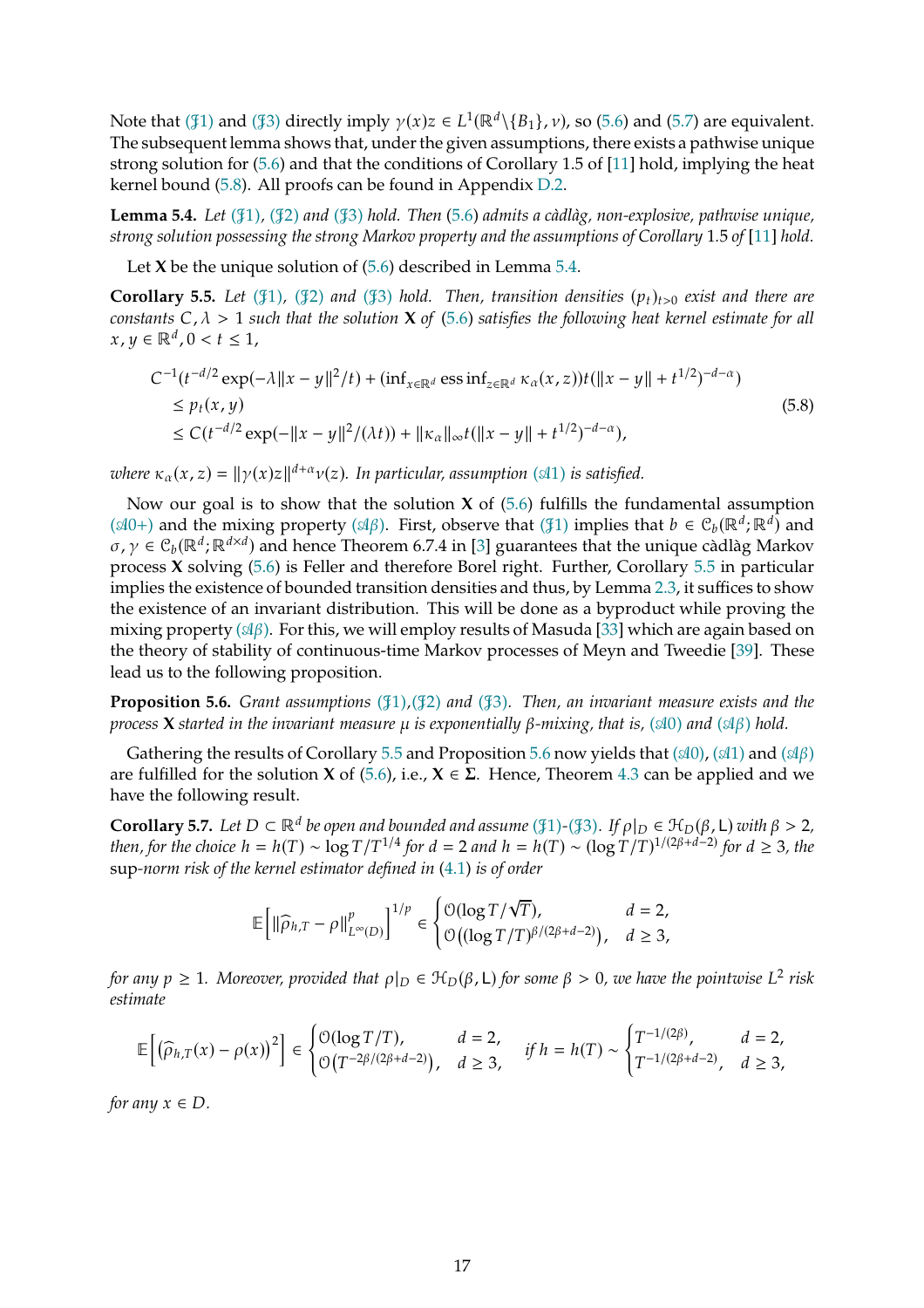# **A. Supplements of Section [2](#page-4-0)**

### <span id="page-17-0"></span>A.1. Assumption  $(\text{M1})$  and the exponential  $\beta$ -mixing property

As in the rest of the paper, we will assume in this section that **X** is a Borel right Markov process with unique invariant distribution  $\mu$  possessing a Lebesgue density  $\rho$ . Let us start by collecting some important definitions in the realm of stability theory of Markov processes. We say that **X** is  $\psi$ -*irreducible* for some  $\sigma$ -finite measure  $\psi$  on its state space if  $\psi(B) > 0$  for some Borel set B implies

$$
U(x, B) := \int_0^\infty P_t(x, B) \, \mathrm{d}t > 0
$$

for any  $x \in \mathbb{R}^d$ , i.e., the expected sojourn time of **X** in *B* (or equivalently the potential of *B*) when **X** is started in an arbitrary state is strictly positive. If  $\psi(B) > 0$  even implies  $U(x, B) = \infty$  for any  $x \in \mathbb{R}^d$  and  $B \in \mathcal{B}(\mathbb{R}^d)$ , we say that **X** is *Harris recurrent* and that  $\psi$  is a Harris measure. Harris recurrent Markov processes having an invariant distribution (which is unique in this case) are called positive Harris recurrent. A Borel set C is called *small* if there exists  $T > 0$  and a non-trivial measure  $\nu$  on the state space s.t.

$$
P_T(x,\cdot) \ge \nu(\cdot,\) \quad x \in C.
$$

*Petite* sets generalize the notion of small sets. We call a Borel set C petite if there exists a sampling distribution *a* on (ℝ<sub>+</sub>, B(ℝ<sub>+</sub>)) and a non-trivial measure  $v_a$  on the state space s.t.

$$
K_a(x,\cdot) := \int_0^\infty P_t(x,\cdot) \, a(\mathrm{d} t) \ge \nu_a(\cdot), \quad x \in C,
$$

i.e., small sets are petite sets with sampling distribution  $a = \delta_T$  for some  $T > 0$ . All three concepts have obvious counterparts for discrete-time chains. If moreover the  $\psi$ -irreducible process **X** possesses a small set *C* such that  $\psi(C) > 0$  and there is  $T > 0$  such that

$$
P_t(x, C) > 0, \quad \forall x \in C, t \geq T,
$$

we say that **X** is *aperiodic*.

These notions are of central importance in the theory of stability of Markovian processes on general state spaces in both discrete as well as continuous time. In discrete time, the existence of small sets allows the construction of a related Markov chain via the technique of Nummelin splitting, which shares the same stability properties with the original chain but possesses an atom. This in turn allows to transfer well-known reasoning in Markov chain theory on countable state spaces to the general state space situation. With the Meyn & Tweedie approach to stability of continuous-time Markov processes, which heavily involves the aforementioned concept of aperiodicity, we can then infer stability properties through sampled chains, generalizing discrete-time results to continuous time. For a complete picture in discrete time, we refer to the monograph [\[37\]](#page-41-11). Continuous-time theory was developed in the 1990s in a series of papers [\[19,](#page-39-4) [36,](#page-41-6) [38](#page-41-7), [39](#page-41-8)] and many other subsequent contributions.

We see that these concepts are quite natural when we aim to infer stability of general Markov processes, and we need no more than irreducibility as well as the property that compact sets are small together with exponential decay in  $(2.3)$  to infer exponential  $\beta$ -mixing of the process.

<span id="page-17-1"></span> ${\bf Proposition \ A.1.}$  *Suppose that*  ${\bf X}$  *is*  $\psi$ *-irreducible and that every compact set*  $\mathcal{S} \subset \mathbb{R}^d$  *is small. Moreover, let* [\(2.3\)](#page-4-2) *be satisfied for*

<span id="page-17-2"></span>
$$
r_S(t) \coloneqq C_S e^{-\kappa_S t}, \quad t > 0,
$$
\n(A.1)

*with constants*  $C_8$ ,  $\kappa_S > 0$ . *Then*, **X** *is exponentially*  $\beta$ *-mixing.*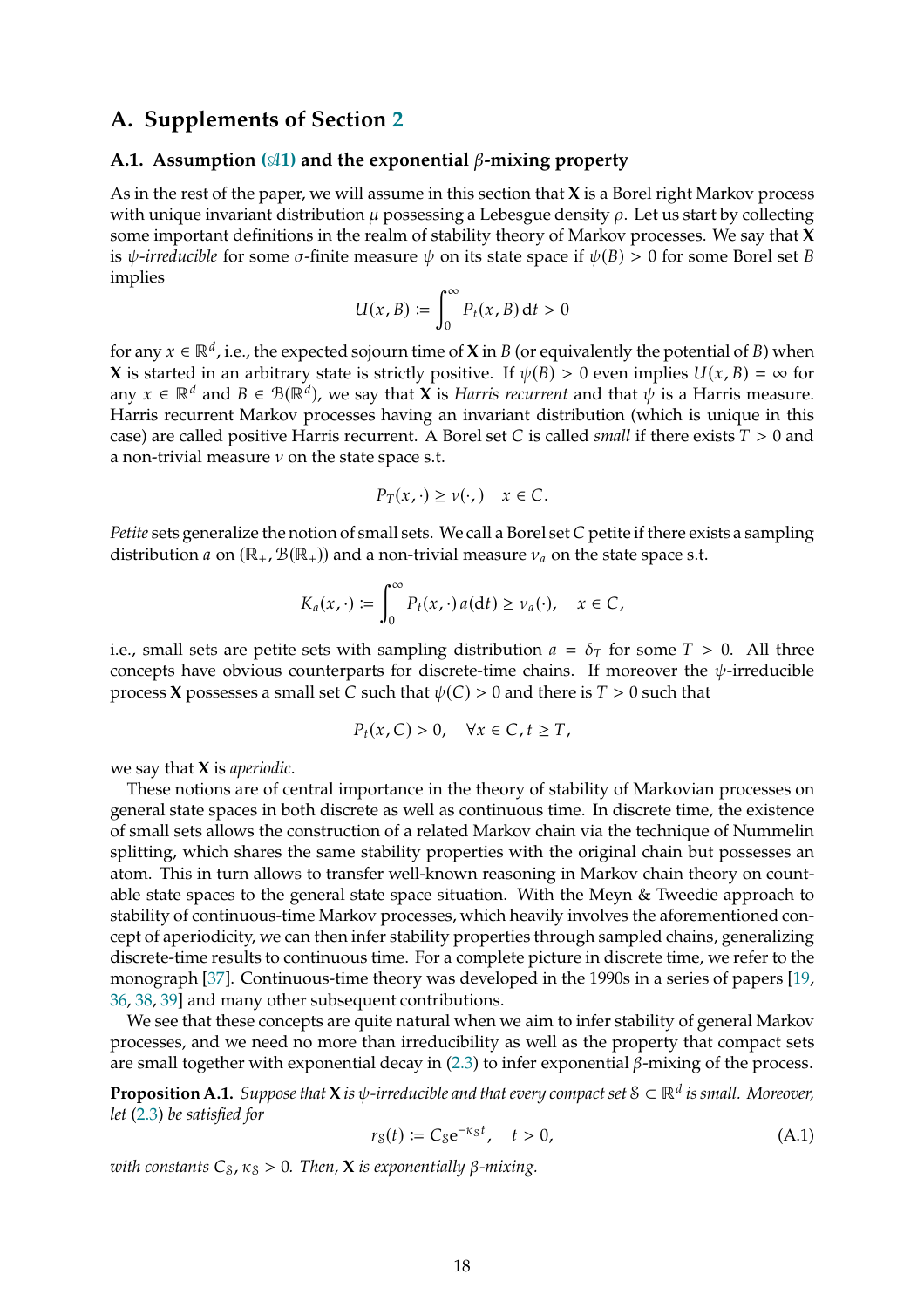*Proof.* Let  $S \subset \mathbb{R}^d$  be compact such that  $\lambda(S) > 0$ . Since  $\mathbb{R}^d$  can be covered by countably many compact sets and the irreducibility measure  $\psi$  is  $\sigma$ -finite, we can also assume that  $\psi(\mathcal{S}) > 0$  and  $\mu(\mathcal{S}) > 0$ . Letting  $(P_t)_{t>0}$  denote the semigroup associated to **X**, we obtain from [\(2.3\)](#page-4-2) and [\(A.1\)](#page-17-2) that, for any  $x \in S$  and  $t > 0$ ,

$$
|P_t(x,\mathcal{S}) - \mu(\mathcal{S})| \le \int_{\mathcal{S}} |p_t(x,y) - \rho(y)| \, \mathrm{d}y \le C_{\mathcal{S}} e^{-\kappa_{\mathcal{S}} t} \lambda(\mathcal{S}) = \widetilde{C}_{\mathcal{S}} e^{-\kappa_{\mathcal{S}} t},
$$

with  $\widetilde{C}_s = C_s \lambda(S)$ . Since  $\mu(S) > 0$ , this implies in particular that there exists  $T(S) > 0$  such that  $P_t(x, \mathcal{S}) > 0$  for all  $t \geq T(\mathcal{S})$  and  $x \in \mathcal{S}$ . Since S is small by assumption, it follows that **X** is aperiodic. Hence, by Theorem 5.3 in [\[19\]](#page-39-4) and the remarks thereafter, there exists an extended real-valued measurable function  $V \geq 1$  such that, for some  $T > 0$ , we have

<span id="page-18-0"></span>
$$
P_T V(x) \le \lambda V(x) + b \mathbf{1}_{\Lambda} \tag{A.2}
$$

for some  $0 < \lambda < 1$ ,  $b \ge 0$  and a small set  $\Lambda \in \mathcal{B}(\mathbb{R}^d)$ . Moreover, there exists a full, absorbing set  $S_V \in \mathcal{B}(\mathbb{R}^d)$  — that is,  $\mu(S_V) = 1$  and  $P_T(x, S_V) = 1$  for any  $x \in S_V$  — such that **X** restricted to  $S_V$  is exponentially ergodic in the sense

<span id="page-18-1"></span>
$$
||P_t(x, \cdot) - \mu||_{TV} \le CV(x)e^{-\kappa t}, \quad x \in S_V,
$$
\n(A.3)

for some constants  $C, \kappa > 0$ . Noting that [\(A.2\)](#page-18-0) implies

$$
\Delta \widetilde{V} \le -V + \frac{b}{1-\lambda} \mathbf{1}_{\Lambda}
$$

with  $\widetilde{V} = V/(1 - \lambda) \ge 0$  and  $\Delta := P_T - I$ , it follows from Theorem 14.0.1 in [\[37\]](#page-41-11) that  $\mu(V) < \infty$ . The claim on exponential  $\beta$ -mixing of the process now follows from [\(A.3\)](#page-18-1) since

$$
\int_{\mathbb{R}^d} ||P_t(x, \cdot) - \mu||_{\text{TV}} \,\mu(\text{d}x) = \int_{S_V} ||P_t(x, \cdot) - \mu||_{\text{TV}} \,\mu(\text{d}x)
$$
\n
$$
\leq C e^{-\kappa t} \int_{S_V} V(x) \,\mu(\text{d}x)
$$
\n
$$
= \widetilde{C} e^{-\kappa t},
$$

for any  $t \geq 0$ , where finiteness of  $\tilde{C} = C\mu(V)$  was discussed above and for the first equality we used that  $S_V$  is full.

Compactness of small sets can be inferred for a quite general class of Markov processes. We say that  $X$  is a  $T$ -process if there exists a non-trivial continuous component for some sampled chain, i.e., there exists a sampling distribution *a* on  $(\mathbb{R}_+, \mathcal{B}(\mathbb{R}_+))$  and a non-trivial, lower semicontinuous kernel  $T$  on the state space s.t.

$$
K_a(x,\cdot)\geq T(x,\cdot),\quad x\in\mathbb{R}^d.
$$

Many processes in applied probability can be shown to be  $T$ -processes such as price processes driven by Lévy risk and return processes [\[41](#page-41-12)], certain piecewise deterministic Markov processes used for MCMC [\[6\]](#page-39-11) or queuing networks [\[18\]](#page-39-12). Moreover, Markov processes having the strong Feller property — that is, the semigroup satisfies  $P_t B_b(\mathbb{R}^d) \subset C_b(\mathbb{R}^d)$  for all  $t \geq 0$  — are trivially T-processes, since any operator  $P_t$  is a continuous component for itself. Here, we denoted by  $\mathcal{C}_b(\mathbb{R}^d)$  the family of bounded, continuous functions on  $\mathbb{R}^d$  and by  $\mathcal{B}_b(\mathbb{R}^d)$  the family of bounded Borel functions on  $\mathbb{R}^d$ . The strength of Markov processes with the strong Feller property (or T-processes as a generalization of these processes) comes from making possible to connect distributional properties of the Markov process induced by the semigroup and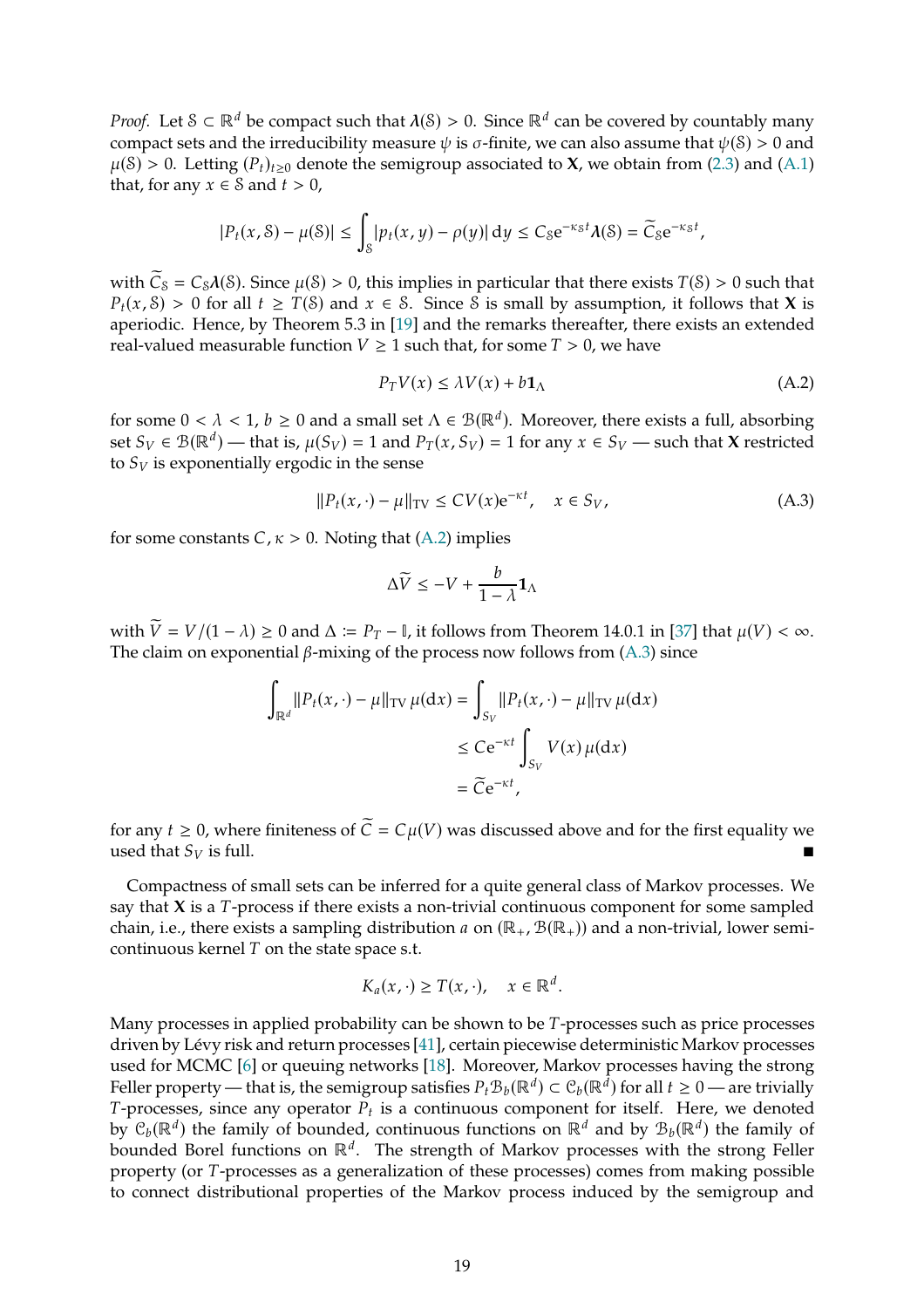topological properties of the state space, thus allowing to use knowledge of the topology to infer strong stability results of the Markov process. Classical examples of Markov processes with the strong Feller property are Lévy processes with absolutely continuous semigroup with respect to the Lebesgue measure [\[29](#page-40-8), Theorem 2.2], diffusion processes with hypoelliptic Fisk–Stratonovich-type generator [\[30,](#page-40-9) Lemma 5.1], diffusion processes on Hilbert spaces under appropriate assumptions on the coefficients [\[42](#page-41-13), Theorem 1.2], or solutions of different classes of parabolic SPDEs [\[12](#page-39-13), [13,](#page-39-14) [22](#page-40-10), [32\]](#page-40-11). More recently, the strong Feller property was discussed for switching (jump-)diffusions [\[54](#page-42-2), [56](#page-42-3)], for jump-diffusions with non-Lipschitz coefficients [\[55](#page-42-4)], or Markov semigroups generated by singular SPDEs such as the KPZ equation in Hairer and Mattingly [\[28\]](#page-40-12). For an account discussing conditions for which (weak)  $\mathcal{C}_b$ -Feller processes — that is, Markov processes with strongly continuous semigroup on  $\mathcal{C}_0(\mathbb{R}^d)$ , the space of continuous functions on  $\mathbb{R}^d$  vanishing at infinity, for which only the weaker criterion  $P_t C_b(\mathbb{R}^d) \subset C_b(\mathbb{R}^d)$ for all  $t \geq 0$  is required — are even strong Feller, we refer to Schilling and Wang [\[44](#page-41-14)].

Let us now infer the exponential  $\beta$ -mixing property for T-processes given exponential decay in [\(2.3\)](#page-4-2) and, as a minimal mixing requirement, ergodicity in the sense of total variation convergence to the invariant distribution, i.e.,

$$
||P_t(x,\cdot)-\mu||_{\text{TV}} \underset{t\to\infty}{\longrightarrow} 0, \quad \forall x \in \mathbb{R}^d.
$$

<span id="page-19-1"></span>**Proposition A.2.** Let **X** be an ergodic T-process such that [\(2.3\)](#page-4-2) is satisfied for  $r_s$  given as in [\(A.1\)](#page-17-2). *Then,*  $X$  *is positive Harris recurrent, every compact set is small and*  $X$  *is exponentially*  $\beta$ *-mixing.* 

*Proof.* For the exponential  $\beta$ -mixing property, it suffices to check that every compact set is small by Proposition [A.1,](#page-17-1) since ergodicity clearly implies  $\mu$ -irreducibility of **X**. We prove this property together with positive Harris recurrence at once. To this end, for a given  $\varepsilon > 0$ , choose a compact set  $C \subset \mathbb{R}^d$  such that  $\mu(C) \geq 1-\varepsilon$ . Then, for fixed  $x \in \mathbb{R}^d$ , ergodicity guarantees that  $\lim_{t\to\infty} \mathbb{P}^x(X_t \in C) \ge 1-\varepsilon$ , and hence **X** is bounded in probability on average as defined on p. 495 of [\[38](#page-41-7)]. Since X is an irreducible T-process, Theorem 3.2 and Theorem 4.1 of the same paper yield Harris recurrence and petiteness of compact sets. It remains to show that small and petite sets coincide for the given process. The reverse implication of Theorem 6.1 in [\[38](#page-41-7)] guarantees that there exists an irreducible skeleton  $X_\Delta = (X_{n\Delta})_{n \in \mathbb{N}_0}$  for some  $\Delta > 0$  thanks to ergodicity and positive Harris recurrence of **X**. Proposition 6.1 in [\[38\]](#page-41-7) therefore implies equivalence of small and petite sets, which finishes the proof.

### <span id="page-19-0"></span>**A.2. Proofs for Section [2](#page-4-0)**

*Proof of Proposition* [2.1.](#page-5-0) Without loss of generality, let  $T \geq 1$  be fixed. Then, using the Markov property and the invariance of  $\mu$ , for any  $\delta \in [0, 1]$ ,

$$
\operatorname{Var}\left(\int_{0}^{T} f(X_{s}) ds\right) = \mathbb{E}\left[\left(\int_{0}^{T} (f(X_{s}) - \mathbb{E}f(X_{0})) ds\right)^{2}\right]
$$
  
\n
$$
= 2\mathbb{E}\left[\int_{0}^{T} \int_{0}^{u} (f(X_{0}) - \mathbb{E}f(X_{0})) (f(X_{u-s}) - \mathbb{E}f(X_{0})) ds du\right]
$$
  
\n
$$
= 2\int_{0}^{T} \int_{0}^{u} \mathbb{E}\left[(f(X_{0}) - \mathbb{E}f(X_{0})) (f(X_{u-s}) - \mathbb{E}f(X_{0}))\right] ds du
$$
  
\n
$$
= 2\int_{0}^{T} \int_{0}^{u} \left(\mathbb{E}\left[f(X_{0})f(X_{u-s})\right] - (\mathbb{E}f(X_{0}))^{2}\right) ds du
$$
  
\n
$$
= 2\int_{0}^{T} \int_{0}^{u} \left[\iint_{\mathbb{R}^{d\times d}} f(x)f(y) p_{u-s}(x, y) dy \mu(dx) - \int f(x) \mu(dx) \int f(y) \rho(y) dy\right] ds du
$$
  
\n
$$
= 2\int_{0}^{T} \int_{0}^{u} \iint_{\mathbb{R}^{d\times d}} f(x)f(y) (p_{u-s}(x, y) - \rho(y)) dy \mu(dx) ds du
$$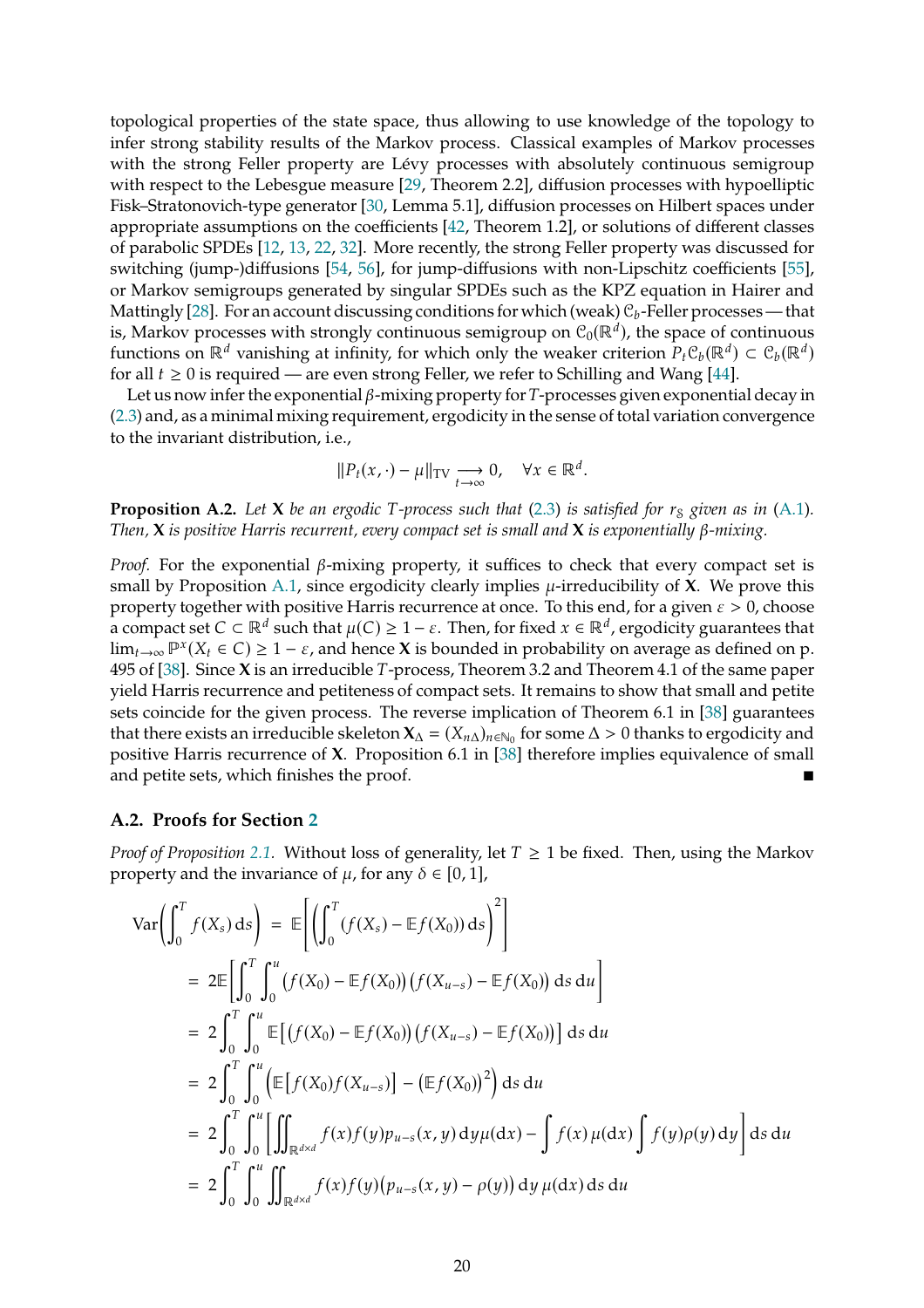$$
= 2(\mathfrak{I}(0,\delta) + \mathfrak{I}(\delta,1) + \mathfrak{I}(1,T)),
$$

with (substituting  $v = u - s$ )

$$
\mathfrak{I}(a,b) \coloneqq \int_a^b (T-v) \iint_{\mathbb{R}^{d\times d}} f(x)f(y)\big(p_v(x,y) - \rho(y)\big) \,\mu(\mathrm{d}x) \,\mathrm{d}y \,\mathrm{d}v, \quad 0 \le a < b \le T.
$$

It follows from the assumption on the convergence of the transition density in [\(2.3\)](#page-4-2) that

$$
\mathcal{I}(1,T) \leq \int_1^T (T-v) \sup_{x,y \in \mathcal{S}} \left| p_v(x,y) - \rho(y) \right| dv \iint_{\mathbb{R}^{d \times d}} f(x) f(y) \mu(dx) dy
$$
  

$$
\leq T \|f\|_{\infty}^2 \lambda(\mathcal{S}) \mu(\mathcal{S}) \int_1^T r_{\mathcal{S}}(v) dv \leq c_{\mathcal{S}} T \|f\|_{\infty}^2 \lambda(\mathcal{S}) \mu(\mathcal{S}).
$$

It remains to consider the first parts of the integral. In the one-dimensional case, letting  $\delta = 0$ , the uniform bound [\(2.1\)](#page-4-3) immediately implies that

$$
\mathfrak{I}(0,1) \ \leq \ T \iint_{\mathcal{S}^2} f(x)f(y) \int_0^1 \alpha(t) \, \mathrm{d}t \, \mu(\mathrm{d}x) \, \mathrm{d}y \ \leq \ c_1 T \lambda(\mathcal{S}) \mu(\mathcal{S}) \|f\|_{\infty}^2.
$$

We now restrict to dimension  $d \geq 2$ . Note first that

<span id="page-20-0"></span>
$$
\mathcal{I}(0,\delta) \leq T \|f\|_{\infty}^2 \int_0^{\delta} \iint_{\mathbb{R}^d \times \mathcal{S}} p_v(x,y) \,\mu(\mathrm{d}x) \,\mathrm{d}y \,\mathrm{d}v = T \|f\|_{\infty}^2 \mu(\mathcal{S}) \delta. \tag{A.4}
$$

On the other hand, the heat kernel bound [\(2.2\)](#page-4-1) for  $d \geq 3$  gives

$$
\int_{\delta}^{1} p_v(x, y) dv \le c_2 \int_{\delta}^{1} v^{-d/2} dv = c_2' \delta^{1-d/2},
$$

where  $c'_2 = 2/(d-2)c_2$ . Letting  $\delta = (\lambda(S))^{2/d}$ , exploiting that  $\lambda(S) < 1$ , it follows

$$
\mathcal{I}(\delta,1) \leq T \|f\|_{\infty}^2 \int_{\delta}^1 \iint_{\mathcal{S}^2} p_v(x,y) \mu(\mathrm{d}x) \, \mathrm{d}y \, \mathrm{d}v \leq c_2' T \|f\|_{\infty}^2 \mu(\mathcal{S})(\lambda(\mathcal{S}))^{\frac{2}{d}}.
$$

For  $d = 2$ , it holds

$$
\int_{\delta}^1 p_v(x,y) dv \ \leq c_2 \int_{\delta}^1 v^{-1} dv \ \leq c_2 \log(\delta^{-1}).
$$

Letting again  $\delta = \lambda(\mathcal{S})$ , it follows analogously to the case  $d \geq 3$  that

$$
\mathfrak{I}(\delta,1) \ \leq \ c_2 T \|f\|^2_{\infty} \mu(\mathcal{S}) \lambda(\mathcal{S}) \log \big( \lambda(\mathcal{S}^{-1}) \big).
$$

Combining these estimates yields the announced rates.

*Proof of Lemma* [2.3.](#page-7-5) Let  $B \in \mathcal{B}(\mathbb{R}^d)$  such that  $\lambda(B) = 0$ . Then, it holds

$$
\mu(B) = \int_{\mathbb{R}^d} \int_B p_{\Delta}(x, y) dy \, \mu(dx) \le \int_{\mathbb{R}^d} c \lambda(B) \, \mu(dx) = 0,
$$

which yields the existence of a Lebesgue density  $\rho$  of  $\mu$  by the Radon–Nikodym theorem. Now, let  $B \in \mathcal{B}(\mathbb{R}^d)$  such that  $\lambda(B) > 0$ . Arguing as above, we get

$$
\frac{\int_B \rho(x) \lambda(\mathrm{d}x)}{\lambda(B)} \leq c.
$$

Now the Lebesgue differentiation theorem yields ess sup  $\rho \leq c$ , and defining

$$
\rho_b(x) = \rho(x) \mathbf{1}_{[0,c]}(\rho(x)), \quad x \in \mathbb{R}^d,
$$

we have  $\rho = \rho_b$  almost everywhere and  $\rho_b \leq c$  which completes the proof.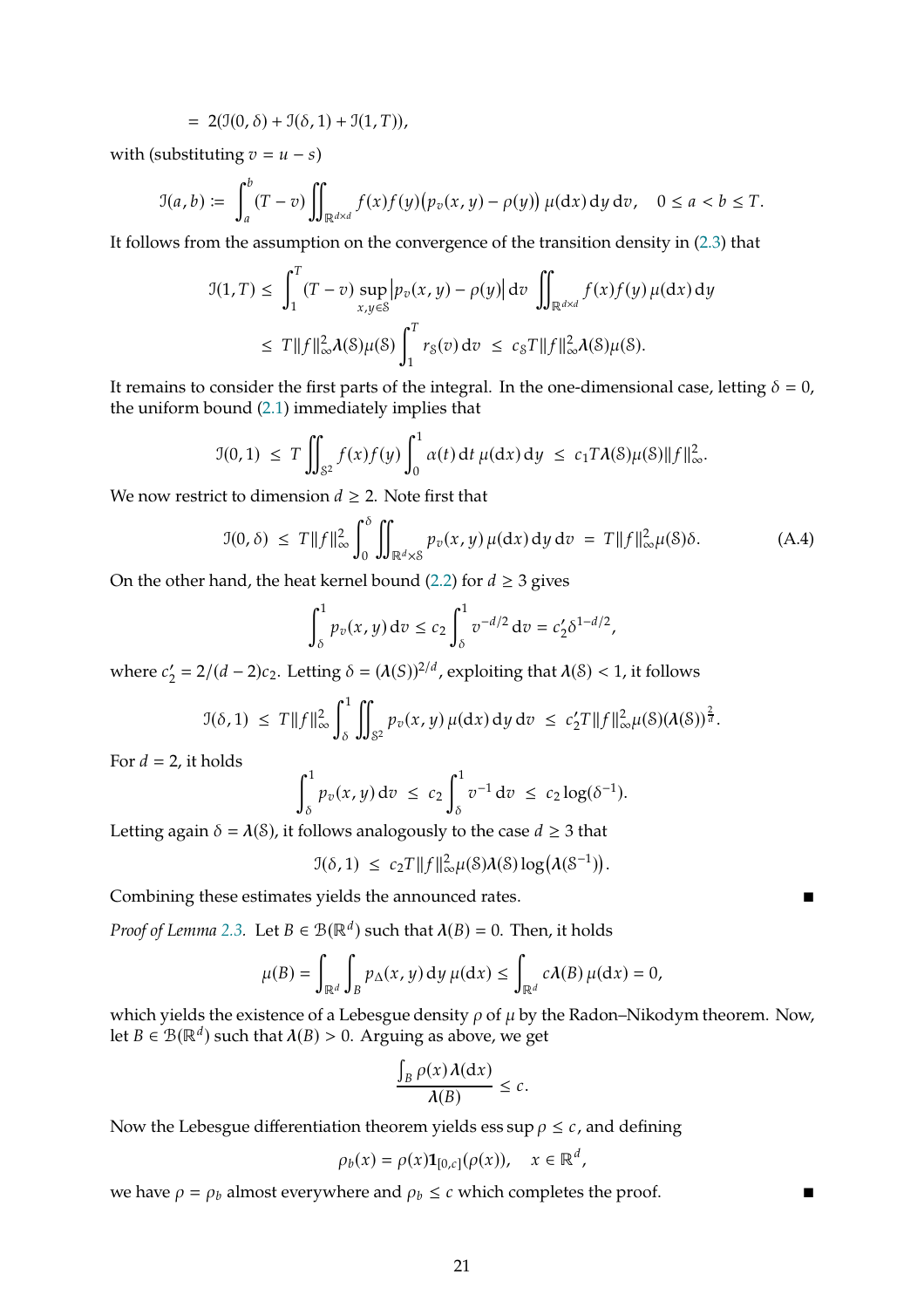*Proof of Proposition* [2.4.](#page-7-0) Let  $0 < \delta < 1 \le D$ . Analogously to the proof of Proposition [2.1,](#page-5-0) one can compute that

$$
\operatorname{Var}\!\left(\int_0^T f(X_t) \, \mathrm{d}t\right) = 2 \int_0^T (T - v) \iint_{\mathbb{R}^{d \times d}} f(x) f(y) (p_v(x, y) - \rho(y)) \, \mu(\mathrm{d}x) \, \mathrm{d}y \, \mathrm{d}v
$$
\n
$$
\leq 2T \|f\|_{\infty}^2 \left(\int_0^D \iint_{\mathbb{S}^2} p_v(x, y) \, \mu(\mathrm{d}x) \, \mathrm{d}y \, \mathrm{d}v + \int_D^T \iint_{\mathbb{S}^2} (p_v(x, y) - \rho(y)) \, \mu(\mathrm{d}x) \, \mathrm{d}y \, \mathrm{d}v\right)
$$
\n
$$
= 2T \|f\|_{\infty}^2 (J_\delta + J_D + J_T),
$$

where  $\mathfrak{I}_{\delta} \coloneqq \int_{0}^{\delta}$ 0  $\mathfrak{g}$  $\int_{S^2} p_v(x, y) \mu(\mathrm{d}x) \, \mathrm{d}y \, \mathrm{d}v$ ,  $\mathfrak{I}_D := \int_{\delta}^D$  $\delta$  $\mathfrak{g}$  $_{S^2}$   $p_v(x, y)$ µ(dx) dy d $v$  and  $\mathfrak{I}_T := \int_0^T$ D ∫  $(S(\mathbb{P}_v(x, \mathcal{S}) - \mu(\mathcal{S})) \mu(dx) dv.$ 

As before (see [\(A.4\)](#page-20-0)) and under our additional assumption that  $\rho$  is bounded, it holds

<span id="page-21-1"></span>
$$
\mathcal{I}_{\delta} \le \mu(\mathcal{S})\delta \le \|\rho\|_{\infty} \lambda(\mathcal{S})\delta. \tag{A.5}
$$

Furthermore, exploiting the mixing property of **X**,

<span id="page-21-2"></span>
$$
\mathcal{I}_T \leq \int_D^T \int ||P_v(x, \cdot) - \mu(\cdot)||_{TV} \mu(dx) dv \leq c_{\kappa} \int_D^T e^{-\kappa v} dv \leq \frac{c_{\kappa}}{\kappa} e^{-\kappa D} \mathbf{1}_{(D, \infty)}(T). \tag{A.6}
$$

By assumption  $(41)$ ,

$$
p_v(x,y)\leq c_2v^{-d/2},
$$

for  $0 < t \leq 1$ . Hence we have

$$
p_{1/2}(x,y) \le c_2 2^{d/2} =: c_p,
$$

which implies

$$
p_t(x,y) = \int p_{t-1/2}(x,z) p_{1/2}(z,y) dz \le c_p,
$$

for all  $t > 1/2$ . Since  $\delta < 1 \le D$ , it follows

$$
\int_{\delta}^{D} p_v(x, y) dv = \int_{\delta}^{1} p_v(x, y) dv + \int_{1}^{D} p_v(x, y) dv
$$
  
\n
$$
\leq c_2 \int_{\delta}^{1} v^{-d/2} dv + c_p D \mathbf{1}_{(1, \infty)}(D)
$$
  
\n
$$
\leq c_{\delta, D} \Big( \int_{\delta}^{1} v^{-d/2} dv + D \mathbf{1}_{(1, \infty)}(D) \Big)
$$

for  $c_{\delta,D} \coloneqq c_2 + c_p$ . For  $d \geq 3$ , this implies

$$
\int_{\delta}^{D} p_{v}(x, y) dv \le c_{\delta, D} \Big( \int_{\delta}^{1} v^{-d/2} dv + D \mathbf{1}_{(1, \infty)}(D) \Big) \le c_{\delta, D} \Big( (d/2 - 1)^{-1} \delta^{1 - d/2} + D \mathbf{1}_{(1, \infty)}(D) \Big) \le c'_{\delta, D} \Big( \delta^{1 - d/2} + D \mathbf{1}_{(1, \infty)}(D) \Big),
$$
\n(A.7)

<span id="page-21-0"></span>where  $c'_{\delta,D} \coloneqq 2c_{\delta,D}$ . Now, let

$$
\delta = \lambda(\mathcal{S})^{2/d}, \quad D = (1 \vee -\frac{2}{\kappa} \log(\lambda(\mathcal{S}))) \wedge T,
$$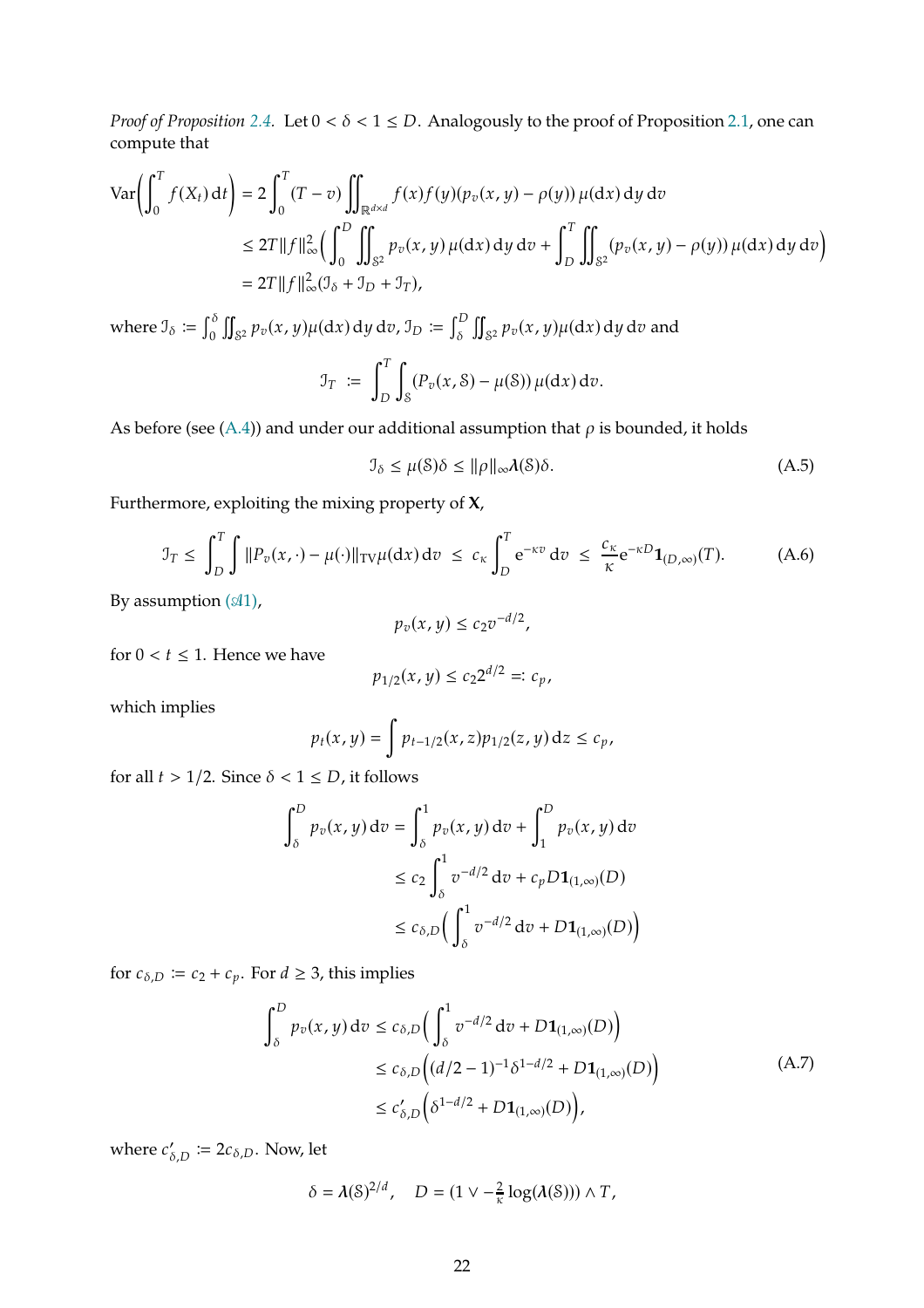then [\(A.7\)](#page-21-0) and  $\lambda$ (S) < 1 imply

$$
\int_{\delta}^{D} p_{v}(x, y) dv \le c'_{\delta, D} \Big( \lambda(\delta)^{2/d - 1} + (1 \vee -\frac{2}{\kappa} \log(\lambda(\delta))) \mathbf{1}_{(1, \infty)}(D) \Big)
$$
  
\n
$$
\le c'_{\delta, D} \Big( \lambda(\delta)^{2/d - 1} + \frac{2}{\kappa} \log(\lambda(\delta)^{-1}) \Big)
$$
  
\n
$$
\le c'_{\delta, D} \Big( \lambda(\delta)^{2/d - 1} + \frac{2}{\kappa(1 - 2/d)} \lambda(\delta)^{2/d - 1} \Big)
$$
  
\n
$$
\le c''_{\delta, D} \lambda(\delta)^{2/d - 1},
$$

where we have used the well-known inequality  $log(x) \le nx^{1/n}$ ,  $x, n > 0$  and  $c''_{\delta,D} := c'_{\delta,D} (1 + \frac{2}{\kappa(1 - \frac{2}{\kappa})^2})$  $\frac{2}{\kappa(1-2/d)})$ . Using Fubini's theorem, this directly implies

<span id="page-22-1"></span>
$$
\mathcal{I}_D = \int_{\delta}^D \iint_{\mathcal{S}^2} p_v(x, y) \mu(\mathrm{d}x) \, \mathrm{d}y \, \mathrm{d}v \le c''_{\delta, D} \mu(\delta) \lambda(\delta)^{2/d} \le c''_{\delta, D} \|\rho\|_{\infty} \lambda(\delta)^{2/d+1} \tag{A.8}
$$

for  $d \geq 3$ . For  $d = 2$ , note first that

$$
\mathcal{I}_D = \int_{\delta}^D p_v(x, y) dv \le c_{\delta,D} \Big( \int_{\delta}^1 v^{-1} dv + D \mathbf{1}_{(1, \infty)}(D) \Big) \n= c_{\delta,D} \Big( \log(\delta^{-1}) + D \mathbf{1}_{(1, \infty)}(D) \Big).
$$

Choose again  $\delta = \lambda(\delta), D = (1 \vee -\frac{2}{\kappa} \log(\lambda(\delta))) \wedge T$ , which gives

$$
\int_{\delta}^{D} p_v(x, y) dv \le c_{\delta, D} \Big( \log(\delta^{-1}) + D \mathbf{1}_{(1, \infty)}(D) \Big)
$$
  

$$
\le c_{\delta, D} \Big( \log(\lambda(\delta)^{-1}) + (1 \vee -\frac{2}{\kappa} \log(\lambda(\delta)) \mathbf{1}_{(1, \infty)}(D) \Big)
$$
  

$$
\le c_{\delta, D}''' \log(\lambda(\delta)^{-1}),
$$

with  $c_{\delta,D}''' := (1 + \frac{2}{\kappa})$  $\frac{2}{\kappa}$ ) $c_{\delta,D}$ . By Fubini, this implies

<span id="page-22-2"></span>
$$
\mathcal{I}_D = \int_{\delta}^D \iint_{\mathbb{S}^2} p_v(x, y) \mu(\mathrm{d}x) \, \mathrm{d}y \, \mathrm{d}v \le c_{\delta, D}''' \mu(\mathcal{S}) \lambda(\mathcal{S}) \log(\lambda(\mathcal{S})^{-1}) \tag{A.9}
$$

for  $d = 2$ . Finally, noting that our choice of  $\delta$  and  $D$  implies by [\(A.5\)](#page-21-1) and [\(A.6\)](#page-21-2) that

$$
\mathcal{I}_\delta \leq \|\rho\|_\infty \lambda(\delta)^{2/d+1}
$$

and

$$
\mathfrak{I}_T \leq \frac{c_{\kappa}}{\kappa} \lambda(\mathcal{S})^2 \leq \frac{c_{\kappa}}{\kappa} \lambda(\mathcal{S})^{2/d+1},
$$

combining these estimates with [\(A.8\)](#page-22-1) and [\(A.9\)](#page-22-2), [\(2.9\)](#page-7-4) follows for any  $d \ge 2$ .

## <span id="page-22-0"></span>**B. Proofs for Section [3](#page-7-1)**

Since the proofs of both Lemma [3.1](#page-8-0) and Theorem [3.2](#page-9-0) rely on the same probabilistic concepts, we prove both statements at once.

*Proof of Lemma* [3.1](#page-8-0) *and Theorem* [3.2.](#page-9-0) We start by splitting the process (X<sub>s</sub>)<sub>0≤s≤t</sub> with Borel state space X into  $2n_t$  parts of length  $m_t$ , where  $t = 2n_t m_t$ ,  $n_t \in \mathbb{N}$ ,  $m_t \in \mathbb{R}$ . More precisely, for  $j \in \{1, \ldots, n_t\}$ , define the processes

$$
X^{j,1} := (X_s)_{s \in [2(j-1)m_t,(2j-1)m_t]}, \quad X^{j,2} := (X_s)_{s \in [(2j-1)m_t,2jm_t]}.
$$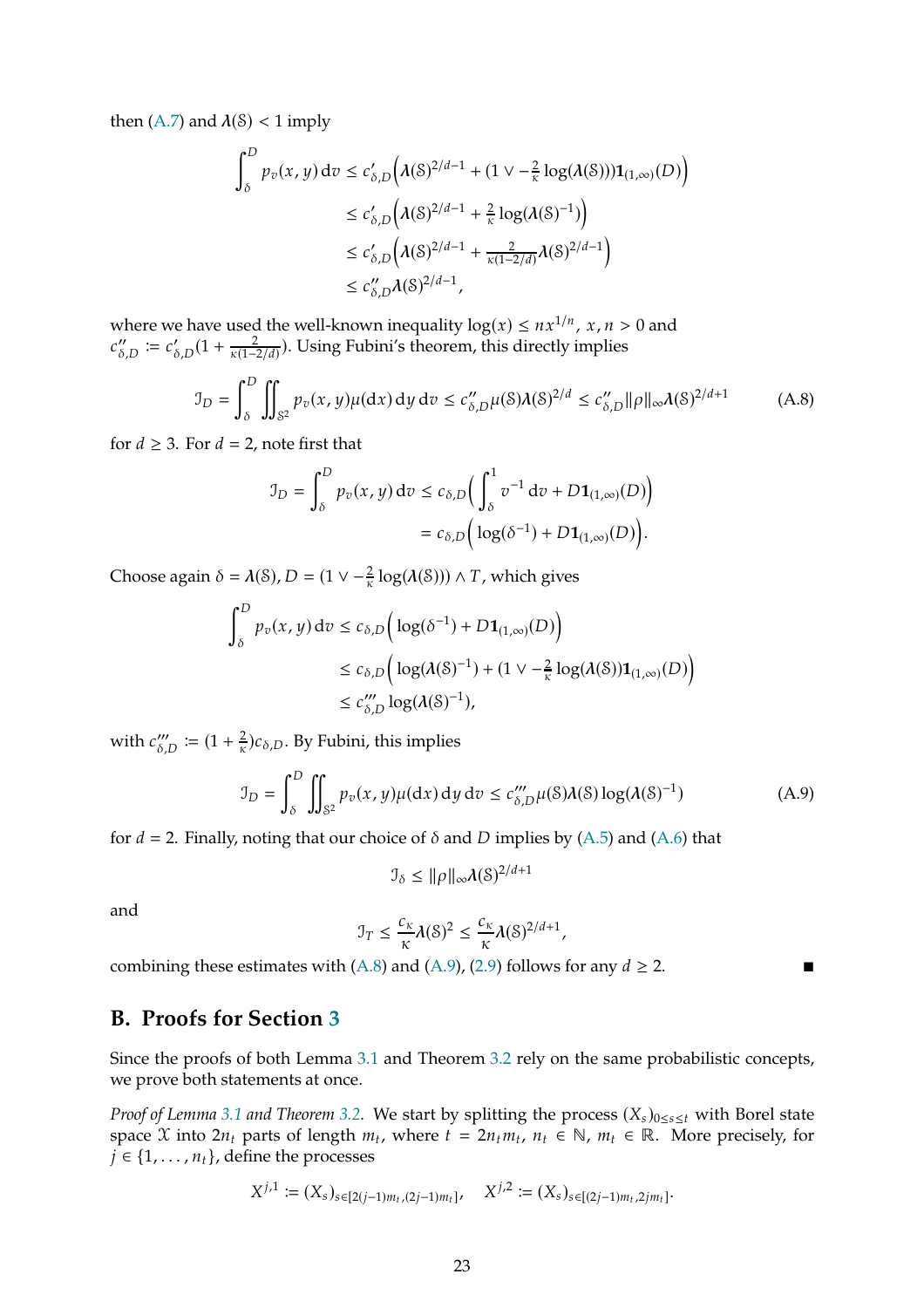Since **X** is a stationary Markov process, the  $\beta$ -mixing assumption is equivalent to

$$
c_{\kappa}e^{-\kappa s} \geq \int_{\mathbb{R}^d} ||P_s(x,\cdot)-\mu||_{TV} \mu(dx) = \mathbb{E}\Big[\|\mathbb{P}(\cdot|\mathcal{F}_0)-\mathbb{P}\|_{TV|\overline{\mathcal{F}}_s}\Big] = \mathbb{E}\Big[\|\mathbb{P}(\cdot|\mathcal{F}_t)-\mathbb{P}\|_{TV|\overline{\mathcal{F}}_{t+s}}\Big],
$$

for any  $s, t > 0$ , see Proposition 1 in [\[15\]](#page-39-15). Here,  $(\mathcal{F}_t = \sigma(X_s, s \le t))_{t \ge 0}$  denotes the natural filtration of **X**,  $(\overline{\mathcal{F}}_t = \sigma(X_s, s \ge t))_{t \ge 0}$  the filtration of the future of **X** and, for a signed measure  $\mu$ and a sub- $\sigma$ -algebra A on a measure space ( $\Omega$ ,  $\mathcal{F}$ ),  $\|\mu\|_{TV|\mathcal{A}}$  denotes the total variation norm of  $\mu$  restricted to  $\mathcal{A}$ , i.e.,

$$
\|\mu\|_{\text{TV}|\mathcal{A}} \coloneqq \sup_{\pi} \sum_{A \in \pi} |\mu(A)|,
$$

with the supremum taken over all finite partitions  $\pi \subset A$  of  $\Omega$ . As demonstrated in [\[53,](#page-42-5) Lemma 1.4],

$$
\mathbb{E}\bigg[\big\|\mathbb{P}(\cdot|\mathcal{F}_{t})-\mathbb{P}\big\|_{\text{TV}|\overline{\mathcal{F}}_{t+s}}\bigg]=\beta(\mathcal{F}_{t},\overline{\mathcal{F}}_{t+s}),
$$

where for two sub- $\sigma$ -algebras A, B, the classical  $\beta$ -mixing coefficient  $\beta(\mathcal{A}, \mathcal{B})$  is given by

$$
\beta(\mathcal{A}, \mathcal{B}) = \sup_{C \in \mathcal{A} \otimes \mathcal{B}} |\mathbb{P}|_{\mathcal{A} \otimes \mathcal{B}}(C) - \mathbb{P}|_{\mathcal{A}} \otimes \mathbb{P}|_{\mathcal{B}}(C)|.
$$

Clearly, if  $A_1 \subset A_2$ , we have  $\beta(A_1, B) \leq \beta(A_2, B)$ . Observe that  $X^{j,1}$ , as a mapping from  $\Omega$  to  $\mathbb{D}([2(j-1)m_t, (2j-1)m_t], \mathfrak{X})$ , the Skorokhod space of càdlàg functions mapping from  $[2(j-1)m_t, (2j-1)m_t]$  to  $\mathfrak{X}$ , is both  $\mathfrak{F}_{(2j-1)m_t}$ -measurable and  $\mathfrak{F}_{2(j-1)m_t}$ -measurable. It now follows from the above discussion for  $j, k \in \{1, \ldots, n_t\}$ ,  $j < k$ , that

$$
\beta(X^{j,1}, X^{k,1}) \coloneqq \beta(\sigma(X^{j,1}), \sigma(X^{k,1})) \leq \beta(\mathcal{F}_{(2j-1)m_t}, \overline{\mathcal{F}}_{2(k-1)m_t})
$$
  

$$
\leq c_{\kappa} e^{-\kappa(2(k-j)-1)m_t}
$$
  

$$
\leq c_{\kappa} e^{-\kappa(k-j)m_t}.
$$

In the same way, we obtain  $\beta(X^{j,2}, X^{k,2}) \leq c_{\kappa} e^{-\kappa(k-j)m_t}$ . Arguing as in the proof of Proposition 5.1 of [\[52](#page-42-1)], we can then construct a process  $(\widehat{X}_s)_{0\leq s\leq t}$  by Berbee's coupling method, such that for  $k = 1, 2$ ,

- 1.  $X^{j,k} \stackrel{\text{(d)}}{=} \widehat{X}^{j,k}$ , for all  $j \in \{1, ..., n_t\}$ ,
- 2.  $\exists c_K, \kappa > 0 : \mathbb{P}(X^{j,k} \neq \widehat{X}^{j,k}) \leq c_{\kappa} e^{-\kappa m_t}$  for all  $j \in \{1, \ldots, n_t\}$ ,
- 3.  $\tilde{X}^{1,k}, \ldots, \tilde{X}^{n_t,k}$  are independent,

where the second assertion follows from the exponential  $\beta$ -mixing assumption ( $\alpha\beta$ ) and  $\widehat{X}^{j,k}$  is defined analogously to  $X^{j,k}$  for  $j \in \{1, \ldots, n_t\}$ ,  $k = 1, 2$ . In order to ease the notation, define for  $j \in \{1, \ldots, n_t\}$ 

$$
I_g(X^{j,1}) := \int_{2(j-1)m_t}^{(2j-1)m_t} g(X_s) \, ds, \quad I_g(X^{j,2}) := \int_{(2j-1)m_t}^{2jm_t} g(X_s) \, ds,
$$

and, analogously, define  $I_g(\hat{X}^{j,k})$  for  $k = 1, 2, j \in \{1, ..., n_t\}$ . Fix  $p \ge 1$  and  $g \in L_0^1$  $_{0}^{1}(\mu)$ . Then,

<span id="page-23-0"></span>
$$
\begin{split}\n\left(\mathbb{E}\left[\sup_{g\in\mathcal{G}}|\mathbb{G}_{t}(g)|^{p}\right]\right)^{1/p} \\
&\leq \left(\mathbb{E}\left[\sup_{g\in\mathcal{G}}\left|\frac{1}{\sqrt{t}}\int_{0}^{t}g(\widehat{X}_{s})ds\right|^{p}\right]\right)^{1/p} + \left(\mathbb{E}\left[\sup_{g\in\mathcal{G}}\left|\frac{1}{\sqrt{t}}\int_{0}^{t}(g(X_{s})-g(\widehat{X}_{s}))ds\right|^{p}\right]\right)^{1/p} \\
&= \left(\mathbb{E}\left[\sup_{g\in\mathcal{G}}\left|\frac{1}{\sqrt{t}}\sum_{k=1}^{2}\sum_{j=1}^{n_{t}}I_{g}(\widehat{X}^{j,k})\right|^{p}\right]\right)^{1/p} + \left(\mathbb{E}\left[\sup_{g\in\mathcal{G}}\left|\frac{1}{\sqrt{t}}\sum_{k=1}^{2}\sum_{j=1}^{n_{t}}(I_{g}(X^{j,k})-I_{g}(\widehat{X}^{j,k})\right|^{p}\right]\right)^{1/p}.\n\end{split} \tag{B.1}
$$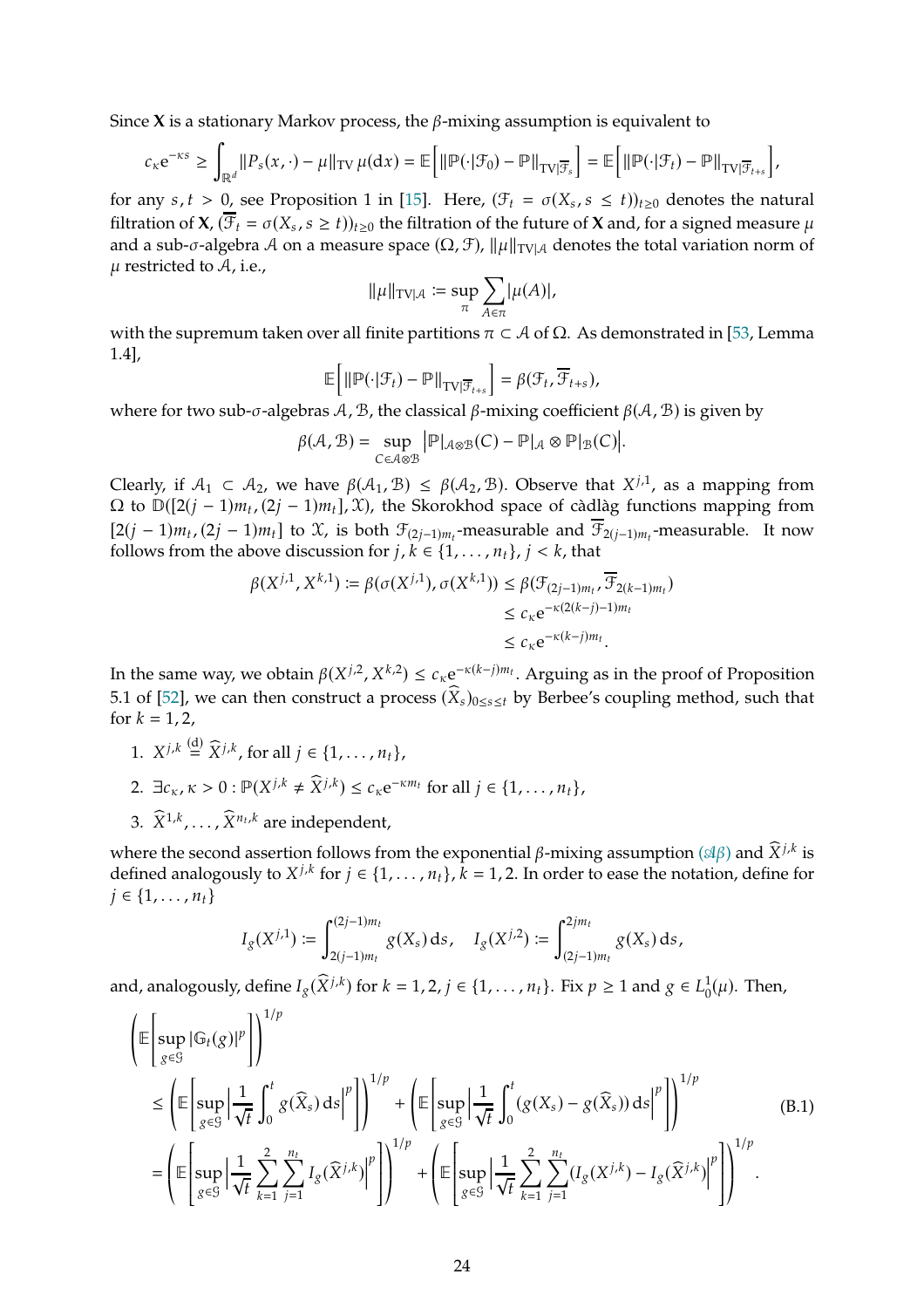The classical Bernstein inequality implies for  $u > 0$  that

$$
\mathbb{P}\left(\left|\frac{1}{\sqrt{t}}\sum_{j=1}^{n_t}I_g(\widehat{X}^{j,k})\right|>\sqrt{\frac{2n_t\text{Var}\left(\int_0^{m_t}g(X_s)\,ds\right)u}{t}}+\frac{m_t\|g\|_{\infty}u}{\sqrt{t}}\right)\leq e^{-u},
$$

which in combination with  $2n_t/t = 1/m_t$  yields

<span id="page-24-1"></span>
$$
\mathbb{P}\left(\left|\frac{1}{\sqrt{t}}\sum_{j=1}^{n_t} I_g(\widehat{X}^{j,k})\right| > u\right) \leq \exp\left(-\frac{u^2}{2\left(\text{Var}\left(\frac{1}{\sqrt{m_t}}\int_0^{m_t} g(X_s) \,ds\right) + \frac{m_t}{\sqrt{t}}\|g\|_{\infty} u\right)}\right), \quad u > 0,\tag{B.2}
$$

see Theorem 2.10 and Corollary 2.11 in [\[8](#page-39-16)]. Consequently, denoting

<span id="page-24-0"></span>
$$
\widetilde{c}_1 \coloneqq 2e^{1/(2e)}\sqrt{2\pi}e^{-11/12}, \quad \widetilde{c}_2 \coloneqq 2(2e)^{-1/2}e^{1/(2e)}\sqrt{\pi}e^{1/6}, \tag{B.3}
$$

Lemma A.2 in [\[16](#page-39-8)] gives, for  $k \in \{1, 2\}$ ,

<span id="page-24-2"></span>
$$
\left(\mathbb{E}\left[\left|\frac{1}{\sqrt{t}}\sum_{j=1}^{n_t}I_g(\widehat{X}^{j,k})\right|^p\right]\right)^{1/p} \leq \|g\|_{\infty}\frac{m_t}{\sqrt{t}}\widetilde{c}_1p + \sqrt{\text{Var}\left(\frac{1}{\sqrt{m_t}}\int_0^{m_t}g(X_s)\,\mathrm{d}s\right)}\widetilde{c}_2\sqrt{p},\tag{B.4}
$$

where we used again  $2n_t/t = 1/m_t$ . In addition, Theorem 3.5 in [\[16](#page-39-8)] implies that there exist positive constants  $\widetilde{C}_1$ ,  $\widetilde{C}_2$  such that

<span id="page-24-3"></span>
$$
\left(\mathbb{E}\left[\sup_{g\in\mathcal{G}}\left|\frac{1}{\sqrt{t}}\sum_{j=1}^{n_t}I_g(\widehat{X}^{j,k})\right|^p\right]\right)^{1/p} \le \frac{\widetilde{C}_1}{2}\int_0^\infty \log \mathcal{N}(u,\mathcal{G},\frac{m_t}{\sqrt{t}}d_\infty) du + \frac{\widetilde{C}_2}{2}\int_0^\infty \sqrt{\log \mathcal{N}(u,\mathcal{G},d_{\mathbb{G},m_t})} du + 2\sup_{g\in\mathcal{G}}\left(\mathbb{E}\left[\left|\frac{1}{\sqrt{t}}\sum_{j=1}^{n_t}I_g(\widehat{X}^{j,k})\right|^p\right|\right)^{1/p}.
$$
\n(B.5)

Here, we bounded the  $\gamma_{\alpha}$ -functionals appearing in the original statement of the theorem by the corresponding entropy integrals. Note further that the last term on the rhs of [\(B.1\)](#page-23-0) is upper bounded by

$$
\begin{split}\n\left( \mathbb{E} \left[ \sup_{g \in \mathcal{G}} \left| \frac{1}{\sqrt{t}} \sum_{k=1}^{2} \sum_{j=1}^{n_t} \left( I_g(X^{j,k} - I_g(\widehat{X}^{j,k})) \cdot \mathbf{1}\{X^{j,k} \neq \widehat{X}^{j,k}\} \right|^p \right| \right)^{1/p} \\
&\leq \frac{4n_t m_t}{\sqrt{t}} \sup_{g \in \mathcal{G}} \|g\|_{\infty} \left( \mathbb{P}(X^{j,k} \neq \widehat{X}^{j,k}) \right)^{1/p} \\
&\leq 2 \sup_{g \in \mathcal{G}} \|g\|_{\infty} \sqrt{t} \mathbb{P}\left( X^{j,k} \neq \widehat{X}^{j,k} \right)^{1/p} \\
&\leq 2 \sup_{g \in \mathcal{G}} \|g\|_{\infty} c_{\kappa} \sqrt{t} e^{-\frac{\kappa m_t}{p}}.\n\end{split} \tag{B.6}
$$

<span id="page-24-4"></span>Similarly,

$$
\mathbb{P}\Biggl(\sum_{k=1}^2 \sum_{j=1}^{n_t} \frac{1}{\sqrt{t}} (I_g(X^{j,k}) - I_g(\widehat{X}^{j,k})) > \frac{u}{2}\Biggr) \leq \mathbb{P}\Biggl(\sum_{k=1}^2 \sum_{j=1}^{n_t} (I_g(X^{j,k}) - I_g(\widehat{X}^{j,k})) > 0\Biggr) {\bf 1}_{(0,4\|g\|_\infty)}(u)
$$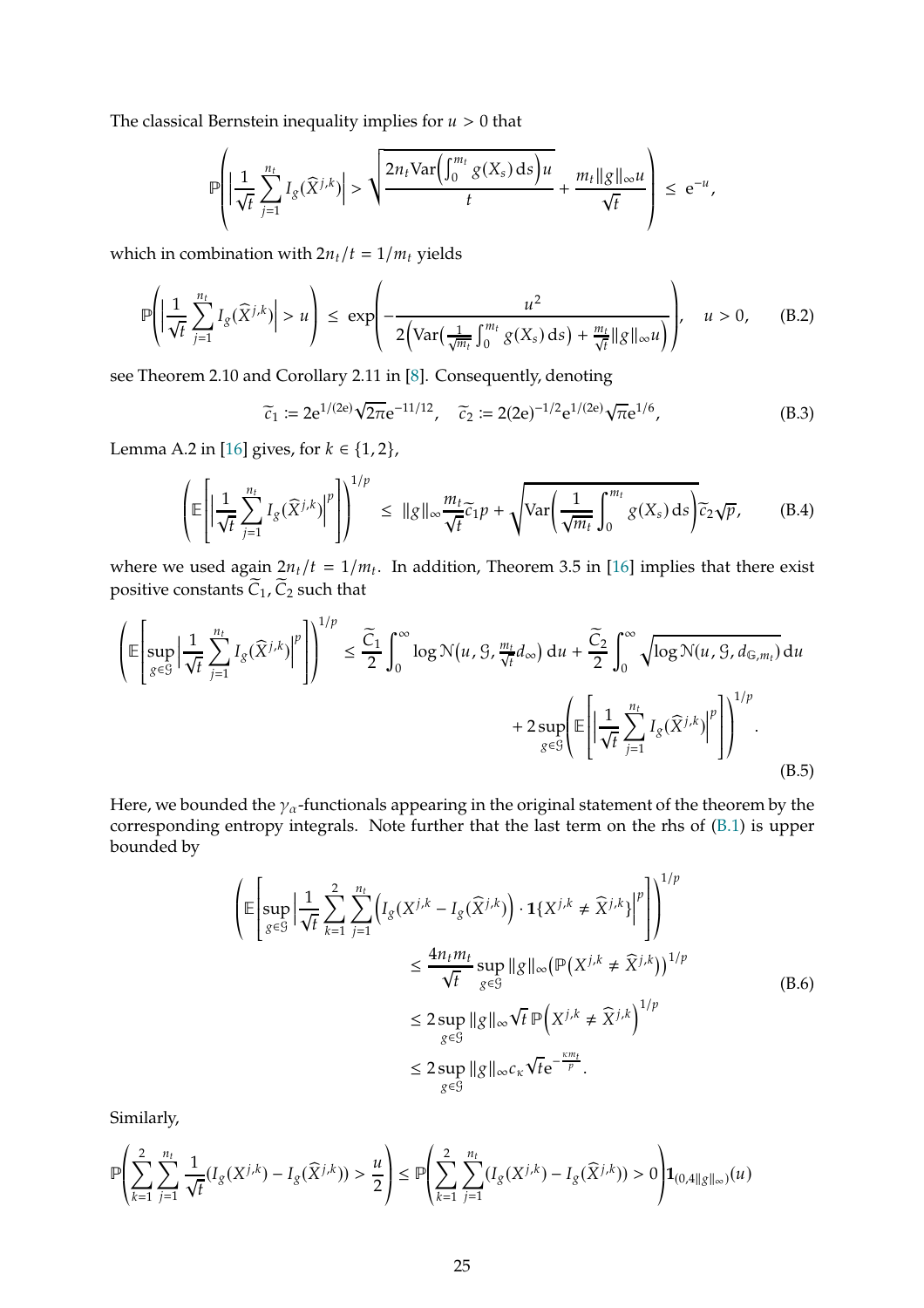$$
\leq \mathbb{P}\Big(\exists k \in \{1, 2\}, j \in \{1, \dots, n_t\} : X^{j,k} \neq \widehat{X}^{j,k}\Big) \mathbf{1}_{(0,4||g||_{\infty})}(u) \leq 2n_t c_{\kappa} e^{-\kappa m_t} \mathbf{1}_{(0,4||g||_{\infty})}(u) = \frac{t}{m_t} c_{\kappa} e^{-\kappa m_t} \mathbf{1}_{(0,4||g||_{\infty})}(u),
$$

which, together with [\(B.2\)](#page-24-1), yields

$$
\mathbb{P}(\mathbb{G}_{t}(g) > u) \leq 2 \mathbb{P}\left(\left|\frac{1}{\sqrt{t}}\sum_{j=1}^{n_{t}}I_{g}(\widehat{X}^{j,1})\right| > \frac{u}{4}\right) + \mathbb{P}\left(\sum_{k=1}^{2}\sum_{j=1}^{n_{t}}\frac{1}{\sqrt{t}}(I_{g}(X^{j,k}) - I_{g}(\widehat{X}^{j,k})) > \frac{u}{2}\right) \leq 2 \exp\left(-\frac{u^{2}}{32(\|g\|_{\mathbb{G},m_{t}}^{2} + \frac{m_{t}}{\sqrt{t}}\|g\|_{\infty}u)}\right) + \frac{t}{m_{t}}c_{\kappa}e^{-\kappa m_{t}}\mathbf{1}_{(0,4\|g\|_{\infty})}(u).
$$

Plugging the upper bounds [\(B.4\)](#page-24-2), [\(B.5\)](#page-24-3) and [\(B.6\)](#page-24-4) into [\(B.1\)](#page-23-0) yields

<span id="page-25-0"></span>
$$
\left(\mathbb{E}\left[\sup_{g\in\mathcal{G}}|\mathbb{G}_{t}(g)|^{p}\right]\right)^{1/p} \leq \widetilde{C}_{1}\int_{0}^{\infty}\log\mathcal{N}(u, \mathcal{G}, \frac{m_{t}}{\sqrt{t}}d_{\infty}) du + \widetilde{C}_{2}\int_{0}^{\infty}\sqrt{\log\mathcal{N}(u, \mathcal{G}, d_{\mathbb{G},m_{t}})} du + 4\sup_{g\in\mathcal{G}}\left(\frac{m_{t}}{\sqrt{t}}\|g\|_{\infty}\widetilde{c}_{1}p + \|g\|_{\mathbb{G},m_{t}}\widetilde{c}_{2}\sqrt{p} + \frac{1}{2}\|g\|_{\infty}c_{\kappa}\sqrt{t}e^{-\frac{\kappa m_{t}}{p}}\right).
$$
\n(B.7)

For general  $m_t \in (0, \frac{t}{4})$  $\frac{t}{4}$ ], let  $\widetilde{n}_t = \lfloor \frac{t}{2n} \rfloor$  $\frac{t}{2m_t}$ , where  $\lfloor x \rfloor$  denotes the largest integer smaller or equal to  $x \geq 1$ . Then, for  $\widetilde{m}_t := \frac{t}{2\widetilde{n}_t}$ , we have  $m_t \leq \widetilde{m}_t$ , and from  $\widetilde{n}_t \geq \frac{t}{2n}$  $\frac{t}{2m_t} - 1 = \frac{t - 2m_t}{2m_t}$  and  $m_t \leq \frac{t}{4}$  $\frac{t}{4}$ , we get

$$
\widetilde{m}_t = \frac{t}{2\widetilde{n}_t} \le \frac{tm_t}{t-2m_t} \le 2m_t
$$

.

Since  $\widetilde{n}_t \in \mathbb{N}$ , [\(B.7\)](#page-25-0) holds with  $\tau = \widetilde{m}_t \in [m_t, 2m_t]$  and  $m_t$  being replaced by  $\widetilde{m}_t$ , and combining this with the computations above yields

$$
\begin{split}\n\left(\mathbb{E}\left[\sup_{g\in\mathcal{G}}|\mathbb{G}_{t}(g)|^{p}\right]\right)^{1/p} &\leq \widetilde{C}_{1}\int_{0}^{\infty}\log\mathcal{N}(u,\mathcal{G},\frac{\tau}{\sqrt{t}}d_{\infty})\,du + \widetilde{C}_{2}\int_{0}^{\infty}\sqrt{\log\mathcal{N}(u,\mathcal{G},d_{\mathbb{G},\tau})}\,du \\
&+ 4\sup_{g\in\mathcal{G}}\left(\frac{\tau}{\sqrt{t}}\|g\|_{\infty}\widetilde{c}_{1}p + \|g\|_{\mathbb{G},\tau}\widetilde{c}_{2}\sqrt{p} + \frac{1}{2}\|g\|_{\infty}c_{\kappa}\sqrt{t}e^{-\frac{\kappa\tau}{p}}\right) \\
&\leq \widetilde{C}_{1}\int_{0}^{\infty}\log\mathcal{N}(u,\mathcal{G},\frac{2m_{t}}{\sqrt{t}}d_{\infty})\,du + \widetilde{C}_{2}\int_{0}^{\infty}\sqrt{\log\mathcal{N}(u,\mathcal{G},d_{\mathbb{G},\tau})}\,du \\
&+ 4\sup_{g\in\mathcal{G}}\left(\frac{2m_{t}}{\sqrt{t}}\|g\|_{\infty}\widetilde{c}_{1}p + \|g\|_{\mathbb{G},\tau}\widetilde{c}_{2}\sqrt{p} + \frac{1}{2}\|g\|_{\infty}c_{\kappa}\sqrt{t}e^{-\frac{\kappa m_{t}}{p}}\right),\n\end{split}
$$

and

$$
\mathbb{P}(\mathbb{G}_{t}(g) > u) \leq 2 \exp\left(-\frac{u^{2}}{32(\|g\|_{\mathbb{G},\tau}^{2} + \frac{\tau}{\sqrt{t}} \|g\|_{\infty}u)}\right) + \frac{t}{\tau} c_{\kappa} e^{-\kappa \tau} \mathbf{1}_{(0,4\|g\|_{\infty})}(u)
$$
  

$$
\leq 2 \exp\left(-\frac{u^{2}}{32(\|g\|_{\mathbb{G},\tau}^{2} + \frac{m_{t}}{\sqrt{t}} \|g\|_{\infty}u)}\right) + \frac{t}{m_{t}} c_{\kappa} e^{-\kappa m_{t}} \mathbf{1}_{(0,4\|g\|_{\infty})}(u)
$$

which completes the proof of Lemma [3.1](#page-8-0) and [\(3.1\)](#page-9-1). The deviation inequality [\(3.2\)](#page-9-2) is now a simple consequence of  $(3.1)$  and Lemma A.1 in [\[16](#page-39-8)].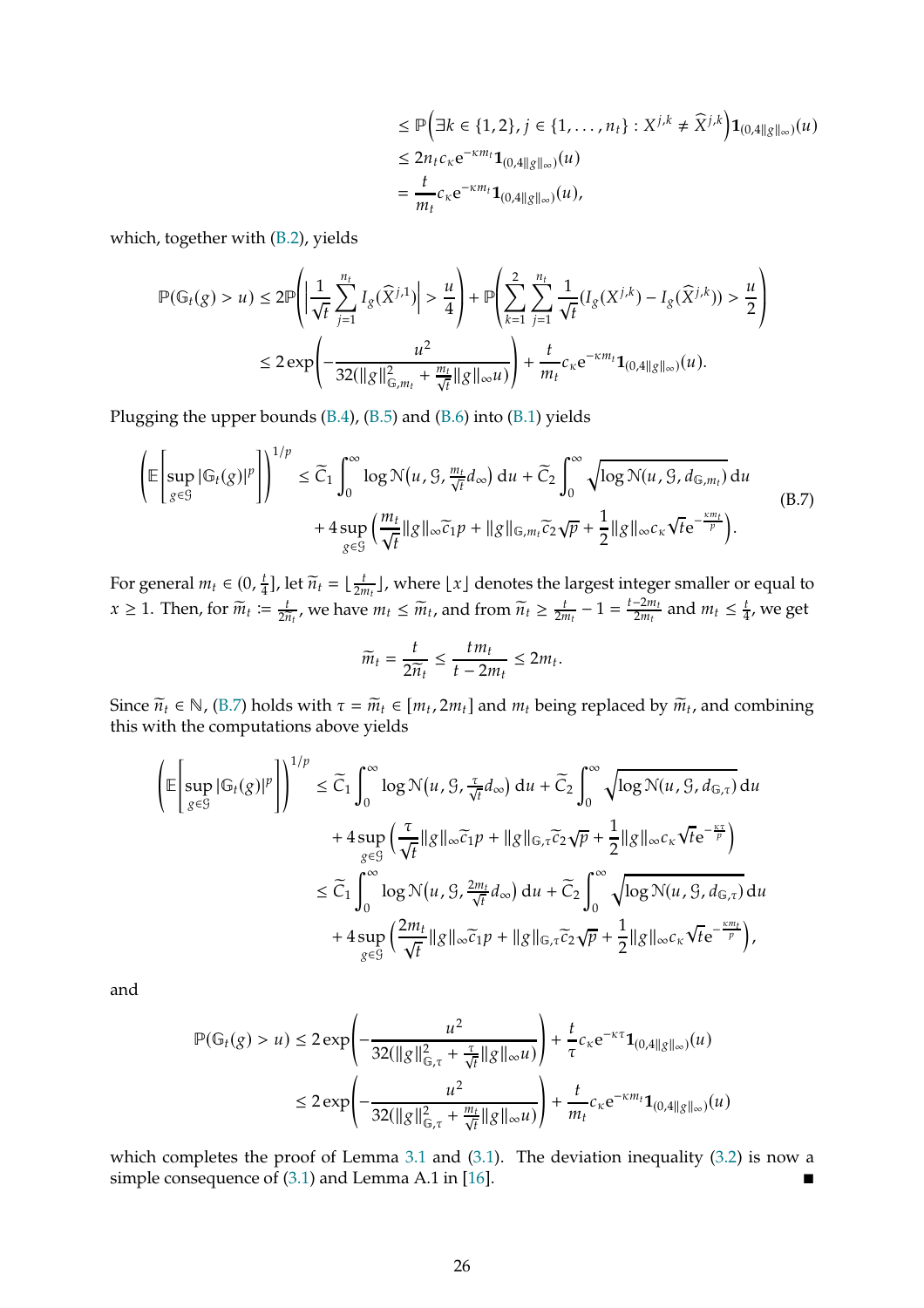*Proof of Theorem* [3.3.](#page-9-3) By stationarity and exponential  $\beta$ -mixing we obtain, similarly to the proof of Proposition [2.4,](#page-7-0) for any  $t > 0$ ,

$$
\|g\|_{\mathbb{G},t}^2 = \frac{1}{t} \text{Var}\Big(\int_0^t g(X_s) \, ds\Big) \le 2\|g\|_{\infty}^2 \int_0^t \int \|P_s(x,\cdot) - \mu\|_{TV} \, \mu(dx) \, ds \le 2\|g\|_{\infty}^2 \frac{c_{\kappa}}{\kappa}.
$$

Choosing  $m_T = \sqrt{T}$  and plugging this into [\(3.1\)](#page-9-1) therefore yields the assertion.

*Proof of Proposition [3.4.](#page-10-4)* The first two statements follow from classical results; see Section 5.1 in [\[17](#page-39-17)]. ( $\mathcal{C}_4$ ) further implies that, for any fixed bounded measurable function  $g : \mathbb{R}^d \to \mathbb{R}$  with  $\mu(g) = 0$  and any t,  $u > 0$ ,

$$
\mathbf{P}(\mathbb{G}_t(g) > u) \le \exp\left(-\frac{u^2}{2(\sigma_t^2(g) + c_P u \|g\|_\infty t^{-1/2})}\right)
$$

(see Theorem 1.1 in [\[31](#page-40-5)]). The moment bounds in [\(B.7\)](#page-25-0) follow from a straightforward application of Theorem 3.5 in [\[16\]](#page-39-8). Finally, the uniform ellipticity condition implies that the upper bound [\(2.2\)](#page-4-1) for small time holds true. In view of Remark [2.2](#page-5-5) and noting the equivalence of [\(2.7\)](#page-5-3) and [\(3.5\)](#page-10-3), we thus obtain [\(2.9\)](#page-7-4).

## <span id="page-26-0"></span>**C. Proofs for Section [4](#page-10-0)**

*Proof of Corollary* [4.1.](#page-11-0) Fix x such that there exists an open neighborhood D of x such that  $\rho|_D \in$  $\mathcal{H}_D(\beta, L)$ . The usual bias-variance decomposition gives

<span id="page-26-3"></span>
$$
\mathbb{E}\left[\left(\widehat{\rho}_{h,T}(x)-\rho(x)\right)^2\right] = \left(\rho * K_h(x)-\rho(x)\right)^2 + \text{Var}\left(\widehat{\rho}_{h,T}(x)\right). \tag{C.1}
$$

For the bias term, the assumptions on the order of the kernel  $K$  imply that there exists a universal constant  $M > 0$  such that

<span id="page-26-1"></span>
$$
|(\rho * K_h - \rho)(x)| = \left| h^{-d} \int K\left(\frac{x - y}{h}\right) (\rho(y) - \rho(x)) \, dy \right| \le M h^{\beta}, \tag{C.2}
$$

see Proposition 1.2 in [\[50\]](#page-41-15) for the case  $d = 1$  and the analogous estimator for discrete observations, which can be extended to the general multivariate case under continuous observations without much effort. The variance term is bounded by means of Propositions [2.1](#page-5-0) and [2.4,](#page-7-0) respectively. As argued in Lemma [C.1,](#page-27-0) our assumptions on the process **X** imply that, for any  $d \geq 1$ , **X** is  $\beta$ -mixing. In case  $d = 1$ , boundedness of  $\rho$  and Proposition [2.1](#page-5-0) yield that, for  $h \in (0, 1)$ and some constant C independent of  $\lambda(\text{supp}(K((x - \cdot)/h))) = h$ ,

$$
\text{Var}\bigg(\int_0^T K\bigg(\frac{x-X_t}{h}\bigg) \, \mathrm{d}t\bigg) \leq C T \|K\|_{\infty}^2 \|\rho\|_{\infty} h^2.
$$

Hence, for any dimension d, we obtain together with Proposition [2.4](#page-7-0) that for any  $h \in (0, 1)$ 

<span id="page-26-2"></span>
$$
\text{Var}\bigg(\frac{1}{T}\int_0^T K_h(x - X_t) \, \mathrm{d}t\bigg) \leq CT^{-1} \|K\|_{\infty}^2 \|\rho\|_{\infty} \psi_d^2(h^d). \tag{C.3}
$$

The claim follows by plugging the specific choice of  $h$  into [\(C.2\)](#page-26-1) and [\(C.3\)](#page-26-2) and using [\(C.1\)](#page-26-3).

For the proof of the sup-norm convergence bounds of the kernel density estimator in Theorem [4.3,](#page-12-0) we start with the following preparatory lemma that provides bounds of the covering numbers of the function class

<span id="page-26-4"></span>
$$
\mathcal{G} := \left\{ K((x - \cdot)/h) : x \in D \cap \mathbb{Q}^d \right\}
$$
 (C.4)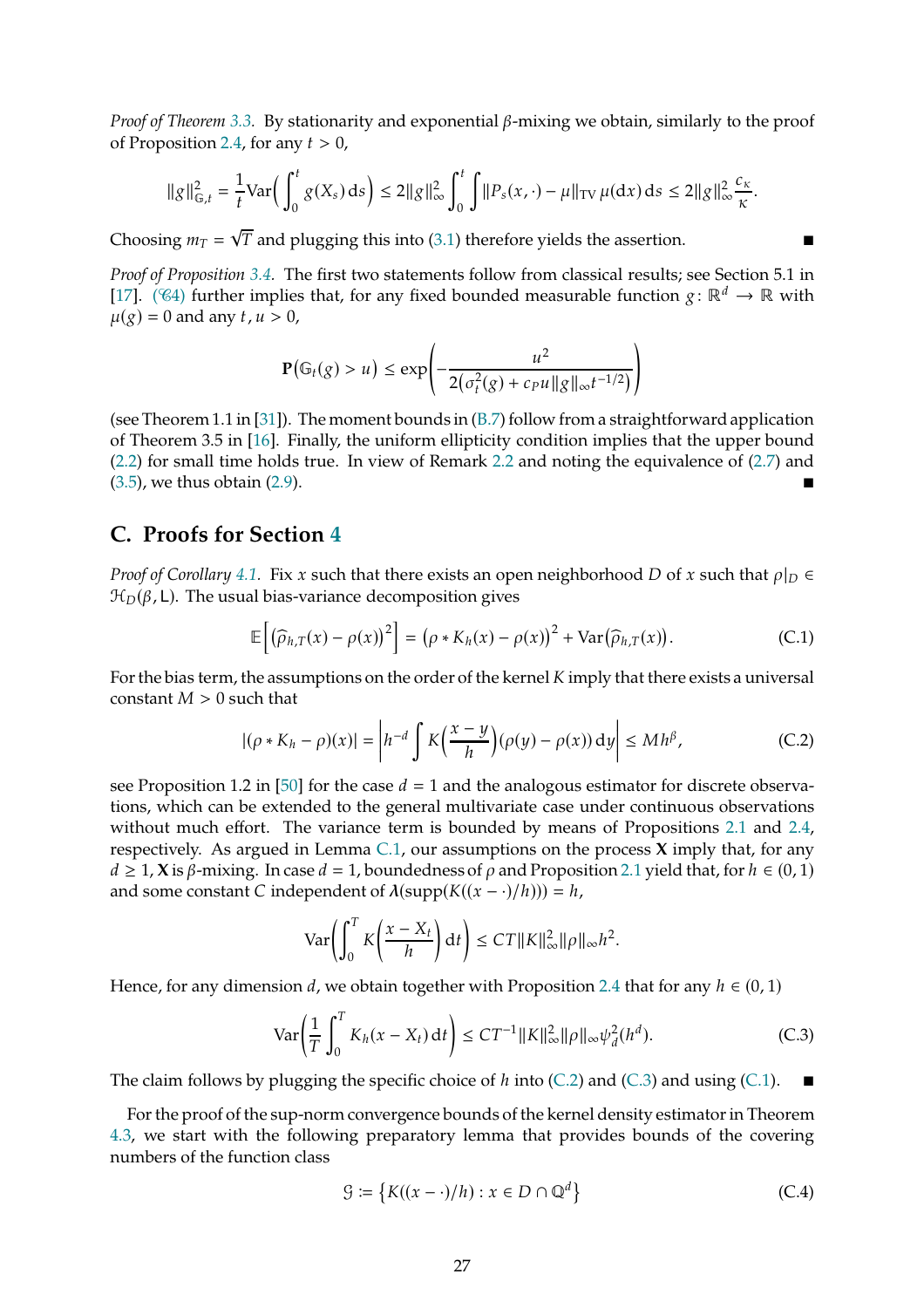with respect to the norms appearing in Theorem [3.2.](#page-9-0) Here,  $K$  is a kernel function satisfying the assumptions from Section [4](#page-10-0) with Lipschitz constant L wrt to the sup-norm  $\|\cdot\|_{\infty}$ , and the bandwidth  $h$  is chosen in  $(0, 1)$ . By a slight abuse of notation, we do not distinguish notationally between the sup-norm on  $\mathbb{R}^d$  and the function space  $\mathcal{B}_b(\mathbb{R}^d)$ .

<span id="page-27-0"></span>**Lemma C.1.** *Let*  $D \subset \mathbb{R}^d$  *be a bounded set and suppose that the assumptions from Theorem* [4.3](#page-12-0) *are satisfied. Then, there exist constants*  $C$ ,  $A$ ,  $v > 0$  *such that for any*  $\varepsilon > 0$  *and*  $t > 0$ ,

$$
\mathcal{N}(\varepsilon, \mathcal{G}, ||\cdot||_{\mathbb{G},t}) \le \left(\frac{\mathbb{A}C\psi_d(h^d)}{\varepsilon}\right)^v
$$

*and*

$$
\mathcal{N}(\varepsilon, \mathcal{G}, \| \cdot \|_{d_{\infty}}) \leq \bigg( \frac{2L\mathrm{diam}(D)}{\varepsilon h} \bigg)^d.
$$

*Proof.* Under the given assumptions on  $K$ ,  $G$  is a countable class of real-valued functions fulfilling the entropy bound [\(3.3\)](#page-9-4) (cf. Proposition 3.6.12 in [\[26](#page-40-13)]). Furthermore, given any  $g \in \mathcal{G}$ , our assumptions and Proposition [A.1](#page-17-1) imply for dimension  $d = 1$  that **X** is exponentially  $\beta$ -mixing. Hence, for any dimension  $d$ , if we closely investigate the proofs of Proposition [2.4](#page-7-0) and [2.1](#page-5-0) we can infer for any  $g \in \mathcal{G}$ ,  $t > 0$ ,

$$
\text{Var}\left(\frac{1}{\sqrt{t}}\int_0^t g(X_s) \, ds\right) \le C \|g\|_{L^2(\mu)}^2 \psi_d^2(h^d)
$$

such that

$$
\mathcal{N}(\varepsilon, \mathcal{G}, \|\cdot\|_{\mathbb{G},t}) \ \leq \ \mathcal{N}(\varepsilon(C\psi_d(h^d))^{-1}, \mathcal{G}, \|\cdot\|_{L^2(\mu)}) \ \leq \ \bigg(\frac{\mathbb{A}C\psi_d(h^d)}{\varepsilon}\bigg)^{\nu}.
$$

Moreover, for  $x \in \mathbb{R}^d$ , we obtain by Lipschitz continuity of K that

<span id="page-27-1"></span>
$$
B_{d_{\infty}}(K((x-\cdot)/h),\varepsilon) = \{K((y-\cdot)/h) : y \in \mathbb{R}^d, ||K((x-\cdot)/h) - K((y-\cdot)/h)||_{\infty} \le \varepsilon\}
$$
  

$$
\supset \{K((y-\cdot)/h) : y \in \mathbb{R}^d, ||x-y||_{\infty} \le \varepsilon h/L\}.
$$
 (C.5)

Let  $Q$  ⊃ D be a cube of side length diam(D) < ∞ and choose for

$$
\overline{n} := \left( \left\lfloor \frac{L \operatorname{diam}(D)}{\varepsilon h} \right\rfloor \right)^d
$$

points  $x_1, \ldots, x_{\overline{n}} \in Q$  s.t.

$$
\left\{B_{d_{\infty}}(x_i,\varepsilon h/L): i=1,\ldots \overline{n}\right\}
$$

covers  $Q$  and therefore  $D$ . From [\(C.5\)](#page-27-1), it follows that

$$
\big\{B_{d_{\infty}}\big(K\big((x_i-\cdot)/h\big),\varepsilon\big):i=1,\ldots\overline{n}\big\}
$$

is an external covering of G and hence the external covering number  $N_{ext}(\epsilon, \mathcal{G}, d_{\infty})$  is bounded by  $(Ldiam(D)/(\varepsilon h))^d$ . Thus,

$$
\mathcal{N}(\varepsilon, \mathcal{G}, d_{\infty}) \leq \mathcal{N}_{ext}(\varepsilon/2, \mathcal{G}, d_{\infty}) \leq \left(\frac{2Ldiam(D)}{\varepsilon h}\right)^d.
$$

*Proof of Theorem* [4.3.](#page-12-0) Fix  $p \ge 1$ . Denoting  $\mathbb{H}_{h,T}(x) \coloneqq \widehat{\rho}_{h,T}(x) - \mathbb{E}[\widehat{\rho}_{h,T}(x)]$ , we obtain the decomposition

<span id="page-27-2"></span>
$$
\widehat{\rho}_{h,T}(x) - \rho(x) = \mathbb{H}_{h,T}(x) + (\rho \ast K_h - \rho)(x). \tag{C.6}
$$

 $\blacksquare$ 

The bias term is bounded as in the pointwise case (see [\(C.2\)](#page-26-1)). For bounding  $\mathbb{E}[\sup_{x \in D} |G_{h,t}(x)|^p]$ , we want to apply Theorem [3.2](#page-9-0) to the class G introduced in [\(C.4\)](#page-26-4) with  $h \in (0, 1)$ . Let  $m_T \in (0, T/4]$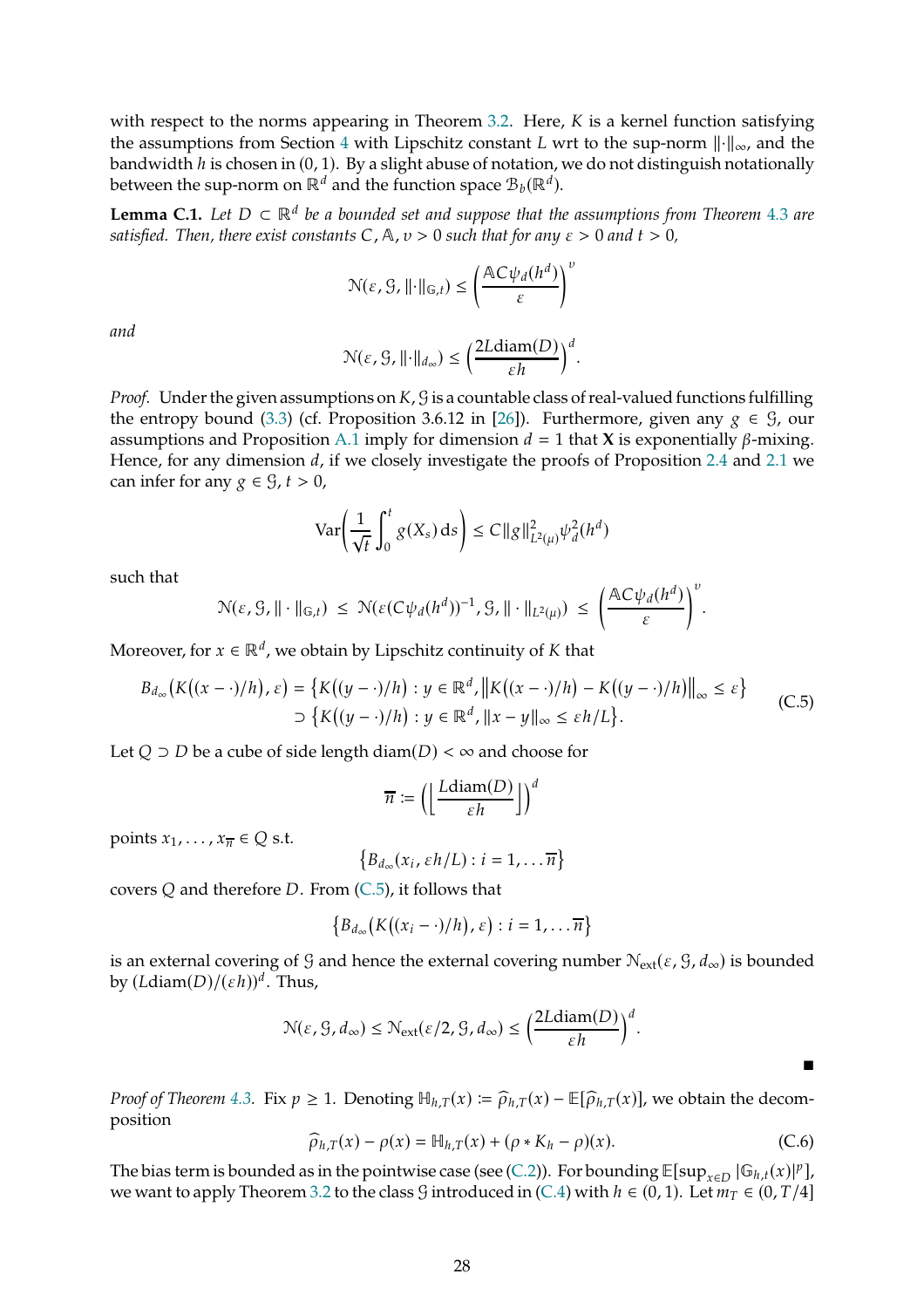and  $\tau \in [m_T, 2m_T]$  as in Theorem [3.2.](#page-9-0) As argued in Lemma [C.1,](#page-27-0) our assumptions on the process **X** imply that, for any  $d \ge 1$ , **X** is  $\beta$ -mixing. In case  $d = 1$ , boundedness of  $\rho$  and Proposition [2.1](#page-5-0) yield that, for some constant C independent of  $supp(g) = h$ ,

$$
\text{Var}\bigg(\int_0^\tau g(X_t)\,\mathrm{d}t\bigg)\leq C\tau \|g\|_{\infty}^2 \|\rho\|_{\infty}h^2.
$$

Hence, for any dimension  $d$ , we obtain together with Proposition [2.4](#page-7-0) that

<span id="page-28-0"></span>
$$
\|g\|_{\mathbb{G},\tau}^2 = \text{Var}\bigg(\frac{1}{\sqrt{\tau}} \int_0^\tau g(X_t) \, \mathrm{d}t\bigg) \le C \|g\|_{\infty}^2 \|\rho\|_{\infty} h^{2d} \psi_d^2(h^d). \tag{C.7}
$$

Observe now that, using [\(C.7\)](#page-28-0) and  $\sup_{g\in\mathcal{G}}\|g\|_{\infty}\leq\|K\|_{\infty}$ ,

$$
\sup_{f,g\in\mathcal{G}}\|f-g\|_{\mathbb{G},\tau}\leq C\sup_{f,g\in\mathcal{G}}\|f-g\|_{\infty}h^d\psi_d(h^d)\leq 2C\|K\|_{\infty}h^d\psi_d(h^d)=: \mathbb{V},
$$

such that  $\mathcal{N}(u, \mathcal{G}, ||\cdot||_{\mathbb{G}, \tau}) = 1$  for  $u \geq \mathbb{V}$ . Consequently, using  $\int_{0}^{C}$  $\sqrt{\log(M/u)}$ d $u \leq 2C \sqrt{\log(M/C)}$ provided  $\log(M/C)\geq$  2, see e.g. p. 592 of Giné and Nickl [\[25](#page-40-14)], and the covering number bound from Lemma [C.1,](#page-27-0) it follows for  $h^d \leq \mathbb{A}/(4||K||_{\infty})$  that

$$
\int_0^\infty \sqrt{\log N(u, \mathcal{G}, d_{\mathbb{G}, \tau})} du \le \int_0^\sqrt{\nu \log \left(\frac{AC\psi_d(h^d)}{u}\right)} du
$$
  

$$
\le 4C ||K||_\infty h^d \psi_d(h^d) \sqrt{\nu \log \left(\frac{A}{2||K||_\infty h^d}\right)}.
$$

Moreover, since  $\sup_{f,g\in\mathcal{G}}\|f-g\|_{\infty}\leq 2\|K\|_{\infty}$ , it follows that  $\mathcal{N}(u, \mathcal{G}, \| \cdot \|_{\infty}) = 1$  for all  $u \geq 2\|K\|_{\infty}$ and hence we obtain by the covering number bound with respect to the sup-norm from Lemma [C.1](#page-27-0) and elementary calculations

$$
\int_0^\infty \log \mathcal{N}(u, \mathcal{G}, \frac{2m_T}{\sqrt{T}} d_\infty) du = 2 \frac{m_T}{\sqrt{T}} \int_0^{2||K||_\infty} \log \mathcal{N}(u, \mathcal{G}, d_\infty) du \le 2 \frac{m_T}{\sqrt{T}} d||K||_\infty \left(1 + \log \left(\frac{2L \operatorname{diam}(D)}{||K||_\infty h}\right)\right).
$$

Denseness of  $\mathbb{Q}^d$  in  $\mathbb{R}^d$ , continuity of  $x \mapsto \mathbb{H}_{h,T}(x)$  and Theorem [3.2](#page-9-0) therefore imply for  $h^d \leq \mathbb{A}/(4||K||_{\infty}),$ 

$$
\begin{split}\n&\left(\mathbb{E}\left[\sup_{x\in D}|\mathbb{H}_{h,T}(x)|^{p}\right]\right)^{1/p} \\
&= \left(\mathbb{E}\left[\sup_{x\in D\cap\mathbb{Q}^{d}}|\mathbb{H}_{h,T}(x)|^{p}\right]\right)^{1/p} \\
&= \frac{1}{\sqrt{T}h^{d}}\left(\mathbb{E}\left[\sup_{x\in D\cap\mathbb{Q}^{d}}\left|\frac{1}{\sqrt{T}}\int_{0}^{T}\left(K\left(\frac{x-X_{u}}{h}\right)-\mathbb{E}\left[K\left(\frac{x-X_{0}}{h}\right)\right]\right)du\right|^{p}\right)\right)^{1/p} \\
&\leq \frac{1}{\sqrt{T}h^{d}}\left(2\widetilde{C}_{1}\frac{m_{T}}{\sqrt{T}}d\|K\|_{\infty}\left(1+\log\left(\frac{2L\text{diam}(D)}{\|K\|_{\infty}h}\right)\right)+4\widetilde{C}_{2}C\|K\|_{\infty}h^{d}\psi_{d}(h^{d})\sqrt{\nu\log\left(\frac{\mathbb{A}}{2\|K\|_{\infty}h^{d}}\right)}\right) \\
&+8\frac{m_{T}}{\sqrt{T}}\|K\|_{\infty}\widetilde{c}_{1}p+2\mathbb{V}\widetilde{c}_{2}\sqrt{p}+2\|K\|_{\infty}c_{\kappa}\sqrt{T}\mathrm{e}^{-\frac{\kappa m_{T}}{p}}\right) \\
&=\frac{1}{\sqrt{T}h^{d}}\left(2\widetilde{C}_{1}\frac{m_{T}}{\sqrt{T}}d\|K\|_{\infty}\left(1+\log\left(\frac{2L\text{diam}(D)}{\|K\|_{\infty}h}\right)\right)+4\widetilde{C}_{2}C\|K\|_{\infty}h^{d}\psi_{d}(h^{d})\sqrt{\nu\log\left(\frac{\mathbb{A}}{2\|K\|_{\infty}h^{d}}\right)}\right)\n\end{split}
$$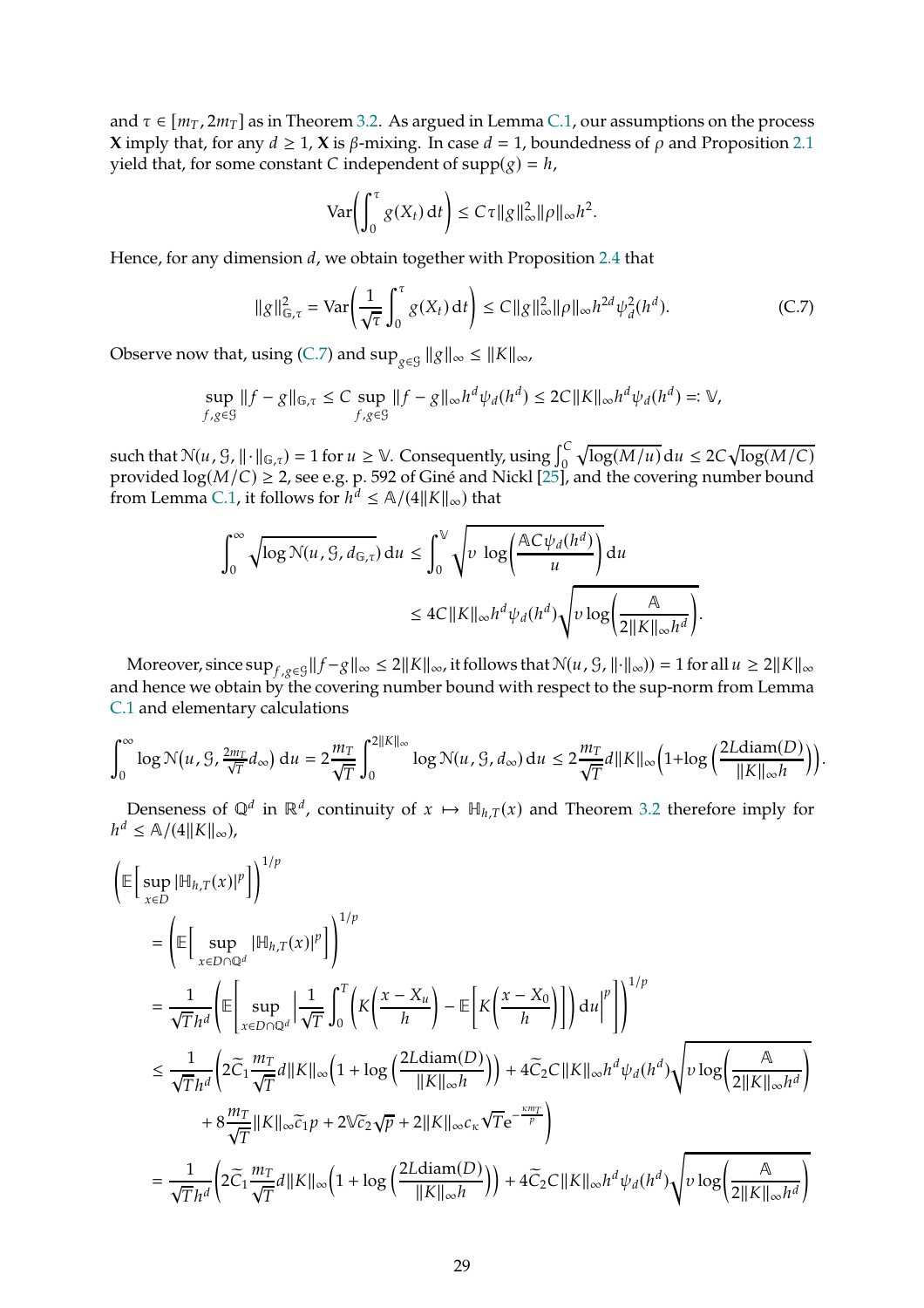$$
+8\frac{m_T}{\sqrt{T}}\|K\|_{\infty}\widetilde{c}_1p+4C\|K\|_{\infty}h^d\psi_d(h^d)\widetilde{c}_2\sqrt{p}+2\|K\|_{\infty}c_{\kappa}\sqrt{T}\mathrm{e}^{-\frac{\kappa m_T}{p}}\bigg).
$$

Set  $m_T = p \log T / \kappa$ . Plugging in  $h = h(T) = \log^2 T / \sqrt{T}$  for  $d = 1$  and  $h = h(T) = \log T / T^{1/4}$  for  $d = 2$  easily yields

<span id="page-29-1"></span>
$$
\left(\mathbb{E}\left[\sup_{x\in D}|\mathbb{H}_{h,T}(x)|^p\right]\right)^{1/p}\in\begin{cases} \mathcal{O}(\sqrt{\log T/T}), & d=1, \\ \mathcal{O}(\log T/\sqrt{T}), & d=2. \end{cases}
$$
(C.8)

Since, moreover, for  $d = 1$ ,

$$
h^{\beta}=\frac{\log^{2\beta}T}{T^{\beta/2}}=\sqrt{\frac{\log T}{T}}\cdot\frac{\log^{2\beta-1/2}T}{T^{(\beta-1)/2}}\in\mathcal{O}\bigg(\sqrt{\frac{\log T}{T}}\bigg),
$$

thanks to  $\beta > 1$ , and, for  $d = 2$ ,

$$
h^{\beta} = \frac{\log^{\beta} T}{T^{\beta/4}} = \frac{\log T}{\sqrt{T}} \cdot \frac{\log^{\beta-1} T}{T^{(\beta/2-1)/2}} \in \mathcal{O}\left(\frac{\log T}{\sqrt{T}}\right),
$$

thanks to  $\beta > 2$ , it follows from [\(C.6\)](#page-27-2), [\(C.2\)](#page-26-1) and [\(C.8\)](#page-29-1) that indeed

$$
\left(\mathbb{E}\left[\left\|\widehat{\rho}_{h,T}-\rho\right\|_{L^{\infty}(D)}^p\right]\right)^{1/p}\in\begin{cases} \mathcal{O}(\sqrt{\log T/T}), & d=1,\\ \mathcal{O}(\log T/\sqrt{T}), & d=2.\end{cases}.
$$

For  $d \geq 3$ , set  $h = h(T) = (\log T/T)^{1/(2\beta + d - 2)}$ . Observe that

$$
\frac{1}{\sqrt{T}}\psi_d(h^d) \in \mathcal{O}\big(T^{-\beta/(2\beta+d-2)}\big)
$$

and

$$
\frac{m_T}{Th^d} = \left(\frac{\log T}{T}\right)^{\frac{2(\beta-1)}{2(\beta-1)+d}}.
$$

Upon noting that  $\beta > 2$  implies  $2(\beta - 1) > \beta$  it follows from above that

<span id="page-29-2"></span>
$$
\left(\mathbb{E}\left[\sup_{x\in D} |\mathbb{H}_{h,T}(x)|^p\right]\right)^{1/p} \in \mathcal{O}\left(\left(\frac{\log T}{T}\right)^{\beta/(2\beta+d-2)}\right). \tag{C.9}
$$

Since  $h^{\beta} = (\log T/T)^{\beta/(2\beta+d-2)}$ , combining [\(C.6\)](#page-27-2), [\(C.2\)](#page-26-1) and [\(C.9\)](#page-29-2) finally yields

$$
\left(\mathbb{E}\left[\left\|\widehat{\rho}_{h,T}-\rho\right\|_{L^{\infty}(D)}^p\right]\right)^{1/p}\in \mathcal{O}\left(\left(\frac{\log T}{T}\right)^{\beta/(2\beta+d-2)}\right)
$$

for  $d \geq 3$ , as desired.

# <span id="page-29-0"></span>**D. Proofs for Section [5](#page-12-1)**

### **D.1. Proofs for Section [5.1](#page-13-0)**

*Proof of Proposition* [5.1.](#page-13-2) Note first that our preemptive inclusion of an invariant density  $\rho$  in the statement of the theorem is justified, since [\(5.3\)](#page-13-3) implies [\(5.2\)](#page-13-4) thanks to  $log(1 + |x|) \le |x|$  for all  $x \in \mathbb{R}$  and hence **X** possesses an absolutely continuous invariant density  $\rho$ . Arguing as in the proof of Theorem 3.2 of Masuda [\[35](#page-40-6)], we see that  $\mathfrak{F}\mu$  and  $\varphi_x^x$  $X_t^x$  are integrable for any  $x \in \mathbb{R}$  and  $t > 0$  and hence we can obtain the invariant density  $\rho$  and the transition density  $p_t$  of **X** via inverse Fourier transformation through

$$
\rho(y) = \frac{1}{2\pi} \int_{\mathbb{R}} e^{-iuy} {\mathscr{F}}\mu(u) du, \quad y \in \mathbb{R},
$$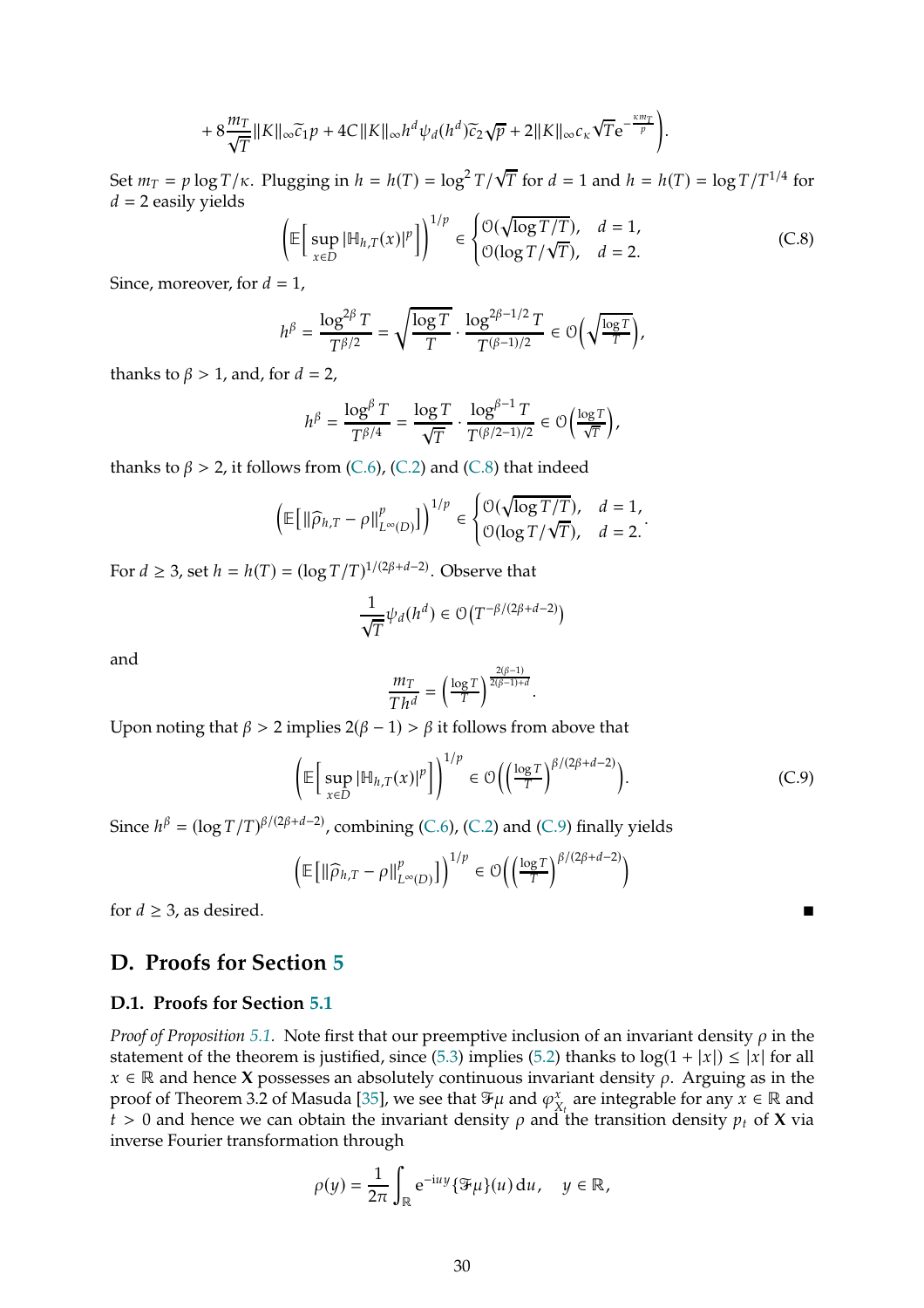and

$$
p_t(x, y) = \frac{1}{2\pi} \int_{\mathbb{R}} e^{-iuy} \varphi_{X_t}^x(u) du, \quad x, y \in \mathbb{R}, t > 0.
$$

We start with the bound on the transition density. To this end, note that, by the argument given in the proof of Theorem 3.2 in [\[35\]](#page-40-6), we obtain

<span id="page-30-0"></span>
$$
|\varphi_{X_t}^x(u)| \le \exp\left(-\frac{\zeta^2}{4b}u^2(1 - e^{-2bt})\right), \quad t \ge 0,
$$
 (D.1)

and hence, by the inverse Fourier representation of the transition density, it follows

$$
p_t(x, y) \le \frac{1}{2\pi} \int_{\mathbb{R}} |\varphi_{X_t}^x(u)| du
$$
  
\n
$$
\le \frac{1}{2\pi} \int_{\mathbb{R}} \exp\left(-\frac{\varsigma^2}{4b}u^2(1 - e^{-2bt})\right) du
$$
  
\n
$$
= \frac{\sqrt{b}}{\sqrt{\pi \varsigma^2 (1 - e^{-2bt})}}
$$
  
\n
$$
=: \alpha(t),
$$

for all  $x, y \in \mathbb{R}$  and  $t > 0$ . With the substitution  $u = \sqrt{1 - e^{-2bt}}$ , we obtain

$$
\int_0^1 \alpha(t) dt = \frac{1}{\sqrt{\pi \zeta^2 b}} \int_0^{\sqrt{1 - e^{-2b}}} \frac{1}{1 - u^2} du
$$
  
= 
$$
\frac{1}{2\sqrt{\pi \zeta^2 b}} \int_0^{\sqrt{1 - e^{-2b}}} \left(\frac{1}{1 - u} + \frac{1}{1 + u}\right) du
$$
  
= 
$$
\frac{1}{2\sqrt{\pi \zeta^2 b}} \log \left(\frac{1 + \sqrt{1 - e^{-2b}}}{1 - \sqrt{1 - e^{-2b}}}\right),
$$

which shows  $\int_0^1 \alpha(t) \, \mathrm{d}t < \infty$  as claimed. Let us now turn to the uniform bound on the speed of convergence of the transition density  $p_t$  to the invariant density  $\rho$ . Since

$$
\varphi_{X_t}^x(u) = \{\mathcal{F}\mu\}(u) \exp\left(\mathrm{i} \mathrm{e}^{-bt}xu - g(t,u)\right), \quad x, u \in \mathbb{R}, t > 0,
$$

with

$$
g(t, u) \coloneqq \int_t^\infty \psi(e^{-bs} u) \, ds, \quad u \in \mathbb{R}, t > 0,
$$

it follows that

$$
\rho(y) - p_t(x, y) = \frac{1}{2\pi} \int_{\mathbb{R}} e^{-iyu} {\mathcal{F}}\mu(u) (1 - \exp(i e^{-bt} xu - g(t, u))) du
$$
  
\n
$$
= \frac{1}{2\pi} \int_{\mathbb{R}} e^{-iyu} {\mathcal{F}}\mu(u) (1 - \exp(i e^{-bt} xu) + \exp(i e^{-bt} xu)(1 - \exp(-g(t, u))) du
$$
  
\n
$$
= \frac{1}{2\pi} \int_{\mathbb{R}} e^{-iyu} {\mathcal{F}}\mu(u) (1 - \exp(i e^{-bt} xu)) du
$$
  
\n
$$
+ \frac{1}{2\pi} \int_{\mathbb{R}} e^{-iu(y - e^{-bt}x)} {\mathcal{F}}\mu(u) (1 - \exp(-g(t, u)) du
$$
  
\n
$$
=: I_1(t, x, y) + I_2(t, x, y),
$$

for  $t > 0$ ,  $y \in \mathbb{R}$ .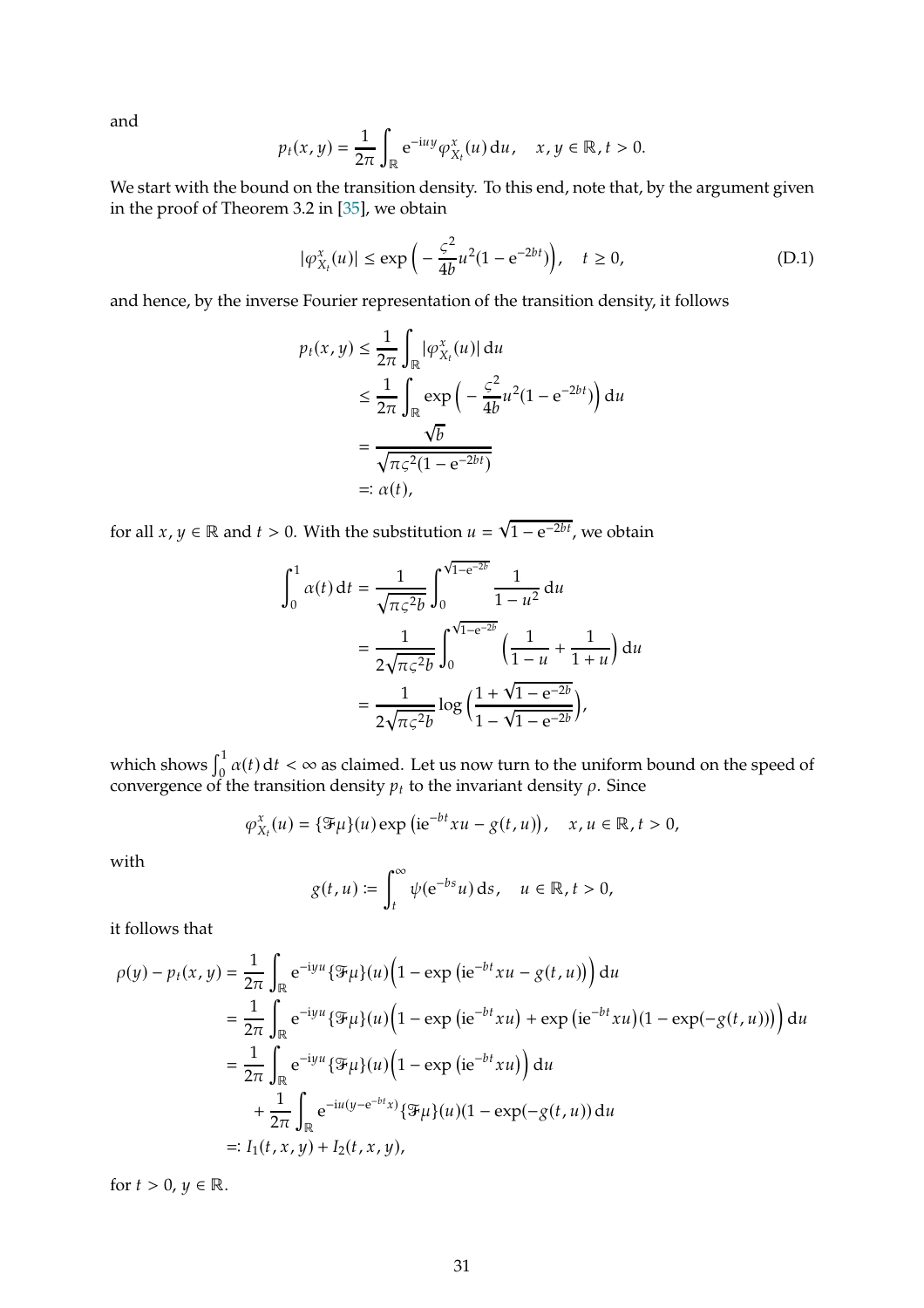Analogously to the proof of Theorem 3.2 of Masuda, we obtain by the form of the Lévy– Khintchine exponent of Z that

$$
|\{\mathcal{F}\mu\}(u)| \leq \left| \exp\left(\int_0^\infty \psi(e^{-bs}u) \, ds\right) \right|
$$
  
\n
$$
\leq \exp\left(-\frac{1}{2}\varsigma^2 u^2 \int_0^\infty e^{-2bs} \, ds\right) |J(u)|
$$
  
\n
$$
= \exp\left(-\frac{\varsigma^2}{4b}u^2\right) |J(u)|,
$$
\n(D.2)

<span id="page-31-0"></span>where

$$
J(u) = \exp\Big(\int_0^{\infty} \int_{\mathbb{R}} \big(e^{ie^{-cs}uz} - 1 - iue^{-cs}z\mathbf{1}_{[-1,1]}(z)\big) \nu(dz) \, ds\Big), \quad u \in \mathbb{R},
$$

which as an easy consequence of  $Re(e^{ix}) \le 1$  is uniformly bounded by 1. It follows that, for any  $k \in \mathbb{N}_0$ , we have

$$
\int_{\mathbb{R}} |\{\mathfrak{F}\mu\}(u)||u|^{k} du < \infty.
$$

Hence, using  $|1 - e^{i\theta}| \leq |\theta|$  for  $\theta \in \mathbb{R}$ , we obtain

$$
\sup_{x \in S, y \in \mathbb{R}} |I_1(t, x, y)| \le \frac{1}{2\pi} e^{-bt} \sup_{x \in S} |x| \int_{\mathbb{R}} |\{\mathcal{F}\mu\}(u)| |u| \, du
$$
  

$$
\le \frac{\sup_{x \in S} |x|}{\pi} e^{-bt} \int_0^\infty e^{-\frac{c^2 u^2}{4b}} u \, du
$$
  

$$
= \frac{2b \sup_{x \in S} |x|}{\pi c^2} e^{-bt}
$$
  

$$
=: r_1(t).
$$

Obviously,  $\lim_{t\to\infty} r_1(t) = 0$  and  $\int_1^{\infty} r_1(t) dt < \infty$ . Let us turn to the second integral  $I_2(t, x, y)$ . Here, we simply observe that

$$
\sup_{x,y\in\mathbb{R}}|I_2(t,x,y)|\leq \frac{1}{2\pi}\int_{\mathbb{R}}|\{\mathcal{F}\mu\}(u)|\cdot|1-\exp(-g(t,u))|\,du:=r_2(t),\quad t>0.
$$

Note that the right-hand side is finite for any  $t > 0$  since

$$
\int_{\mathbb{R}} |\{\mathcal{F}_{\mu}\}(u)| \cdot |1 - \exp(-g(t, u))| \, \mathrm{d}u \le \int_{\mathbb{R}} |\{\mathcal{F}_{\mu}\}(u)| \, \mathrm{d}u + \int_{\mathbb{R}} |\varphi^x_{X_t}(u)| \, \mathrm{d}u < \infty
$$

where finiteness of the integral of  $|\mathcal{F}_\mu|$  is argued above and finiteness of the integral of  $|\varphi^x_\lambda\>$  $\tilde{\mathbf{x}}_t$  l follows from [\(D.1\)](#page-30-0), which also shows that

<span id="page-31-1"></span>
$$
|\varphi_{X_t}^x(u)| \le \exp\left(-\frac{\varsigma^2}{4b}u^2(1 - e^{-bT})\right), \quad t \ge T,\tag{D.3}
$$

for some arbitrary  $T > 0$ . Clearly the rhs is integrable in  $u$ , which allows us to use dominated convergence as  $t \to \infty$  to obtain

$$
\frac{1}{2\pi} \lim_{t \to \infty} r_2(t) = \int_0^\infty |\{\mathcal{F}\mu\}(u)| \cdot \lim_{t \to \infty} |1 - \exp(-g(t, u))| \, \mathrm{d}u = 0.
$$

Furthermore, observe that

$$
\Big|\int_{|x|\leq 1}\big({\rm e}^{{\rm i} {\rm e}^{-bs}ux}-1-{\rm i} {\rm e}^{-bs}ux\big)\,\nu({\rm d} x)\Big|\leq \frac{1}{2}{\rm e}^{-2bs}|u|^2\int_{|x|\leq 1}x^2\,\nu({\rm d} x)=C_1{\rm e}^{-2bs}|u|^2,
$$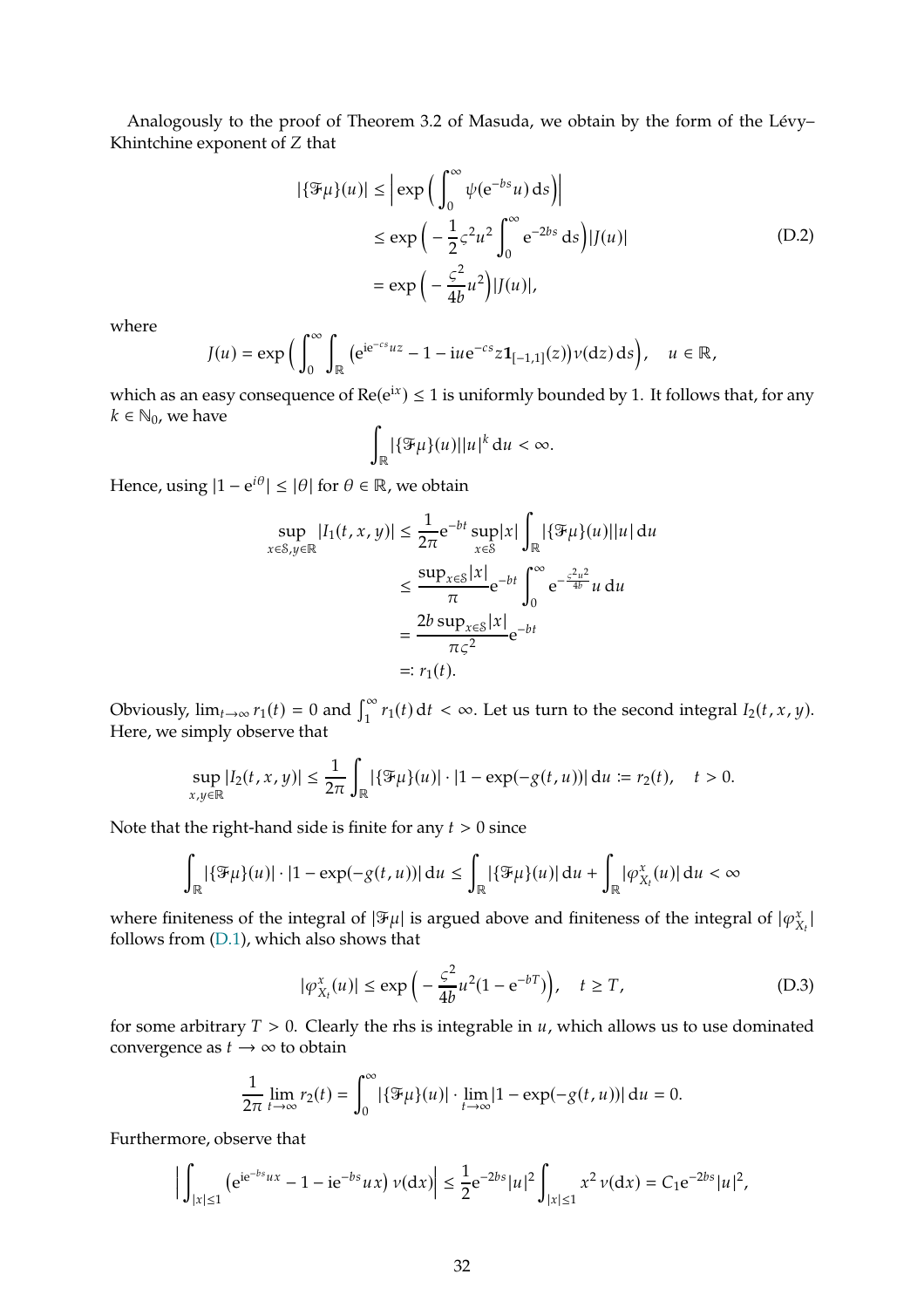where  $C_1 = \int$  $|_{|x|\leq 1} x^2 \nu(\mathrm{d}x)/2 < \infty$  by definition of a Lévy measure. By our assumption,

$$
C_2 \coloneqq \int_{|x|>1} |x| \nu(\mathrm{d}x) < \infty,
$$

and  $|e^{i\theta} - 1| \le \theta$  for any  $\theta \in \mathbb{R}$ , we also obtain

$$
\Big|\int_{|x|>1} (e^{ie^{-bs}ux}-1)\nu(dx)\Big|\leq C_2 e^{-bs}|u|.
$$

Hence, by the form of the Lévy–Khintchine exponent, we can infer that there exists  $C > 0$  such that

$$
\psi\big(e^{-bs}u\big)\leq Ce^{-bs}\big(|u|+|u|^2\big),\quad s\geq 0, u\in\mathbb{R}.
$$

It follows that

<span id="page-32-0"></span>
$$
|g(t, u)| \le \frac{C}{b} e^{-bt} (|u| + |u|^2), \quad t > 0, u \in \mathbb{R}.
$$
 (D.4)

With an application of Fubini, let us now write

$$
2\pi \int_{1}^{\infty} r_2(t) dt = \int_{\mathbb{R}} |\{\mathcal{F}\mu\}(u)| \int_{1}^{\infty} |1 - \exp(-g(t, u))| dt du
$$
  
\n
$$
= \int_{\mathbb{R}} |\{\mathcal{F}\mu\}(u)| \int_{b^{-1}\log(2Cb^{-1}(|u|+|u|^2))\vee 1}^{\infty} |1 - \exp(-g(t, u))| dt du
$$
  
\n
$$
+ \int_{\mathbb{R}} |\{\mathcal{F}\mu\}(u)| \int_{1}^{b^{-1}\log(2Cb^{-1}(|u|+|u|^2))\vee 1} |1 - \exp(-g(t, u))| dt du
$$
  
\n
$$
=: I_1 + I_2.
$$

From [\(D.4\)](#page-32-0), we know that, for  $t \ge b^{-1} \log(2Cb^{-1}(|u|+|u|^2))$ , we have  $|g(t,u)| \le 1/2$ , and since  $|e^z - 1| \leq 3/2|z|$  for complex numbers z with modulus  $|z| \leq 1/2$ , it follows from [\(D.4\)](#page-32-0) that

$$
I_1 \leq \frac{3}{2} \int_{\mathbb{R}} |\{\mathcal{F}_{\mu}\}(u)| \int_{b^{-1}\log(2Cb^{-1}(|u|+|u|^2)) \vee 1}^{\infty} |g(t,u)| dt du
$$
  

$$
\leq \frac{3C}{2b^2} \int_{\mathbb{R}} |\{\mathcal{F}_{\mu}\}(u)| (|u|+|u|^2) du
$$
  

$$
< \infty,
$$

where finiteness of the last integral is a consequence of [\(D.2\)](#page-31-0). Finally, let  $u^* > 0$  be the unique value such that  $b^{-1}\log(2Cb^{-1}(|u|+|u|^2)) > 1$  for  $|u| > u^*$  and  $b^{-1}\log(2Cb^{-1}(|u|+|u|^2)) \le 1$  for  $|u| \leq u^*$ . Then,

$$
I_2 = \int_{|u|>u^*} |\{\mathcal{F}\mu\}(u)| \int_1^{b^{-1}\log(2Cb^{-1}(|u|+|u|^2))\vee 1} |1 - \exp(-g(t,u))| \, \mathrm{d}t \, \mathrm{d}u
$$
  
\n
$$
\leq \int_{|u|>u^*} |\{\mathcal{F}\mu\}(u)| \left(b^{-1}\log(2Cb^{-1}(|u|+|u|^2)) - 1\right) \mathrm{d}u
$$
  
\n
$$
+ \int_{|u|>u^*} \int_1^{b^{-1}\log(2Cb^{-1}(|u|+|u|^2))} |\varphi_{X_t}^x(u)| \, \mathrm{d}t \, \mathrm{d}u,
$$

where we used that  $|\{\mathcal{F}\mu\}(u)||exp(-g(t,u))| = |\varphi_{X}^{x}$  $\mathbf{x}_{\mathbf{x}_t}(u)$ . Convergence of the first intgral follows from [\(D.2\)](#page-31-0) and  $u^* > 0$ . Convergence of the second integral is implied by [\(D.3\)](#page-31-1), which yields

$$
\int_{|u|>u^*}\int_{1}^{b^{-1}\log(2Cb^{-1}(|u|+|u|^2))}|\varphi_{X_t}^x(u)|\,\mathrm{d} t\,\mathrm{d} u
$$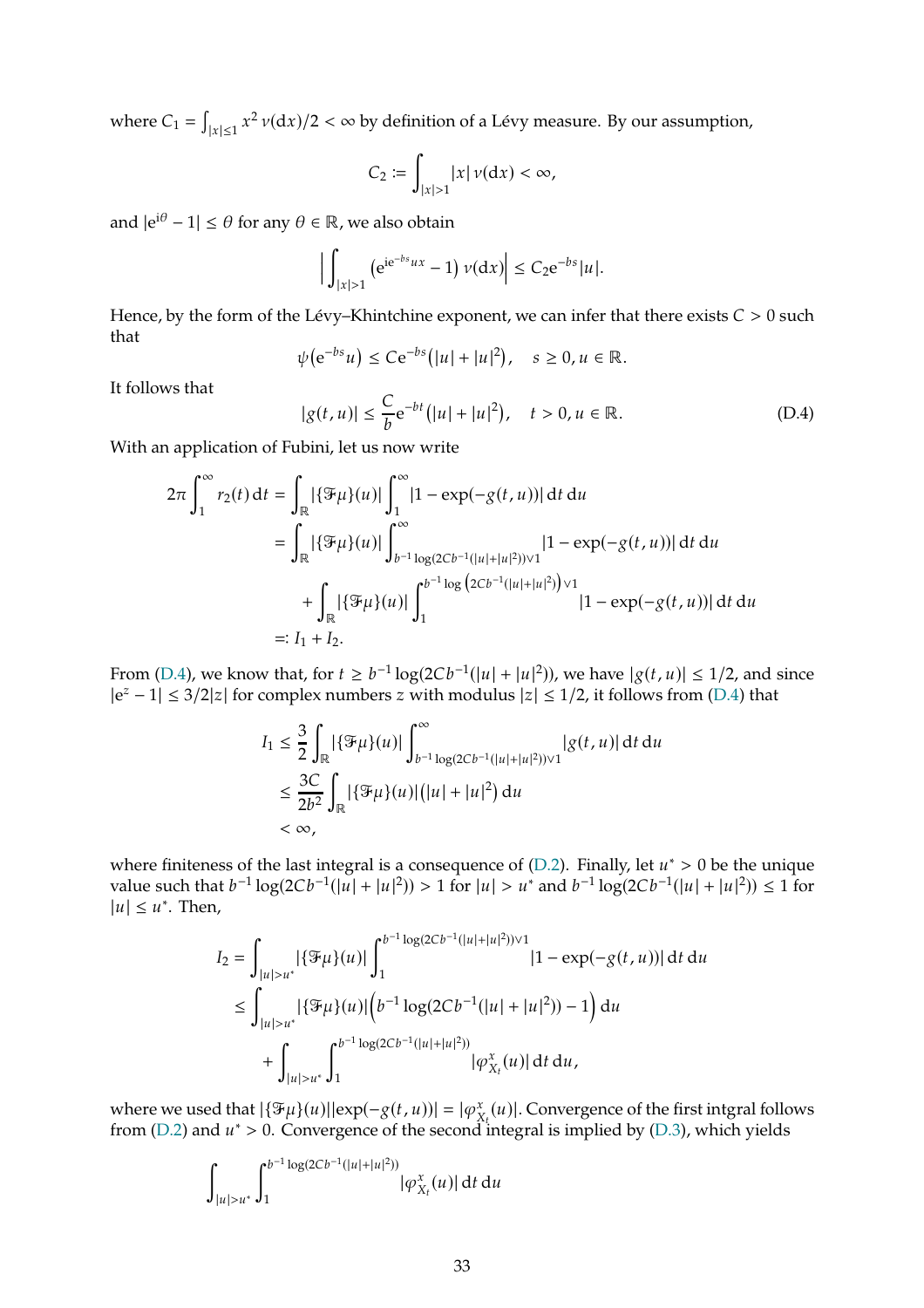$$
\leq \int_{|u|>u^*} \exp\left(-\frac{\varsigma^2}{4b}u^2(1-e^{-2b})\right) \left(\frac{1}{b}\log(2Cb^{-1}(|u|+|u|^2))-1\right) du
$$
  
<  $\infty$ ,

where finiteness of the second integral is again a consequence of  $u^* > 0$ .

It follows that  $\int_1^{\infty} r_2(t) dt < \infty$ . Hence, the function  $r_8(t) := r_1(t) + r_2(t)$ ,  $t > 0$ , and  $\alpha$  given in the transition density bound satisfy assumptions ( $\alpha$ [1\)](#page-4-1) and ( $\alpha$ [2\),](#page-4-2) as claimed.

### <span id="page-33-0"></span>**D.2. Proofs for Section [5.2](#page-15-0)**

*Proof of Lemma [5.4.](#page-16-2)* We will employ Theorem 6.2.9 and Exercise 6.4.7 of [\[3](#page-39-10)] to show the first assertion. So first we must verify that the condition  $(C1)$  $(C1)$  on page 365 of  $[3]$  holds. Since  $(\frac{41}{3})$ holds, we only have to show that there exists a constant  $K_1 > 0$  such that, for all  $x, y \in \mathbb{R}^d$ ,

$$
\sum_{i,j=1}^d (\sigma_{i,j}(x) - \sigma_{i,j}(y))^2 + \int_{\mathbb{R}^d} ||\gamma(x)z - \gamma(y)z||^2 \nu(\mathrm{d}z) \le K_1 ||x - y||^2,
$$

where  $\sigma_{i,j}(x)$  denotes the components of  $\sigma(x) \in \mathbb{R}^d \times \mathbb{R}^d$  for any  $x \in \mathbb{R}^d$ . ( $\mathcal{I}$ [1\)](#page-15-2) implies that there exists a finite constant  $L_{i,j} > 0$  for any  $i, j \in \{1, ..., d\}$ , such that  $\sigma_{i,j} : \mathbb{R}^d \to \mathbb{R}$  is Lipschitz continuous with Lipschitz constant  $L_{i,j} > 0$  and hence we have for  $x, y \in \mathbb{R}^d$ 

$$
\sum_{i,j=1}^{d} (\sigma_{i,j}(x) - \sigma_{i,j}(y))^2 \le \sum_{i,j=1}^{d} L_{i,j}^2 ||x - y||^2
$$
  

$$
\le 2d \max_{i,j \in \{1,\dots,d\}} L_{i,j}^2 ||x - y||^2.
$$

Furthermore, we have for  $x, y \in \mathbb{R}^d$  by the Lipschitz continuity of  $\gamma$ 

$$
\begin{aligned} \int_{\mathbb{R}^d} \|\gamma(x)z-\gamma(y)z\|^2\,\nu(\mathrm{d}z) &\leq \int_{\mathbb{R}^d} \|\gamma(x)-\gamma(y)\|^2\|z\|^2\,\nu(\mathrm{d}z) \\ &\leq L_\gamma^2 \|x-y\|^2 \int_{\mathbb{R}^d} \|z\|^2\,\nu(\mathrm{d}z), \end{aligned}
$$

where we denote the Lipschitz constant of  $\gamma$  by  $L_\gamma$ . By (\$[3\),](#page-15-3)  $\int_{\mathbb{R}^d} ||z||^2 \nu(\mathrm{d}z)$  is finite and hence **(C1)** holds for  $K_1 = \max(L^2_\gamma)$  $\|z\| \leq 1$  || $z$ || $^2$   $\nu$ (d $z$ ), 2 $d$  max $_{i,j \in \{1,...,d\}}$   $L^2_{i,j}$ ). To verify the growth condition **(C2)** on page 366 of [\[3](#page-39-10)], we have to show that there exists a constant  $K_2$  such that, for all  $x \in \mathbb{R}^d$ ,

$$
\int_{\mathbb{R}^d} ||\gamma(x)z||^2 \nu(\mathrm{d}z) \leq K_2(1 + ||x||^2).
$$

Since  $\gamma$  is Lipschitz continuous by ( $\sharp$ [1\),](#page-15-2) there exists a constant  $K > 0$  such that the linear growth condition

$$
\|\gamma(x)\| \le K(1 + \|x\|)
$$

holds for all  $x \in \mathbb{R}^d$ , and thus we have, for  $x \in \mathbb{R}^d$ ,

$$
\int_{\mathbb{R}^d} ||\gamma(x)z||^2 \nu(\mathrm{d}z) \le \int_{\mathbb{R}^d} ||\gamma(x)||^2 ||z||^2 \nu(\mathrm{d}z)
$$
  
\n
$$
\le \int_{\mathbb{R}^d} (K(1 + ||x||))^2 ||z||^2 \nu(\mathrm{d}z)
$$
  
\n
$$
\le 2K^2 (1 + ||x||^2) \int_{\mathbb{R}^d} ||z||^2 \nu(\mathrm{d}z).
$$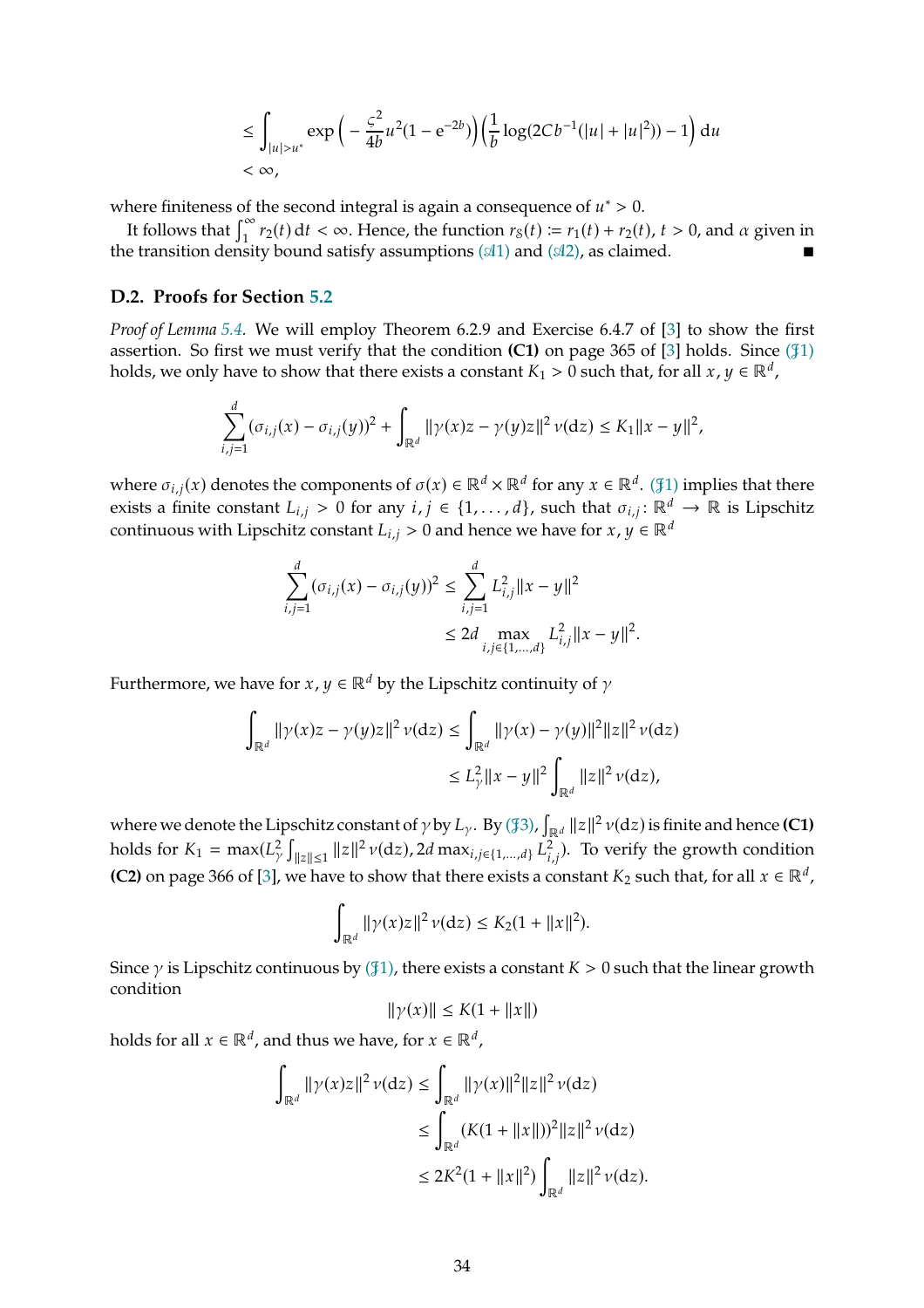Again by ( $\int \mathbb{R}^d ||z||^2 \nu(\mathrm{d}z)$  is finite and hence **(C2)** holds for  $K_2 = 2K^2 \int_{\mathbb{R}^d} ||z||^2 \nu(\mathrm{d}z)$ . Since Assumption 6.2.8 in [\[3](#page-39-10)] is trivially fulfilled, the first assertion follows by Theorem 6.2.9 and Exercise 6.4.7 of [\[3](#page-39-10)]. We proceed by showing the second assertion. Equation (1.21) of [\[11\]](#page-39-9) is in the setting of [\(5.6\)](#page-15-1) equivalent to

$$
\kappa_{\alpha}(x, z) = ||\gamma(x)z||^{d+\alpha} \nu(z) \ge 0
$$

for all  $x \in \mathbb{R}^d$  and almost every  $z \in \mathbb{R}^d$ . Since  $\nu$  is a density, this assumption is fulfilled. To fulfill assumption (**H**<sup> $a$ </sup>) of [\[11\]](#page-39-9), we only need to show that there exists a constant  $c_1 > 0$  and  $\beta \in (0, 1)$ such that the function  $a(x) \coloneqq \sigma(x)\sigma(x)^T$  satisfies

$$
||a(x) - a(y)|| \le c||x - y||^{\beta},
$$

for all  $x, y \in \mathbb{R}^d$ , since the boundedness assumptions on *a* are fulfilled by ( $\mathcal{J}1$ ). These boundedness assumptions also imply the existence of a constant  $c_1 > 0$  such that  $||a(x)|| \le c_1$  for all  $x \in \mathbb{R}^d$  and hence we have for  $||x - y|| \ge 1$ 

$$
||a(x) - a(y)|| \le ||a(x)|| + ||a(x)||
$$
  
\n
$$
\le 2c_1
$$
  
\n
$$
\le 2c_1 ||x - y||^{\beta}
$$

for  $\beta \in (0, 1)$ . Note that, by ( $\beta$ [1\),](#page-15-2) we also have that  $\sigma$  is bounded. Additionally, the Lipschitz continuity of  $\sigma$  implies that  $\sigma^T$  is Lipschitz continuous as well and hence there exist constants  $c_2$ ,  $L_1$ ,  $L_2 > 0$  such that, for  $||x - y|| < 1$ ,

$$
||a(x) - a(y)|| = ||\sigma(x)\sigma(x)^{T} - \sigma(y)\sigma(y)^{T}||
$$
  
\n
$$
\leq ||\sigma(x)\sigma(x)^{T} - \sigma(x)\sigma(y)^{T}|| + ||\sigma(x)\sigma(y)^{T} - \sigma(y)\sigma(y)^{T}||
$$
  
\n
$$
\leq ||\sigma(x)|| ||\sigma(x)^{T} - \sigma(y)^{T}|| + ||\sigma(x) - \sigma(y)|| ||\sigma(y)^{T}||
$$
  
\n
$$
\leq c_{2}L_{1}||x - y|| + c_{2}L_{2}||x - y||
$$
  
\n
$$
= c_{2}(L_{1} + L_{2})||x - y||^{1-\beta}||x - y||^{\beta}
$$
  
\n
$$
\leq c_{2}(L_{1} + L_{2})||x - y||^{\beta},
$$

for  $\beta \in (0, 1)$ . Hence,  $(\mathbf{H}^a)$  of [\[11](#page-39-9)] holds with  $c = \max(2c_1, c_2(L_1 + L_2))$ . Now we note that assumption ( $\mathbf{H}^{\kappa}$ ) of [\[11](#page-39-9)] follows by ( $\mathcal{F}$ [2\)](#page-15-5) and thus the proof is done once we have shown that  $b^*$ belongs to the Kato class  $\mathbb{K}_2$ . For the definition of  $\mathbb{K}_2$ , see (2.28) in [\[11](#page-39-9)]. Arguing as in the proof of Lemma 1 of [\[2](#page-39-2)], we employ Remark 2.6 of [\[11](#page-39-9)] which shows that

$$
b^*\in \mathbb{K}_2 \quad \Leftrightarrow \quad \lim_{\delta\to 0} \sup_{x\in \mathbb{R}^d} \int_{\mathbb{R}^d} \|b^*(x+y)\| \|y\|^{1-d} \bigl(1\wedge \delta \|y\|^{-2}\bigr)^{3/2} \, {\rm d} y=0.
$$

Since ( $\sharp$ [1\)](#page-15-2) and ( $\sharp$ [2\)](#page-15-5) imply the existence of a constant  $c_b^* > 0$  such that  $||b^*|| \leq c_{b^*}$ , we have

$$
\int_{\mathbb{R}^d} ||b^*(x+y)|| ||y||^{1-d} (1 \wedge \delta ||y||^{-2})^{3/2} dy
$$
\n
$$
\leq c_{b^*} \int_{\mathbb{R}^d} ||y||^{1-d} (1 \wedge \delta ||y||^{-2})^{3/2} dy
$$
\n
$$
= c_{b^*} \Big( \int_{||y|| \leq \sqrt{\delta}} ||y||^{1-d} dy + \delta^{3/2} \int_{||y|| > \sqrt{\delta}} ||y||^{-2-d} dy \Big).
$$
\n(D.5)

<span id="page-34-0"></span>Using polar coordinates with the usual convention that the empty product is defined to have value 1, we have

$$
\int_{\|y\| \le \sqrt{\delta}} \|y\|^{1-d} \, \mathrm{d}y = \int_0^{\sqrt{\delta}} \int_0^{2\pi} \int_0^{\pi} \cdots \int_0^{\pi} r^{1-d} r^{d-1} \prod_{k=2}^{d-1} \sin(\varphi_{d-k})^{k-1} \, \mathrm{d}\varphi_1 \cdots \mathrm{d}\varphi_{d-2} \, \mathrm{d}\varphi_{d-1} \, \mathrm{d}r
$$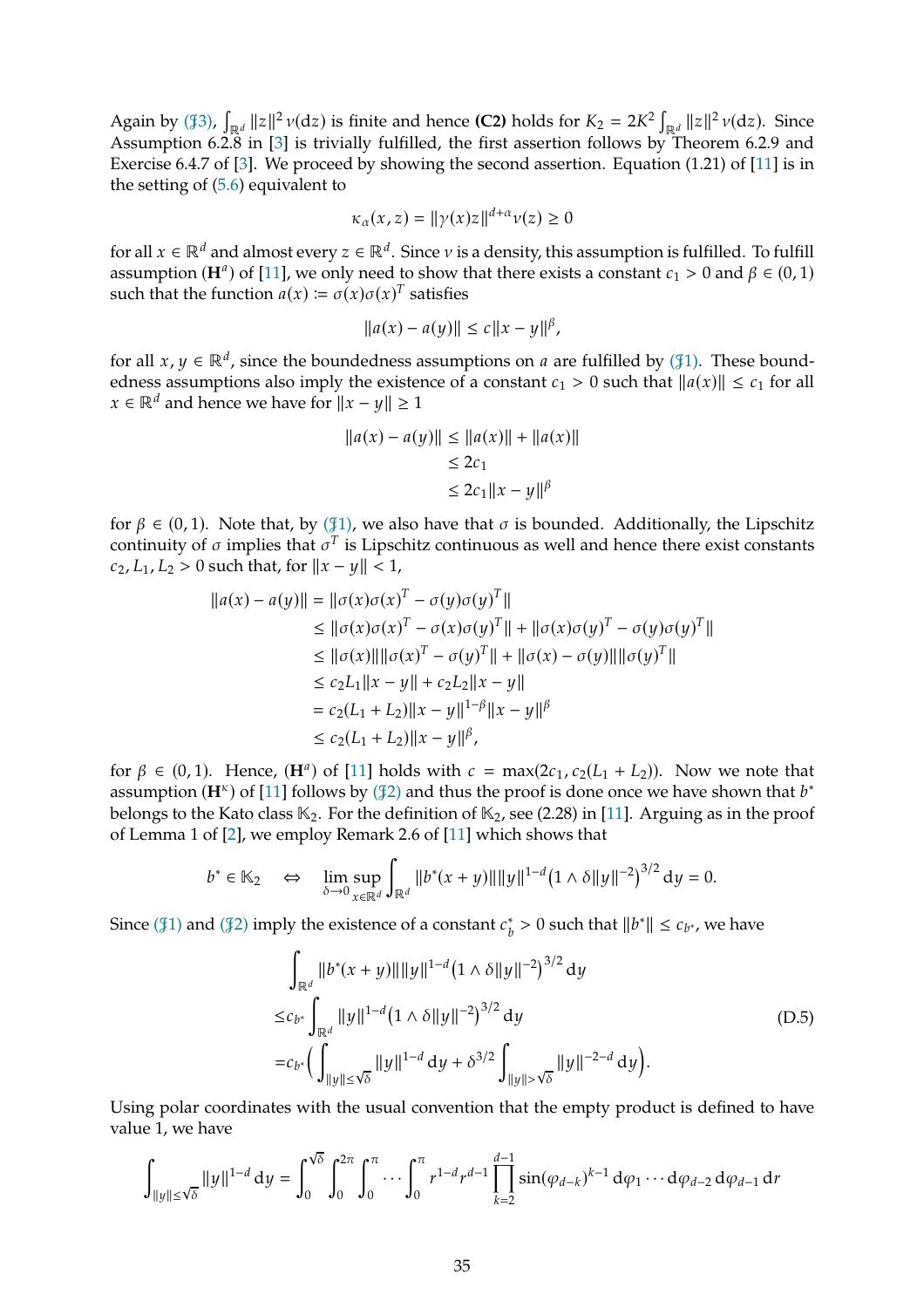$$
\leq 2\sqrt{\delta}\pi^{d-1}.
$$

Analogously, we obtain

$$
\delta^{3/2} \int_{\|y\| > \sqrt{\delta}} \|y\|^{-2-d} \, \mathrm{d}y = \delta^{3/2} \int_{\sqrt{\delta}}^{\infty} \int_0^{2\pi} \int_0^{\pi} \cdots \int_0^{\pi} r^{-3} \prod_{k=2}^{d-1} \sin(\varphi_{d-k})^{k-1} \, \mathrm{d}\varphi_1 \cdots \mathrm{d}\varphi_{d-2} \, \mathrm{d}\varphi_{d-1} \, \mathrm{d}r
$$
  

$$
\leq 2\pi^{d-1} \delta^{3/2} \int_{\sqrt{\delta}}^{\infty} r^{-3} \, \mathrm{d}r
$$
  

$$
= \pi^{d-1} \sqrt{\delta}
$$

Combining these results with  $(D.5)$ , we have

$$
\int_{\mathbb{R}^d} ||b^*(x+y)|| ||y||^{1-d} (1 \wedge \delta ||y||^{-2})^{3/2} dy \leq c_{b^*} (2\pi^{d-1} \sqrt{\delta} + \pi^{d-1} \sqrt{\delta})
$$
  
=  $3c_{b^*} \pi^{d-1} \sqrt{\delta}$ ,

and hence

$$
\sup_{x \in \mathbb{R}^d} \int_{\mathbb{R}^d} \|b^*(x+y)\| \|y\|^{1-d} (1 \wedge \delta \|y\|^{-2})^{3/2} dy \le 3c_{b^*} \pi^{d-1} \sqrt{\delta} \to 0, \quad \text{as } \delta \to 0.
$$

This finishes the proof.

*Proof of Corollary [5.5.](#page-16-0)* Existence of transition densities and the heat kernel estimate follows di-rectly from Corollary 1.5 of [\[11](#page-39-9)] and Lemma [5.4.](#page-16-2) Now note that [\(5.8\)](#page-16-1),  $t \le 1$  and  $\alpha \in (0, 2)$ imply

$$
p_t(x, y) \le C(t^{-d/2} \exp(-||x - y||^2/(\lambda t)) + ||\kappa_\alpha||_\infty t(||x - y|| + t^{1/2})^{-d - \alpha})
$$
  
\n
$$
\le C(t^{-d/2} + t^{1 - (d + \alpha)/2})
$$
  
\n
$$
\le C t^{-d/2},
$$

where the value of  $C$  changes from line to line. This completes the proof.

*Proof of Proposition [5.6.](#page-16-3)* To verify the assertion, we show that the solution of [\(5.6\)](#page-15-1) **X** satisfies the assumptions of Theorem 2.2 (ii) of [\[33](#page-40-7)] which are Assumption 1,  $2(a)'$  and  $3*$  of [\[33\]](#page-40-7) and [\[34](#page-40-15)], respectively. Assumption 1 follows directly from ( $\mathcal{F}_1$ [1\).](#page-15-2) Now, define  $b_u^*(x) := b^*(x) - b_u^*(x)$ יµ<br>∫  $||x|| \leq 1$   $\gamma(x)z \nu(\frac{dz}{z}) = b(x) - \int_{\|z\| > u} \gamma(x)z \nu(\frac{dz}{z})$ , and let the diffusion process  $Y^u = (Y_t^u)_{t \geq 0}$  be given by

$$
Y_t^u = x + \int_0^t b_u^*(x) (Y_s^u) \, ds + \int_0^t \sigma(Y_s^u) \, dW_s.
$$

For Assumption 2(a)' to be fulfilled, we first have to show that, for any  $u \in (0, 1)$ , there exists  $\Delta > 0$  such that  $\mathbb{P}_x(Y^u_\Delta \in B) > 0$  for any  $x \in \mathbb{R}^d$  and any nonempty open set  $B \subset \mathbb{R}^d$ . To do so, we will again employ Corollary 1.5 of [\[11\]](#page-39-9). As in Lemma [5.4,](#page-16-2) one can show that assumption  $(\mathbf{H}^a)$  holds since the function  $\sigma$  is the same. Furthermore, applying the same line of reasoning as in the proof of Lemma [5.4,](#page-16-2) it suffices to show that  $b_u^*$  is bounded for any  $u \in (0, 1)$  to obtain  $b_u^* \in \mathbb{K}_2$ . However, this clearly follows from the boundedness of  $\gamma$  and the exponential moment assumption on  $\nu$ , i.e., assumptions ( $\sharp$ [1\)](#page-15-2) and ( $\sharp$ [3\).](#page-15-3) Additionally, ( $\mathbf{H}^{\kappa}$ ) also holds because  $Y^u$  is a continuous diffusion and hence the corresponding Lévy measure and jump coefficient are 0. Thus, for any  $u \in (0, 1)$ , there exist constants  $c_u, \lambda_u > 0$  such that the following lower bound holds true for the transition density  $p_1^u$  $\int_1^u$  of  $Y_1^u$  $\frac{u}{1}$ ,

$$
p_1^u(x,y) \ge c_u \exp(-\lambda_u ||x-y||^2), \quad \forall x, y \in \mathbb{R}^d,
$$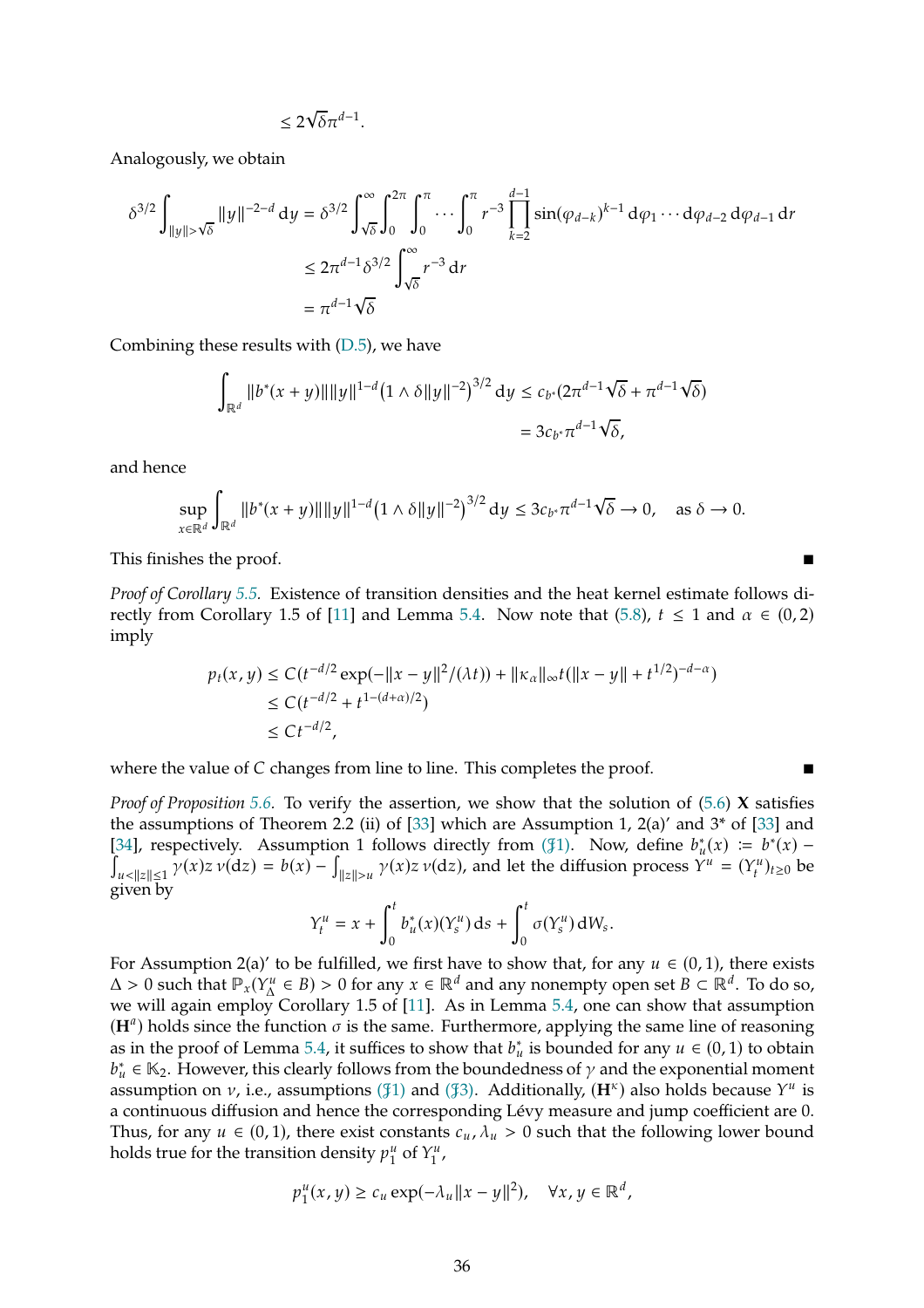and hence, for any  $u \in (0, 1)$ , it holds  $\mathbb{P}_x(Y_1^u)$  $\zeta_1^u \in B$ ) > 0 for any  $x \in \mathbb{R}^d$  and any nonempty open set  $B \subset \mathbb{R}^d$ . Existence of a transition density  $p_1(x, y)$  such that  $\sup_{y \in \mathbb{R}^d} \sup_{x \in K} p_1(x, y) < \infty$  for any compact set  $K \subset \mathbb{R}^d$  follows from Corollary [5.5.](#page-16-0) Hence, Assumption 2(a)' holds indeed. Now it remains to show that Assumption 3\* of [\[33](#page-40-7)] is satisfied which is, that there exists a function  $V \in Q^*$ , where

$$
Q^* := \left\{ f \colon \mathbb{R}^d \to \mathbb{R}^+ : f \in \mathbb{C}^2, f(x) \to \infty \text{ as } ||x|| \to \infty, \text{ and there exists a locally bounded,}
$$
  
measurable function  $\bar{f}$ , such that 
$$
\int_{||z|| > 1} f(x + \gamma(x)z) \nu(\mathrm{d}z) \le \bar{f}(x), \forall x \in \mathbb{R}^d \right\},
$$

such that there are constants  $c_1$ ,  $c_2 > 0$ , for which the Lyapunov drift criterion

<span id="page-36-0"></span>
$$
AV \le -c_1 V + c_2 \tag{D.6}
$$

holds, where A denotes the extended generator of **X** acting on  $Q^*$  by

$$
\mathsf{A}f(x) = \langle \nabla f(x), b^*(x) \rangle + \frac{1}{2} \operatorname{tr}(\nabla^2 f(x) \sigma(x) \sigma^T(x)) + \int_{\|\alpha\| \le 1} f(x + \gamma(x)z) - f(x) - \mathbf{1}_{\|z\| \le 1} \langle \nabla f(x), \gamma(x)z \rangle \nu(\mathrm{d}z), \quad x \in \mathbb{R}^d, f \in \mathbb{Q}^*.
$$

Now, for  $\eta \in (0, \eta_0 c_\gamma^{-1} \wedge 1)$ , let  $V^\eta$  be a positive and monotonically increasing  $C^2(\mathbb{R}^d, \mathbb{R})$  function such that  $V^{\eta} = e^{\eta \|x\|}$  for all  $||x|| > c_V$ , where  $c_V > 0$ . Then, it holds for  $i \neq j \in \{1, ..., d\}$  and  $||x|| > c_V,$ 

$$
\partial_i V^{\eta}(x) = \eta e^{\eta ||x||} \frac{x_i}{||x||},
$$
  
\n
$$
\partial_{ii}^2 V^{\eta}(x) = \eta^2 e^{\eta ||x||} \frac{x_i^2}{||x||^2} + \eta e^{\eta ||x||} ||x||^{-1} - \eta e^{\eta ||x||} \frac{x_i^2}{||x||^3},
$$
  
\n
$$
\partial_{ij}^2 V^{\eta}(x) = \eta^2 e^{\eta ||x||} \frac{x_i x_j}{||x||^2} - \eta e^{\eta ||x||} \frac{x_i x_j}{||x||^3}.
$$
\n(D.7)

<span id="page-36-1"></span>Furthermore, since  $V^{\eta} \in C^2(\mathbb{R}^d, \mathbb{R})$ , for  $i, j \in \{1, ..., d\}$  the functions  $V^{\eta}, \partial_i V^{\eta}, \partial_{ij}^2 V^{\eta}$  are bounded by a constant  $c_D > 0$  for  $||x|| \leq c_V$  and hence

$$
\begin{aligned} \int_{\|z\|>1} V^\eta(x+\gamma(x)z)\,\nu({\rm d} z) &\leq \int_{\|z\|>1} \left({\rm e}^{\eta \|x+\gamma(x)z\|}+c_D\right)\nu({\rm d} z) \\ &\leq {\rm e}^{\eta\|x\|}\int_{\|z\|>1} {\rm e}^{c_\gamma\eta\|z\|}\nu({\rm d} z)+c_D\nu(\mathbb{R}^d\setminus B_1), \end{aligned}
$$

implying that  $V_8^{\eta}$  $\zeta_{\mathcal{S}}^{\eta} \in \mathcal{Q}^*$  for all  $\eta \leq \frac{\eta_0}{c_{\gamma}}$  $\frac{d\mathbf{D}}{d\mathbf{c}_{\gamma}}$ . This last condition is satisfied by our choice of  $\eta$ . To conclude the proof, the only thing left to show is that there exists  $0 < \eta \leq \frac{\eta_0}{c_\gamma}$  $\frac{d\mathcal{D}}{d\mathcal{C}_{\gamma}}$  such that [\(D.6\)](#page-36-0) holds for  $V^{\eta}$ . Note that by the mean value theorem, the definition of  $b^*$  and the Cauchy–Schwarz inequality, we have for any  $f \in Q^*$ 

$$
Af(x) = \langle \nabla f(x), b^*(x) \rangle + \frac{1}{2} tr(\nabla^2 f(x) \sigma(x) \sigma^T(x))
$$
  
+ 
$$
\int_{\mathbb{R}^d} f(x + \gamma(x)z) - f(x) - \mathbf{1}_{\|z\| \le 1} \langle \nabla f(x), \gamma(x)z \rangle \nu(\mathrm{d}z)
$$
  
= 
$$
\langle \nabla f(x), b(x) \rangle + \frac{1}{2} tr(\nabla^2 f(x) \sigma(x) \sigma^T(x))
$$
  
+ 
$$
\int_{\mathbb{R}^d} f(x + \gamma(x)z) - f(x) - \langle \nabla f(x), \gamma(x)z \rangle \nu(\mathrm{d}z)
$$
  

$$
\le \langle \nabla f(x), b(x) \rangle + \frac{1}{2} tr(\nabla^2 f(x) \sigma(x) \sigma^T(x))
$$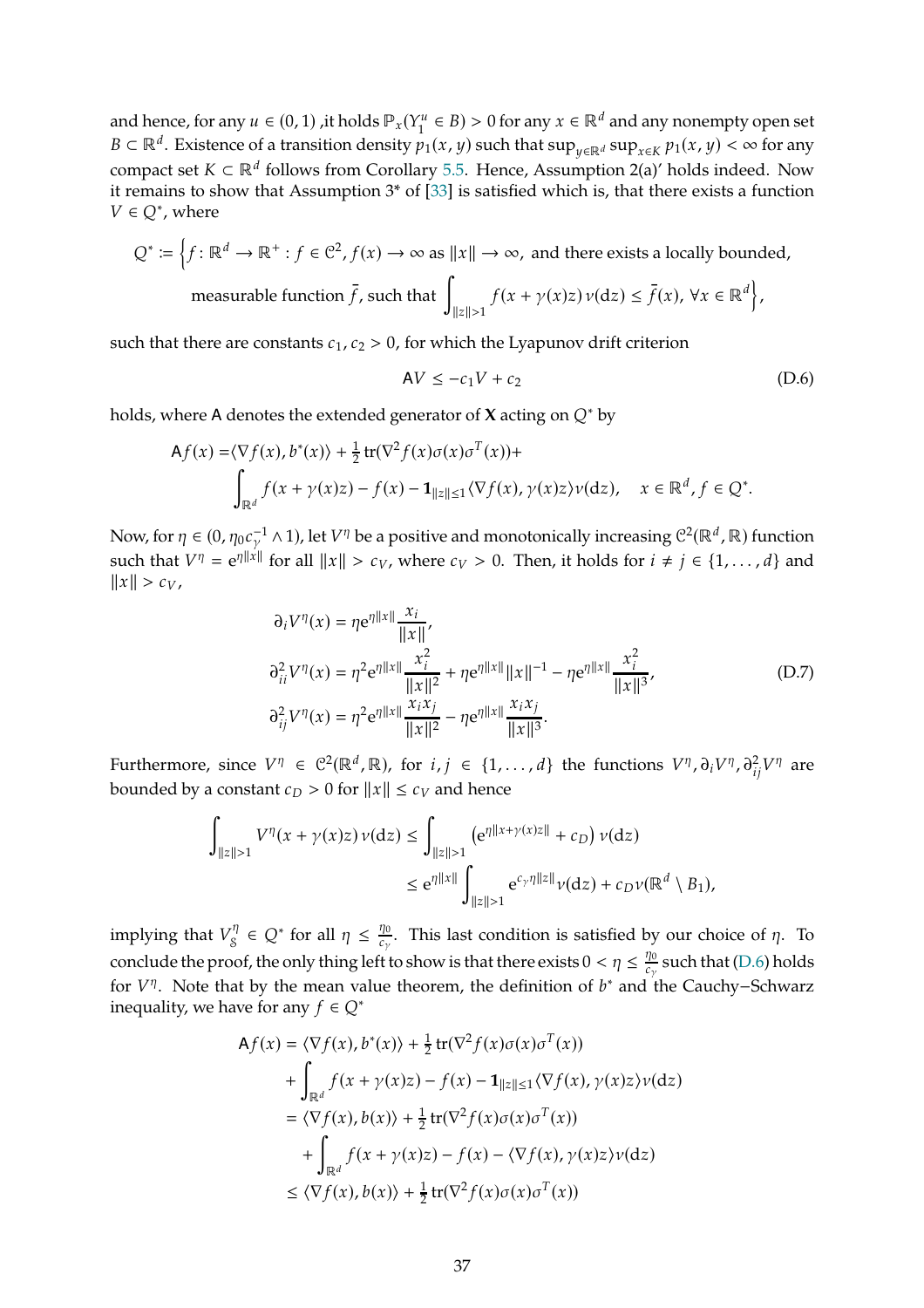+ 
$$
\int_{\mathbb{R}^d} \sup_{t \in [0,1]} \langle \nabla f(x + t\gamma(x)z) - \nabla f(x), \gamma(x)z \rangle v(\mathrm{d}z)
$$
  
\n
$$
\leq \langle \nabla f(x), b(x) \rangle + \frac{1}{2} \operatorname{tr}(\nabla^2 f(x)\sigma(x)\sigma^T(x))
$$
  
\n+ 
$$
\int_{\mathbb{R}^d} \sup_{t \in [0,1]} \|\nabla f(x + t\gamma(x)z) - \nabla f(x)\| \|\gamma(x)z\|v(\mathrm{d}z)
$$
  
\n
$$
\leq \langle \nabla f(x), b(x) \rangle + \frac{1}{2} \operatorname{tr}(\nabla^2 f(x)\sigma(x)\sigma^T(x))
$$
  
\n+ 
$$
\int_{\mathbb{R}^d} \sup_{t \in [0,1]} t \|\gamma(x)z\| \|\mathbf{H}^2 f(x + t\gamma(x)z)\| \|\gamma(x)z\|v(\mathrm{d}z)
$$
  
\n
$$
\leq \langle \nabla f(x), b(x) \rangle + \frac{1}{2} \operatorname{tr}(\nabla^2 f(x)\sigma(x)\sigma^T(x))
$$
  
\n+ 
$$
c_\gamma^2 \int_{\mathbb{R}^d} \sup_{t \in [0,1]} \|\mathbf{H}^2 f(x + t\gamma(x)z)\| \|z\|^2 v(\mathrm{d}z)
$$
  
\n= 
$$
\mathbf{A}_c f(x) + \mathbf{A}_d f(x),
$$

where  $H^2 f(x)$  denotes the Hessian of  $f$  evaluated at  $x$  and

$$
\mathsf{A}_{c}f(x) \coloneqq \langle \nabla f(x), b(x) \rangle + \frac{1}{2} \operatorname{tr}(\nabla^2 f(x)\sigma(x)\sigma^T(x)),
$$
\n
$$
\mathsf{A}_{d}f(x) \coloneqq c_{\gamma}^2 \int_{\mathbb{R}^d} \sup_{t \in [0,1]} ||\mathsf{H}^2 f(x + t\gamma(x)z)|| ||z||^2 \nu(\mathrm{d}z).
$$

We start by investigating the jump part. By [\(D.7\)](#page-36-1) and the fact that the operator norm can be bounded by the Frobenius norm  $\|\cdot\|_F$ , we get for  $\|x\| > c_V$ 

$$
||\mathbf{H}^{2}V^{\eta}(x)|| \leq ||\mathbf{H}^{2}e^{\eta||x||}||_{F}
$$
  
\n
$$
= \left(\sum_{i,j=1}^{d} \left(\eta^{2}e^{\eta||x||} \frac{x_{i}x_{j}}{||x||^{2}} - \eta e^{\eta||x||} \frac{x_{i}x_{j}}{||x||^{3}} + \eta e^{\eta||x||} ||x||^{-1} \delta_{ij}\right)^{2}\right)^{\frac{1}{2}}
$$
  
\n
$$
= \eta e^{\eta||x||} \left(\sum_{i,j=1}^{d} \left(\eta \frac{x_{i}x_{j}}{||x||^{2}} - \frac{x_{i}x_{j}}{||x||^{3}} + ||x||^{-1} \delta_{ij}\right)^{2}\right)^{\frac{1}{2}}
$$
  
\n
$$
\leq 2\eta e^{\eta||x||} \left(\sum_{i,j=1}^{d} \left(\eta^{2} \frac{x_{i}^{2}x_{j}^{2}}{||x||^{4}} + \frac{x_{i}^{2}x_{j}^{2}}{||x||^{6}} + ||x||^{-2} \delta_{ij}\right)\right)^{\frac{1}{2}}
$$
  
\n
$$
\leq 2\eta e^{\eta||x||} \left(\sum_{i,j=1}^{d} (\eta^{2} + 2||x||^{-2})\right)^{\frac{1}{2}}
$$
  
\n
$$
\leq 2^{3/2} \sqrt{d} \eta e^{\eta||x||} (\eta^{2} + 2||x||^{-2})^{\frac{1}{2}},
$$

where  $\delta_{ij}$  denotes the Kronecker delta. Since we can choose  $c_V$  to be large, we can without loss of generality assume  $c_V \geq \sqrt{2}\eta^{-1}$  and, additionally,  $V^{\eta} \in \mathbb{C}^2$  implies that there exists a real-valued function  $c_H(\eta) > 0$  on  $(0, \infty)$  such that  $||H^2V^{\eta}(x)|| < c_H(\eta)$  for all  $||x|| \leq c_V$ . Thus, we have

$$
\|\mathsf{H}^2 V^\eta(x)\| \le 4\sqrt{d}\eta^2 \mathrm{e}^{\eta\|x\|} + c_{\mathsf{H}}(\eta), \quad x \in \mathbb{R}^d,
$$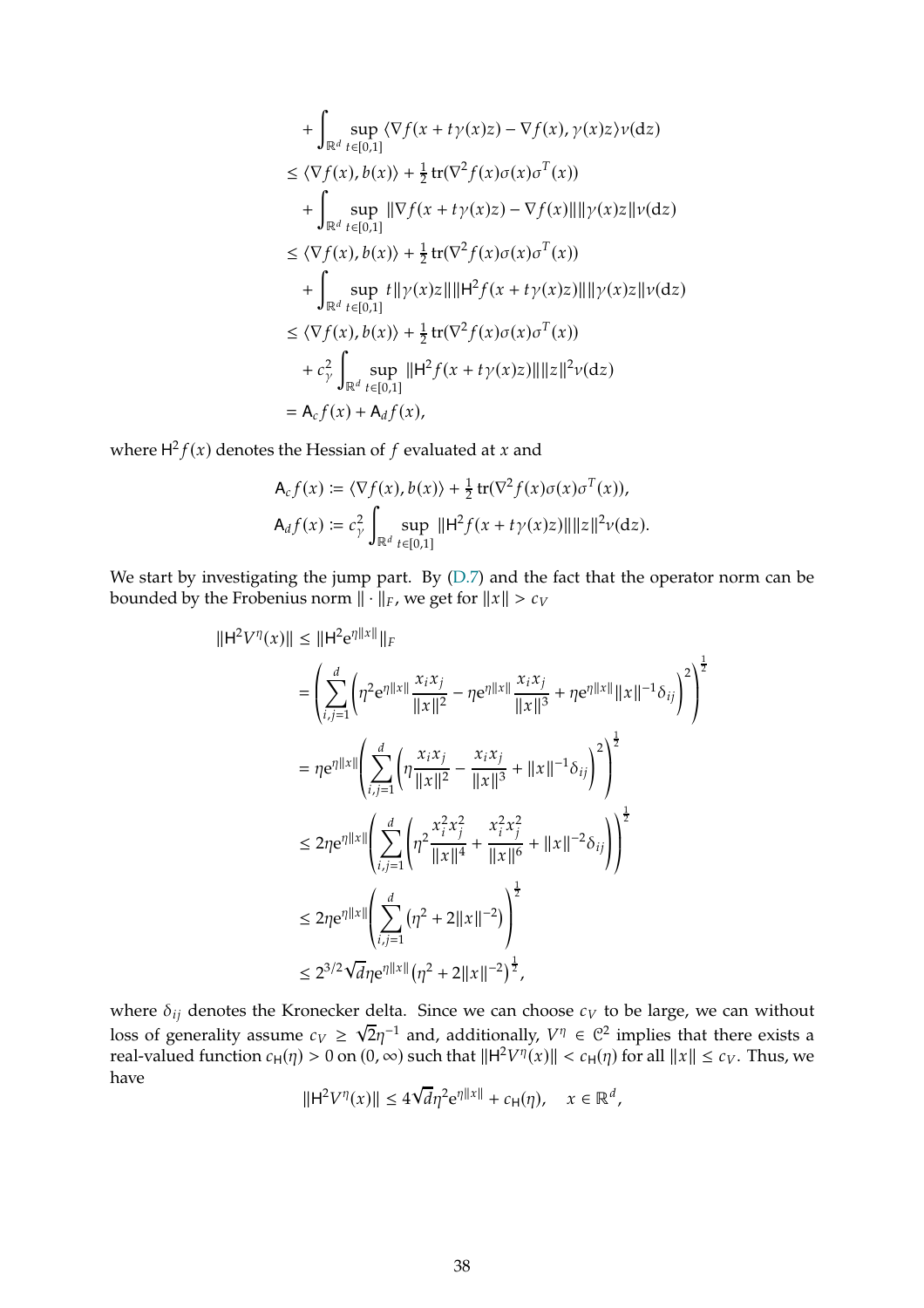<span id="page-38-1"></span>and we can conclude

$$
A_d V^{\eta}(x) = c_{\gamma}^2 \int_{\mathbb{R}^d} \sup_{t \in [0,1]} ||H^2 V^{\eta}(x + t\gamma(x)z)|| ||z||^2 \nu(\mathrm{d}z)
$$
  
\n
$$
\leq 4c_{\gamma}^2 \sqrt{d}\eta^2 \int_{\mathbb{R}^d} \sup_{t \in [0,1]} e^{\eta ||x + t\gamma(x)z||} ||z||^2 \nu(\mathrm{d}z) + c_{\gamma}^2 c_H(\eta) \int_{\mathbb{R}^d} ||z||^2 \nu(\mathrm{d}z)
$$
  
\n
$$
\leq \eta^2 e^{\eta ||x||} 4c_{\gamma}^2 \sqrt{d} \int_{\mathbb{R}^d} e^{\eta_0 ||z||} ||z||^2 \nu(\mathrm{d}z) + c_{\gamma}^2 c_H(\eta) \int_{\mathbb{R}^d} ||z||^2 \nu(\mathrm{d}z)
$$
  
\n
$$
=: c_{d,1} \eta^2 e^{\eta ||x||} + c_{d,2}(\eta), \qquad (D.8)
$$

where  $c_{d,1}$ ,  $c_{d,2}(\eta)$  are positive and finite because of ( $\sharp 3$ ) and  $\eta < \eta_0 c_{\gamma}^{-1}$ . Now we turn our attention to the continuous part. From now on, without loss of generality, we assume that  $c_V \ge c_1$  in (\$[3\).](#page-15-3) Then, for  $||x|| > c_V \ge \eta^{-1}$ , we have by (\$[1\),](#page-15-2) (\$[3\)](#page-15-3) and [\(D.7\)](#page-36-1)

$$
A_{c}V^{\eta}(x) = \langle \nabla V^{\eta}(x), b(x) \rangle + \frac{1}{2} \operatorname{tr}(\nabla^{2}V^{\eta}(x)\sigma(x)\sigma^{T}(x))
$$
  
\n
$$
\leq -c_{1}\eta e^{\eta ||x||} + \frac{c_{2}}{2} \sum_{k=1}^{d} \left| \eta^{2} e^{\eta ||x||} \frac{x_{i}^{2}}{||x||^{2}} + \eta e^{\eta ||x||} ||x||^{-1} - \eta e^{\eta ||x||} \frac{x_{i}^{2}}{||x||^{3}} \right|
$$
  
\n
$$
= \eta e^{\eta ||x||} \left( -c_{1} + \frac{c_{2}}{2} \sum_{k=1}^{d} \left| \eta \frac{x_{i}^{2}}{||x||^{2}} + ||x||^{-1} - \frac{x_{i}^{2}}{||x||^{3}} \right| \right)
$$
  
\n
$$
\leq \eta e^{\eta ||x||} \left( -c_{1} + \frac{3c_{2}d}{2} \eta \right),
$$

and since  $V^{\eta} \in C^2(\mathbb{R}^d, \mathbb{R})$ , there exists a real-valued function  $c_c(\eta)$  on  $(0, \infty)$  such that  $A_c V^{\eta}(x) \leq$  $c_c(\eta)$  for all  $||x|| \leq c_V$ . Hence, we have

<span id="page-38-2"></span>
$$
\mathsf{A}_{c}V^{\eta}(x) \leq \eta e^{\eta \|x\|} \left(-c_{1} + \frac{3c_{2}d}{2}\eta\right) + c_{C}(\eta) + c_{1}e^{c_{V}} =: \eta e^{\eta \|x\|} \left(-c_{1} + \frac{3c_{2}d}{2}\eta\right) + c_{c,1}(\eta), \tag{D.9}
$$

where we used that  $\eta$  < 1 (by assumption). Combining [\(D.8\)](#page-38-1) and [\(D.9\)](#page-38-2) yields

$$
AV^{\eta}(x) \le \eta e^{\eta ||x||} \left( -c_1 + \frac{3c_2 d}{2} \eta \right) + \eta^2 e^{\eta ||x||} c_{d,1} + c_{d,2}(\eta) + c_{c,1}(\eta)
$$
  
=  $\eta e^{\eta ||x||} \left( -c_1 + \eta \left( \frac{3c_2 d}{2} + c_{d,1} \right) \right) + c_{d,2}(\eta) + c_{c,1}(\eta).$ 

Choosing

$$
\eta^* = 1 \wedge \eta_0 c_\gamma^{-1} \wedge \frac{c_1}{3c_2d + 2c_{d,1}}
$$

implies

$$
AV^{\eta^*}(x) \le \frac{c_1 \eta^*}{2} e^{\eta \|x\|} + c_{d,2}(\eta^*) + c_{c,1}(\eta^*),
$$

and thus [\(D.6\)](#page-36-0) holds for  $V^{\eta^*} \in Q^*$ . Now, Theorem 2.2 (ii) of [\[33](#page-40-7)] shows the required assertion.

## <span id="page-38-0"></span>**References**

[1] L. H. R. Alvarez. "Stochastic forest stand value and optimal timber harvesting". In: *SIAM J.* Control Optim. 42.6 (2004), pp. 1972-1993. ISSN: 0363-0129. DOI: [10.1137/S0363012901393456](https://doi.org/10.1137/S0363012901393456). url: <https://doi.org/10.1137/S0363012901393456>.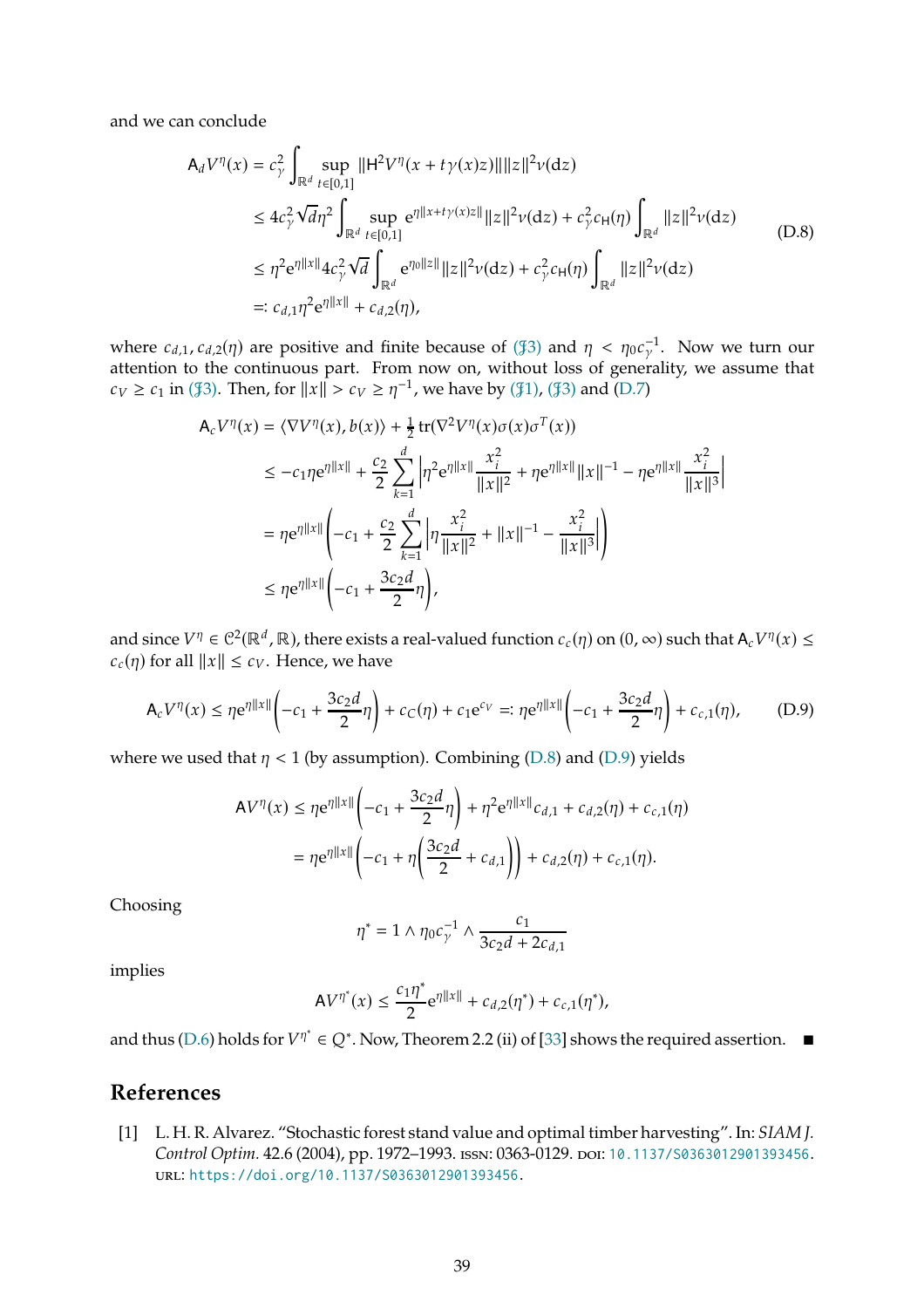- <span id="page-39-2"></span>[2] C. Amorino and A. Gloter. *Invariant density adaptive estimation for ergodic jump diffusion processes over anisotropic classes*. 2020. arXiv: [2001.07422](https://arxiv.org/abs/2001.07422).
- <span id="page-39-10"></span>[3] D. Applebaum. *Lévy Processes and Stochastic Calculus*. 2nd ed. Cambridge Studies in Advanced Mathematics. Cambridge University Press, 2009. DOI: 10.1017/CB09780511809781.
- <span id="page-39-5"></span>[4] D. Bakry, P. Cattiaux, and A. Guillin. "Rate of convergence for ergodic continuous Markov processes: Lyapunov versus Poincaré". In: *J. Funct. Anal.* 254.3 (2008), pp. 727–759. issn: 0022-1236. DOI: [10.1016/j.jfa.2007.11.002](https://doi.org/10.1016/j.jfa.2007.11.002). URL: <https://doi.org/10.1016/j.jfa.2007.11.002>.
- <span id="page-39-7"></span>[5] Y. Baraud. "A Bernstein-type inequality for suprema of random processes with applications to model selection in non-Gaussian regression". In: *Bernoulli* 16.4 (2010), pp. 1064– 1085. issn: 1350-7265. doi: [10.3150/09-BEJ245](https://doi.org/10.3150/09-BEJ245). url: <https://doi.org/10.3150/09-BEJ245>.
- <span id="page-39-11"></span>[6] J. Bierkens, G. O. Roberts, and P.-A. Zitt. "Ergodicity of the zigzag process". In: *Ann.* Appl. Probab. 29.4 (2019), pp. 2266-2301. ISSN: 1050-5164. DOI: [10.1214/18-AAP1453](https://doi.org/10.1214/18-AAP1453). URL: <https://doi.org/10.1214/18-AAP1453>.
- <span id="page-39-3"></span>[7] R. M. Blumenthal and R. K. Getoor. *Markov processes and potential theory*. Pure and Applied Mathematics, Vol. 29. Academic Press, New York-London, 1968, pp. x+313.
- <span id="page-39-16"></span>[8] S. Boucheron, G. Lugosi, and P. Massart. *Concentration inequalities: A nonasymptotic theory of independence*. Oxford University Press, Oxford, 2013, pp. x+481. isbn: 978-0-19-953525-5. DOI: [10.1093/acprof:oso/9780199535255.001.0001](https://doi.org/10.1093/acprof:oso/9780199535255.001.0001). URL: https://doi.org/10.1093/acprof:oso/97801995352
- <span id="page-39-0"></span>[9] N. Brosse, A. Durmus, and E. Moulines. "The promises and pitfalls of Stochastic Gradient Langevin Dynamics". In: *Advances in Neural Information Processing Systems 31*. Ed. by S. Bengio, H. Wallach, H. Larochelle, K. Grauman, N. Cesa-Bianchi, and R. Garnett. Curran Associates, Inc., 2018, pp. 8268–8278. url: http://papers.nips.cc/paper/8048-the-promises-and-pitfalls
- <span id="page-39-6"></span>[10] P. Cattiaux and A. Guillin. "Deviation bounds for additive functionals of Markov processes". In: *ESAIM Probab. Stat.* 12 (2008), pp. 12-29. ISSN: 1292-8100. DOI: 10.1051/ps: 2007032. url: <https://doi.org/10.1051/ps:2007032>.
- <span id="page-39-9"></span>[11] Z.-Q. Chen, E. Hu, L. Xie, and X. Zhang. "Heat kernels for non-symmetric diffusion operators with jumps". In: *Journal of Differential Equations* 263.10 (2017), pp. 6576 –6634. issn: 0022-0396. Doi: [https://doi.org/10.1016/j.jde.2017.07.023](https://doi.org/https://doi.org/10.1016/j.jde.2017.07.023). URL: http://www.sciencedirect.com/science
- <span id="page-39-13"></span>[12] G. Da Prato, K. D. Elworthy, and J. Zabczyk. "Strong Feller property for stochastic semilinear equations". In: *Stochastic Analysis and Applications* 13.1 (1995), pp. 35–45.
- <span id="page-39-14"></span>[13] G. Da Prato and J. Zabczyk. "Smoothing properties of transition semigroups in Hilbert spaces". In: *Stochastics and Stochastic Reports* 35.2 (1991), pp. 63–77.
- <span id="page-39-1"></span>[14] A. Dalalyan and M. Reiß. "Asymptotic statistical equivalence for ergodic diffusions: the multidimensional case". In: *Probab. Theory Related Fields* 137.1-2 (2007), pp. 25–47. issn: 0178-8051. poi: [10.1007/s00440-006-0502-7](https://doi.org/10.1007/s00440-006-0502-7). url: <https://doi.org/10.1007/s00440-006-0502-7>.
- <span id="page-39-15"></span>[15] J. A. Davydov. "Mixing conditions for Markov chains". In: *Teor. Verojatnost. i Primenen.* 18 (1973), pp. 321–338. issn: 0040-361x.
- <span id="page-39-8"></span>[16] S. Dirksen. "Tail bounds via generic chaining". In: *Electron. J. Probab.* 20 (2015), no. 53, 29. doi: [10.1214/EJP.v20-3760](https://doi.org/10.1214/EJP.v20-3760). url: <https://doi.org/10.1214/EJP.v20-3760>.
- <span id="page-39-17"></span>[17] R. Douc, G. Fort, and A. Guillin. "Subgeometric rates of convergence of f-ergodic strong Markov processes". In: *Stochastic Process. Appl.* 119.3 (2009), pp. 897–923. issn: 0304-4149. doi: [10.1016/j.spa.2008.03.007](https://doi.org/10.1016/j.spa.2008.03.007). url: <https://doi.org/10.1016/j.spa.2008.03.007>.
- <span id="page-39-12"></span>[18] D. Down and S. P. Meyn. "Piecewise linear test functions for stability and instability of queueing networks". In: *Queueing Systems Theory Appl.* 27.3-4 (1997), 205–226 (1998). issn: 0257-0130. DOI: [10.1023/A:1019166115653](https://doi.org/10.1023/A:1019166115653). URL: <https://doi.org/10.1023/A:1019166115653>.
- <span id="page-39-4"></span>[19] D. Down, S. P. Meyn, and R. L. Tweedie. "Exponential and uniform ergodicity of Markov processes". In: Ann. Probab. 23.4 (1995), pp. 1671-1691. ISSN: 0091-1798. URL: http://links.jstor.org/sici?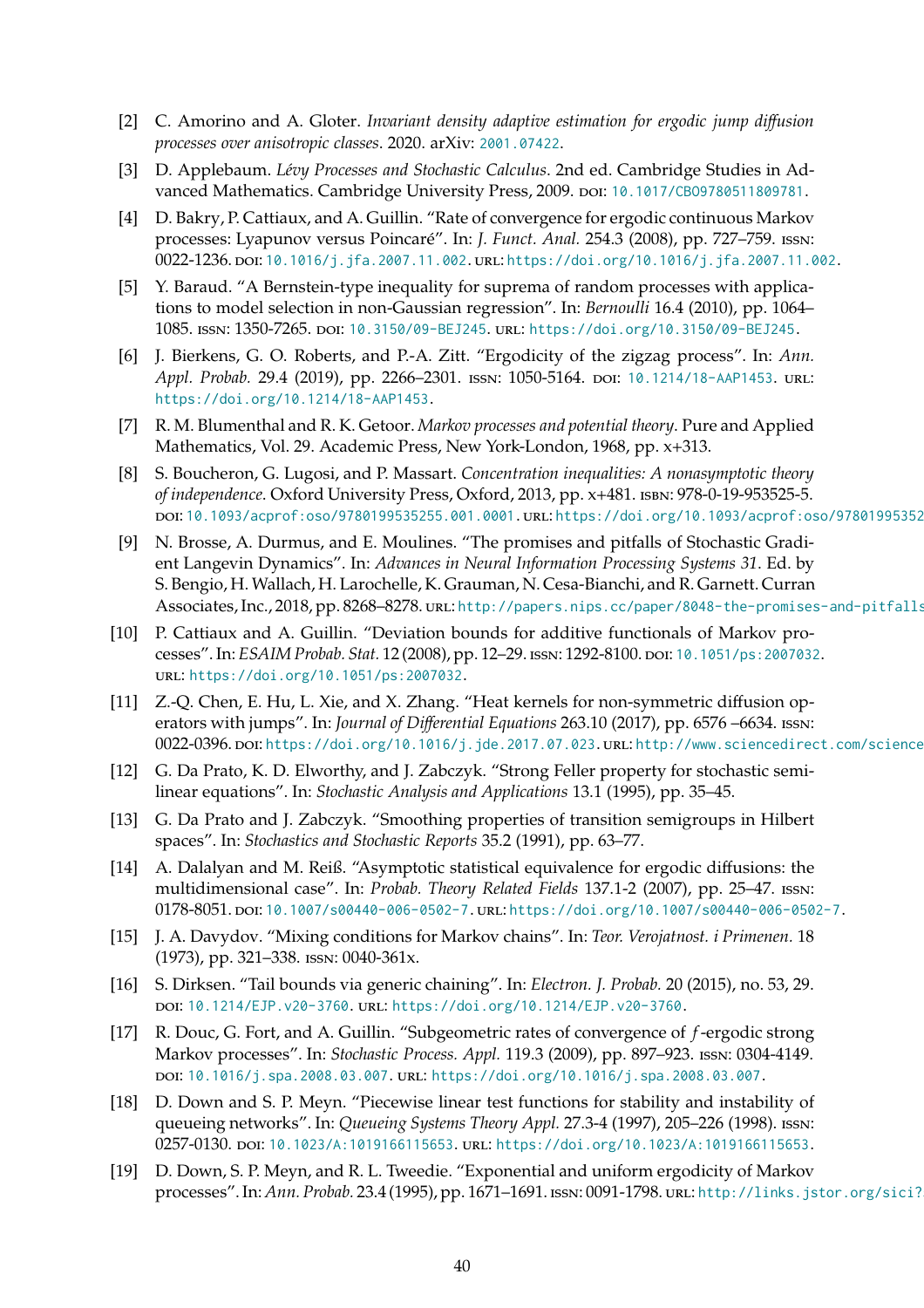- <span id="page-40-0"></span>[20] N. H. Du, N. T. Dieu, and N. N. Nhu. "Conditions for permanence and ergodicity of certain SIR epidemic models". In: *Acta Appl. Math.* 160 (2019), pp. 81–99. issn: 0167-8019. doi: [10.1007/s10440-018-0196-8](https://doi.org/10.1007/s10440-018-0196-8). url: <https://doi.org/10.1007/s10440-018-0196-8>.
- <span id="page-40-1"></span>[21] A. Durmus and E. Moulines. "High-dimensional Bayesian inference via the unadjusted Langevin algorithm". In: *Bernoulli* 25.4A (2019), pp. 2854-2882. ISSN: 1350-7265. DOI: [10.3150/18-BEJ1073](https://doi.org/10.3150/18-BEJ1073). url: <https://doi.org/10.3150/18-BEJ1073>.
- <span id="page-40-10"></span>[22] J.-P. Eckmann and M. Hairer. "Uniqueness of the invariant measure for a stochastic PDE driven by degenerate noise". In: *Comm. Math. Phys.* 219.3 (2001), pp. 523–565. issn: 0010- 3616. doi: [10.1007/s002200100424](https://doi.org/10.1007/s002200100424). url: <https://doi.org/10.1007/s002200100424>.
- <span id="page-40-2"></span>[23] C. Fuchs. *Inference for diffusion processes – With applications in life sciences*. Springer, Heidelberg, 2013, pp. xx+430. isbn: 978-3-642-25968-5; 978-3-642-25969-2. doi: [10.1007/978-3-642-25969-2](https://doi.org/10.1007/978-3-642-25969-2). url: <https://doi.org/10.1007/978-3-642-25969-2>.
- <span id="page-40-4"></span>[24] F. Gao, A. Guillin, and L. Wu. "Bernstein type's concentration inequalities for symmetric Markov processes". In: *Teor. Veroyatnost. i Primenen* 58.3 (2013), pp. 521–549.
- <span id="page-40-14"></span>[25] E. Giné and R. Nickl. "An exponential inequality for the distribution function of the kernel density estimator, with applications to adaptive estimation". In: *Probab. Theory Relat. Fields* 143.3-4 (2009), pp. 569–596. issn: 0178-8051.
- <span id="page-40-13"></span>[26] E. Giné and R. Nickl. *Mathematical foundations of infinite-dimensional statistical models*. Cambridge Series in Statistical and Probabilistic Mathematics, [40]. Cambridge University Press, New York, 2016, pp. xiv+690. ISBN: 978-1-107-04316-9. DOI: 10.1017/CB09781107337862. url: <https://doi.org/10.1017/CBO9781107337862>.
- <span id="page-40-3"></span>[27] U. Grenander and M. I. Miller. "Representations of knowledge in complex systems". In: *J. Roy. Statist. Soc. Ser. B* 56.4 (1994). With discussion and a reply by the authors, pp. 549–603. issn: 0035-9246. url: [http://links.jstor.org/sici?sici=0035-9246\(1994\)56:4<549:ROKICS>2.0.CO;2-2&origin=MSN](http://links.jstor.org/sici?sici=0035-9246(1994)56:4<549:ROKICS>2.0.CO;2-2&origin=MSN).
- <span id="page-40-12"></span>[28] M. Hairer and J. Mattingly. "The strong Feller property for singular stochastic PDEs". In: *Ann. Inst. Henri Poincaré Probab. Stat.* 54.3 (2018), pp. 1314–1340. issn: 0246-0203. doi: [10.1214/17-AIHP840](https://doi.org/10.1214/17-AIHP840). url: <https://doi.org/10.1214/17-AIHP840>.
- <span id="page-40-8"></span>[29] J. Hawkes. "Potential theory of Lévy processes". In: *Proc. London Math. Soc. (3)* 38.2 (1979), pp. 335–352. ISSN: 0024-6115. DOI: [10.1112/plms/s3-38.2.335](https://doi.org/10.1112/plms/s3-38.2.335). URL: https://doi.org/10.1112/plms/s3-38.2.
- <span id="page-40-9"></span>[30] K. Ichihara and H. Kunita. "A classification of the second order degenerate elliptic operators and its probabilistic characterization". In:*Z.Wahrscheinlichkeitstheorie und Verw. Gebiete* 30 (1974), pp. 235–254. doi: [10.1007/BF00533476](https://doi.org/10.1007/BF00533476). url: <https://doi.org/10.1007/BF00533476>.
- <span id="page-40-5"></span>[31] P. Lezaud. "Chernoff and Berry–Esséen inequalities for Markov processes". In: *ESAIM: Probability and Statistics* 5 (2001), pp. 183–201.
- <span id="page-40-11"></span>[32] B. Maslowski. "Strong Feller property for semilinear stochastic evolution equations and applications". In: *Stochastic systems and optimization (Warsaw, 1988)*. Vol. 136. Lect. Notes Control Inf. Sci. Springer, Berlin, 1989, pp. 210–224. doi: [10.1007/BFb0002683](https://doi.org/10.1007/BFb0002683). url: <https://doi.org/10.1007/BFb0002683>.
- <span id="page-40-7"></span>[33] H. Masuda. "Ergodicity and exponential  $\beta$ -mixing bounds for multidimensional diffusions with jumps". In: *Stochastic Processes and their Applications* 117.1 (2007), pp. 35 –56. issn: 0304-4149. poi: [https://doi.org/10.1016/j.spa.2006.04.010](https://doi.org/https://doi.org/10.1016/j.spa.2006.04.010). url: http://www.sciencedirect.com/science
- <span id="page-40-15"></span>[34] H. Masuda. "Erratum to: "Ergodicity and exponential  $\beta$  -mixing bound for multidimensional diffusions with jumps" [Stochastic Process. Appl. 117 (2007) 35–56]". In: *Stochastic Processes and their Applications* 119.2 (2009), pp. 676 –678. ISSN: 0304-4149. DOI: [https://doi.org/10.1016/j.spa.2008.02.010](https://doi.org/https://doi.org/10.1016/j.spa.2008.02.010). uRL: http://www.sciencedirect.com/science/article/pii/S
- <span id="page-40-6"></span>[35] H. Masuda. "On multidimensional Ornstein-Uhlenbeck processes driven by a general Lévy process". In: *Bernoulli* 10.1 (2004), pp. 97–120. issn: 1350-7265. doi: [10.3150/bj/1077544605](https://doi.org/10.3150/bj/1077544605). url: <https://doi.org/10.3150/bj/1077544605>.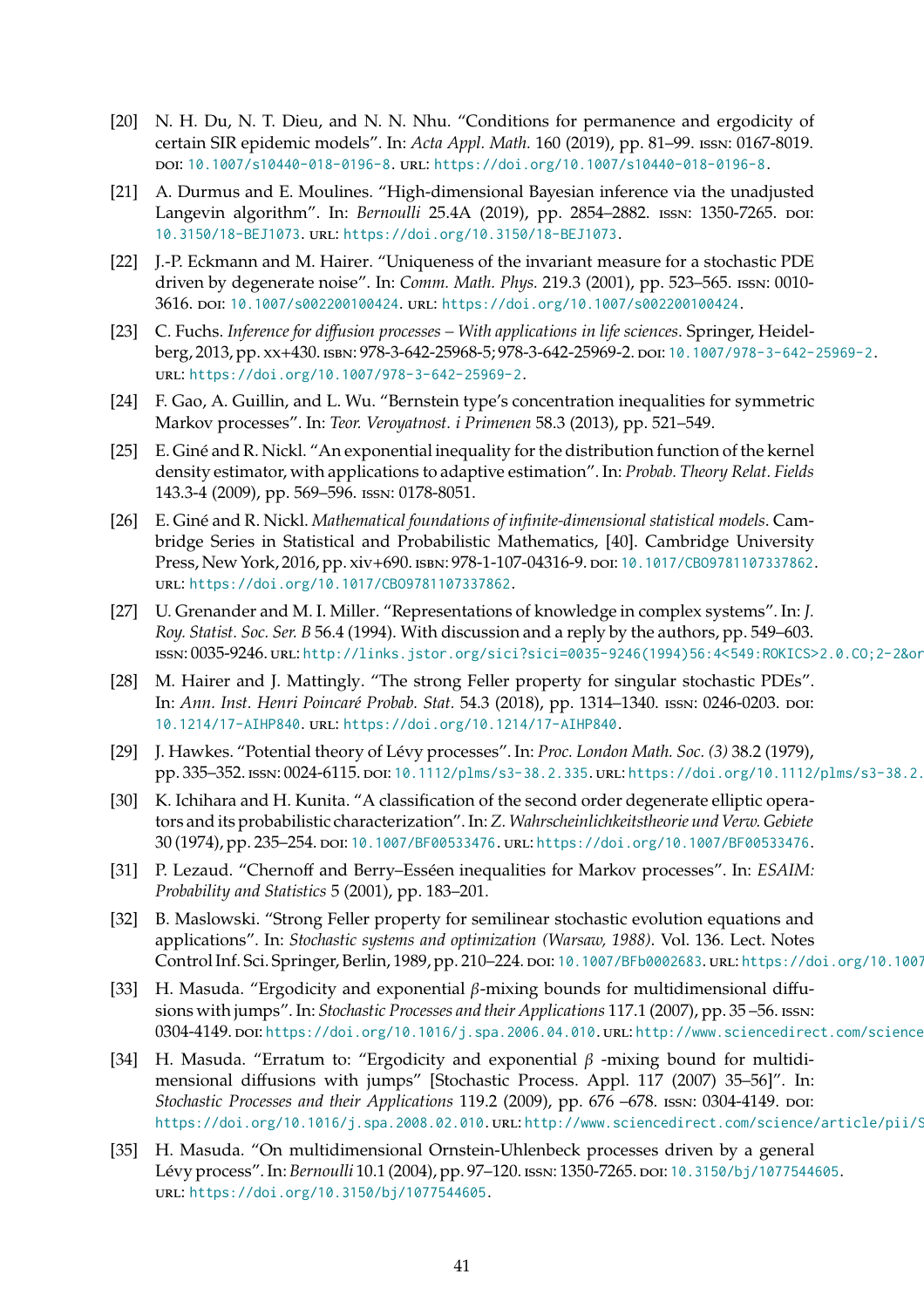- <span id="page-41-6"></span>[36] S. P. Meyn and R. L. Tweedie. "Generalized resolvents and Harris recurrence of Markov processes". In: *Doeblin and modern probability (Blaubeuren, 1991)*. Vol. 149. Contemp. Math. Amer. Math. Soc., Providence, RI, 1993, pp. 227-250. por: [10.1090/conm/149/01273](https://doi.org/10.1090/conm/149/01273). url: <https://doi.org/10.1090/conm/149/01273>.
- <span id="page-41-11"></span>[37] S. Meyn and R. L. Tweedie. *Markov chains and stochastic stability*. Second. With a prologue by Peter W. Glynn. Cambridge University Press, Cambridge, 2009, pp. xxviii+594. ISBN: 978-0-521-73182-9. doi: [10.1017/CBO9780511626630](https://doi.org/10.1017/CBO9780511626630). url: <https://doi.org/10.1017/CBO9780511626630>.
- <span id="page-41-7"></span>[38] S. P. Meyn and R. L. Tweedie. "Stability of Markovian processes. II. Continuous-time processes and sampled chains". In: *Adv. in Appl. Probab.* 25.3 (1993), pp. 487–517. issn: 0001-8678. poi: [10.2307/1427521](https://doi.org/10.2307/1427521). URL: <https://doi.org/10.2307/1427521>.
- <span id="page-41-8"></span>[39] S. P. Meyn and R. L. Tweedie. "Stability of Markovian processes. III. Foster-Lyapunov criteria for continuous-time processes". In: *Adv. in Appl. Probab.* 25.3 (1993), pp. 518–548. issn: 0001-8678. doi: [10.2307/1427522](https://doi.org/10.2307/1427522). url: <https://doi.org/10.2307/1427522>.
- <span id="page-41-4"></span>[40] R. Nickl and K. Ray. "Nonparametric statistical inference for drift vector fields of multidimensional diffusions". In: *Ann. Statist.* 48.3 (2020), pp. 1383-1408. ISSN: 0090-5364. DOI: [10.1214/19-AOS1851](https://doi.org/10.1214/19-AOS1851). url: <https://doi.org/10.1214/19-AOS1851>.
- <span id="page-41-12"></span>[41] J. Paulsen. "Sharp conditions for certain ruin in a risk process with stochastic return on investments". In: *Stochastic Process. Appl.* 75.1 (1998), pp. 135–148. issn: 0304-4149. doi: [10.1016/S0304-4149\(98\)00012-X](https://doi.org/10.1016/S0304-4149(98)00012-X). url: [https://doi.org/10.1016/S0304-4149\(98\)00012-X](https://doi.org/10.1016/S0304-4149(98)00012-X).
- <span id="page-41-13"></span>[42] S. Peszat and J. Zabczyk. "Strong Feller property and irreducibility for diffusions on Hilbert spaces". In: Ann. Probab. 23.1 (1995), pp. 157-172. ISSN: 0091-1798. URL: http://links.jstor.org/sic
- <span id="page-41-10"></span>[43] K. Sato. *Lévy processes and infinitely divisible distributions*. Vol. 68. Cambridge Studies in Advanced Mathematics. Translated from the 1990 Japanese original, Revised edition of the 1999 English translation. Cambridge University Press, Cambridge, 2013, pp. xiv+521. isbn: 978-1-107-65649-9.
- <span id="page-41-14"></span>[44] R. L. Schilling and J. Wang. "Strong Feller continuity of Feller processes and semigroups". In: *Infin. Dimens. Anal. Quantum Probab. Relat. Top.* 15.2 (2012), pp. 1250010, 28. issn: 0219- 0257. poi: [10.1142/S0219025712500105](https://doi.org/10.1142/S0219025712500105). url: <https://doi.org/10.1142/S0219025712500105>.
- <span id="page-41-5"></span>[45] M. Sharpe. *General theory of Markov processes*. Vol. 133. Pure and Applied Mathematics. Academic Press Inc., Boston, MA, 1988, pp. xii+419. isbn: 0-12-639060-6.
- <span id="page-41-9"></span>[46] C. Strauch. "Adaptive invariant density estimation for ergodic diffusions over anisotropic classes". In: *Ann. Statist.* 46.6B (2018), pp. 3451-3480. ISSN: 0090-5364. DOI: 10.1214/17-A0S1664. url: <https://doi.org/10.1214/17-AOS1664>.
- <span id="page-41-3"></span>[47] C. Strauch. "Exact adaptive pointwise drift estimation for multidimensional ergodic diffusions". In: *Probab. Theory Related Fields* 164.1-2 (2016), pp. 361-400. ISSN: 0178-8051. DOI: [10.1007/s00440-014-0614-4](https://doi.org/10.1007/s00440-014-0614-4). url: <https://doi.org/10.1007/s00440-014-0614-4>.
- <span id="page-41-2"></span>[48] C. Strauch. "Sharp adaptive drift estimation for ergodic diffusions: The multivariate case". In: *Stochastic Process. Appl.* 125.7 (2015), pp. 2562 –2602. issn: 0304-4149. url: <http://www.sciencedirect.com/science/article/pii/S0304414915000393>.
- <span id="page-41-0"></span>[49] Y. Tamura and S. Yamada. "Reliability Analysis Based on a Jump Diffusion Model with Two Wiener Processes for Cloud Computing with Big Data". In: *Entropy* 17.7 (2015), pp. 4533-4546. poi: [10.3390/e17074533](https://doi.org/10.3390/e17074533). url: <https://doi.org/10.3390/e17074533>.
- <span id="page-41-15"></span>[50] A. B. Tsybakov.*Introduction to nonparametric estimation*. Springer Series in Statistics. Revised and extended from the 2004 French original, Translated by Vladimir Zaiats. Springer, New York, 2009, pp. xii+214. ISBN: 978-0-387-79051-0. DOI: [10.1007/b13794](https://doi.org/10.1007/b13794). URL: <https://doi.org/10.1007/b13794>
- <span id="page-41-1"></span>[51] B. Tzen and M. Raginsky. *Neural Stochastic Differential Equations: Deep Latent Gaussian Models in the Diffusion Limit*. 2019. arXiv: [1905.09883](https://arxiv.org/abs/1905.09883).